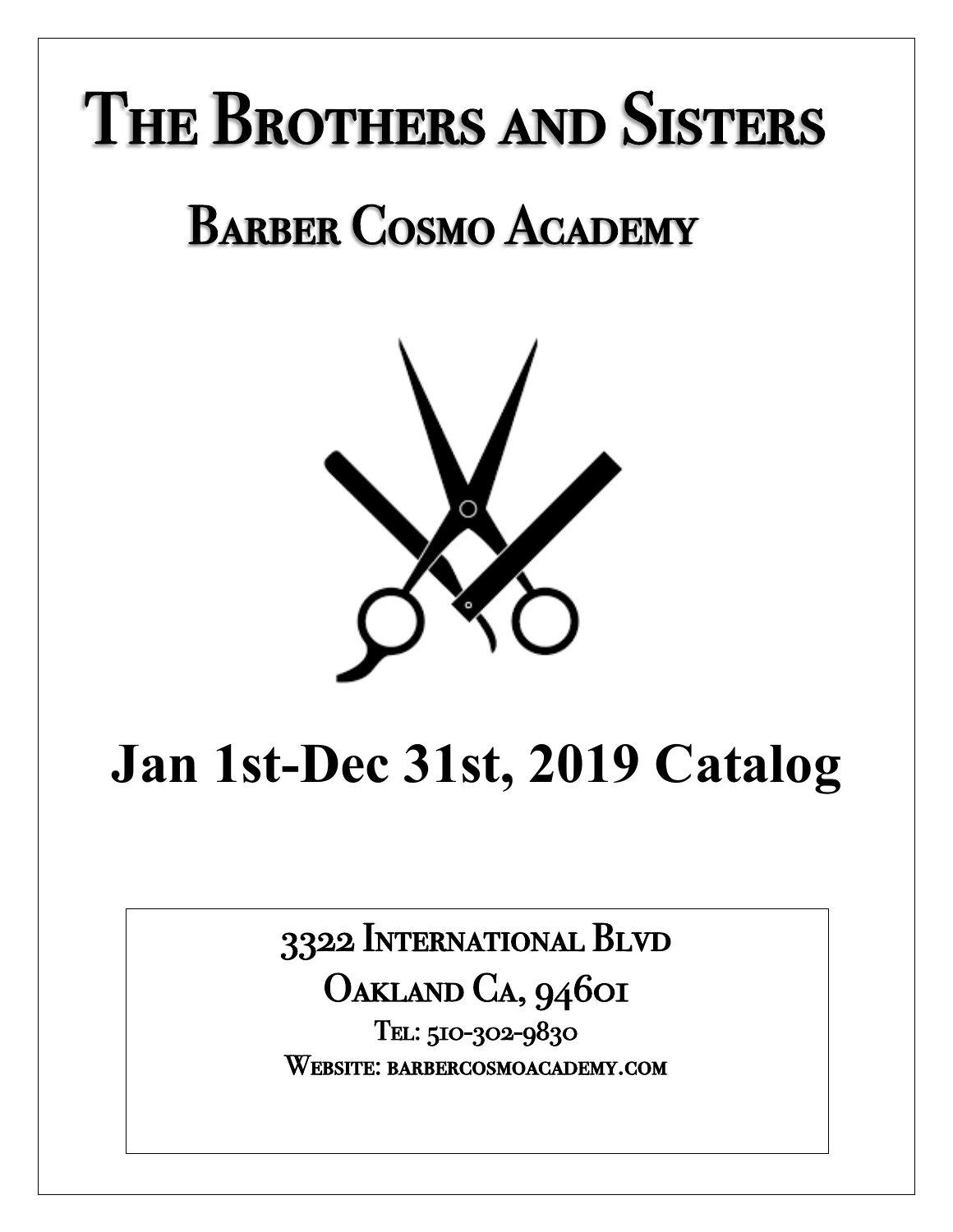## **DISCLAIMER STATEMENT**

## *Review all documents prior to signing*

All students will receive a Catalog prior to enrollment.

As a prospective student, you are encouraged to review this catalog prior to signing an enrollment agreement. You are also encouraged to review the school performance fact sheet, which must be provided to you prior to signing an enrollment agreement.

## **ACCORDING TO THE CALIFONIA BOARD OF BARBERING AND COSMETOLOGY THE REQUIREMENTS FOR BECOMING A BARBER AND COSMETOLIGIST IN CALIFORNIA ARE:**

The board shall admit to examination for a license as a barber to practice barbering any person who had made application to the board in proper form paid the required by this chapter and is qualified as follows:

- (a) Is not less than 17 years of age
- (b) Has completed the  $10<sup>th</sup>$  grade in the public schools of this state or its equivalent. (c) Is not subject to denial pursuant to Section 480 (d) Has done any of the following:
- (1) Completed a course in barbering from a school approved by the board
- (2) Completed an apprenticeship program in barbering approved by the board as conducted under the provisions of the Shelley Maloney Apprentice Labor Standards Act of 1939, Chapter 4 (commencing with Section 3070) of Division 3 of the Labor Code.
- (3) Practiced barbering as defined in the chapter outside of this state for a period of time equivalent to the study and training of a qualified person who has completed a course in barbering from a school the curriculum of which complied with requirements adopted by the board. Each three months of practice shall be deemed the equivalent of 100 hours of training for qualifications under paragraph (1).
- (4) Holds a license as a cosmetologist in this state and has completed a barber crossover course in a school approved by the board.
- (5) Completed a cosmetology course in a school approved by the board and has completed a barber crossover course in a school approved by the board.
- (6) Completed comparable military training as documented by submission of Verification of Military Experience and Training (V-MET) records.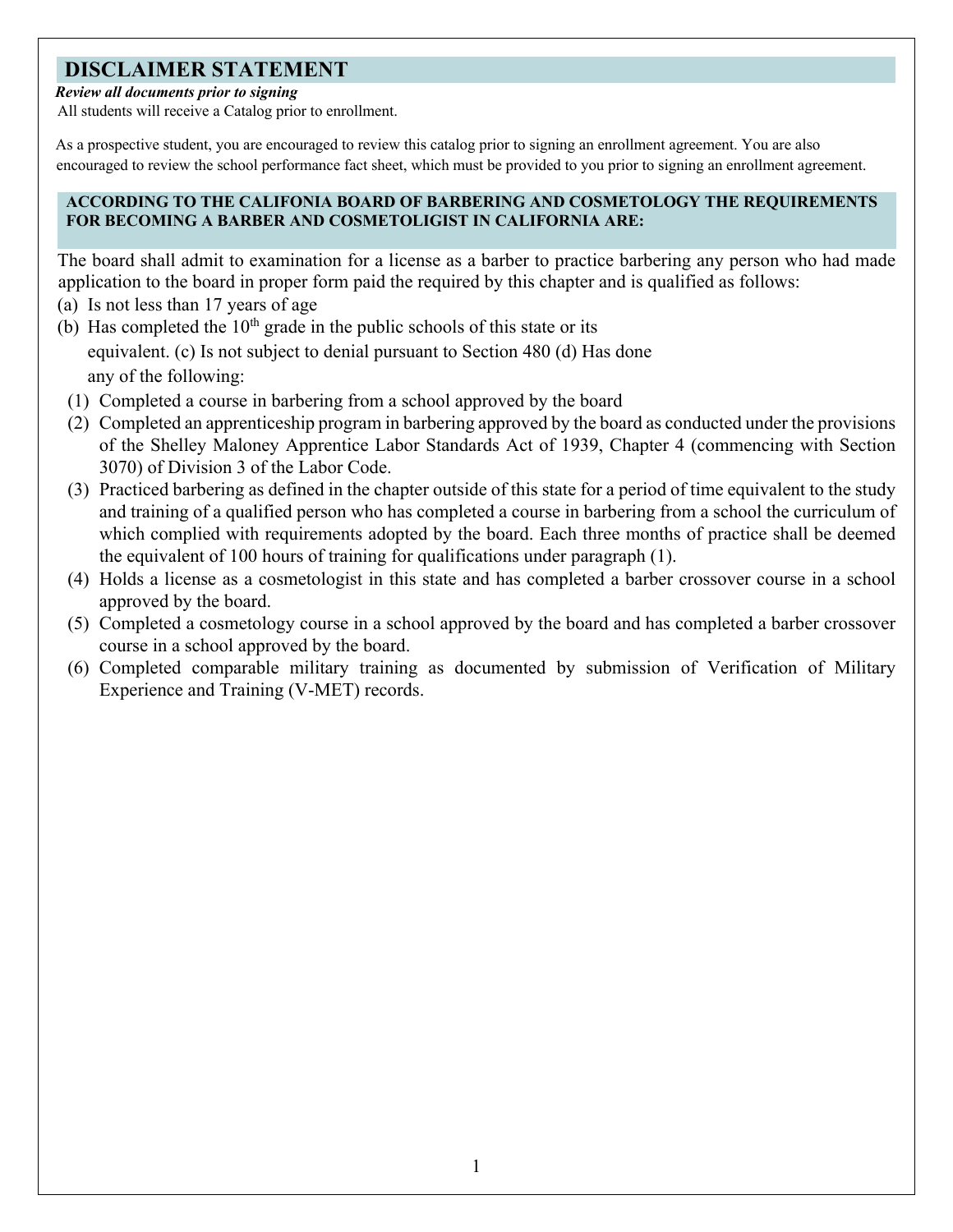Dear Students,

Thank you for your interest in our college as a training institution. We believe that you have made the right decision to join our "judgement free environment". The staff hopes that your stay will not only be productive and rewarding but also a pathway to a successful new career in the barbering, cosmetology/hair industry. We welcome you!

> Remember: "It is the time for change in a new direction". …By late Norman Nielsen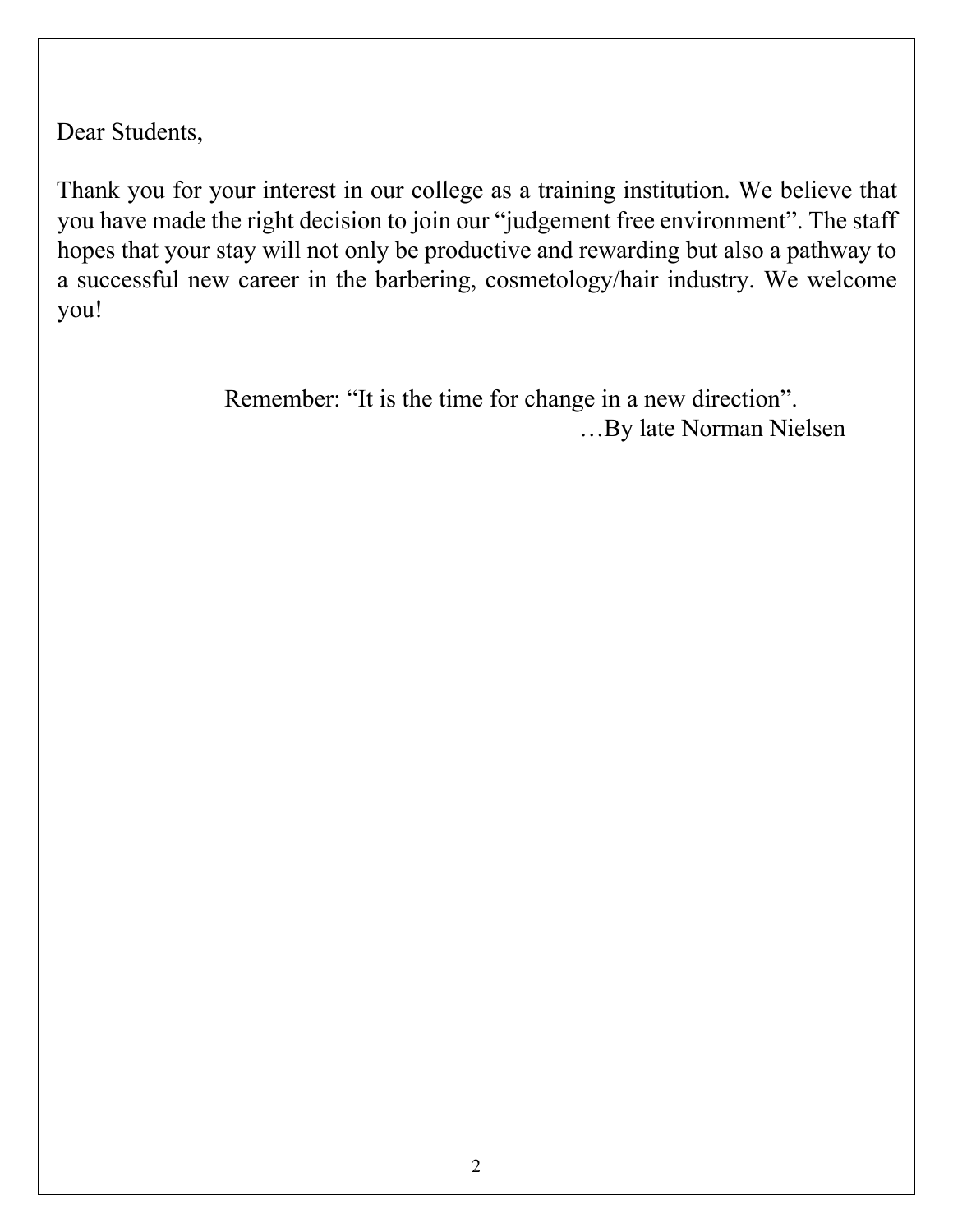## **TABLE OF CONTENTS**

| Disclaimer Statements<br><b>Licensing Requirements</b><br>$\mathbf{1}$<br>Licenses and Accreditation<br>$\overline{4}$<br>5<br>Organizational Chart and Faculty<br>5<br>School Location<br>5<br><b>Student Faculty/Management</b><br><b>Instructor Qualification</b><br>5<br>Facilities/Classrooms<br>5<br>5<br>Library<br><b>Mission Statement</b><br>6<br>Non-Discrimination Disclosure Statement<br>6<br><b>Sexual Harassment</b><br>6<br>$\overline{7}$<br>Enrollment & Class Schedules<br>$\overline{7}$<br>Holiday & Emergency Closures<br><b>Admissions Requirements</b><br>$\overline{7}$<br>Language Proficiency<br>8<br>Application<br>8<br><b>Admissions Policy</b><br>8<br>Orientation<br>9<br>Student services/Advising and placement<br>9<br>Housing<br>10<br><b>SAP Policy</b><br>10<br><b>Student Clinic Success</b><br>11<br>Physical Health and Safety<br>13<br>13<br>Grading System Evaluations<br><b>Graduation Requirements</b><br>14<br>Pre-Application<br>15<br><b>State Licensing Requirements</b><br>15<br><b>Student Hours and Operations</b><br>15<br><b>Attendance Policy</b><br>15<br>Tardiness and Clock In<br>16<br>Theory<br>16<br><b>Board Practice</b><br>16<br>Lunch & Breaks<br>16<br>Change of Status<br>17<br>Teaching and Learning Methods<br>17<br>List of Courses (Barber, Cosmo, Esthetician, Electrolysis act)<br>17-27<br>Financial Aid Policies Practices and Disclosures<br>27<br>Cancelations Withdrawals and Cancelations Policies<br>27<br>Rules and Regulations<br>28<br>28<br>LOA<br>28<br><b>FERPA</b><br>29<br>Code of Conduct and Dress Code<br>Rules and Regulations<br>30<br><b>Complaint Policy and Procedures</b><br>31<br>32<br>Over Time Charge Policy<br><b>STRF</b> Disclosure<br>32<br><b>Bankruptcy Disclosure</b><br>33<br>Tuition and Fees<br>34 | <b>TITLE</b> | PAGE |
|--------------------------------------------------------------------------------------------------------------------------------------------------------------------------------------------------------------------------------------------------------------------------------------------------------------------------------------------------------------------------------------------------------------------------------------------------------------------------------------------------------------------------------------------------------------------------------------------------------------------------------------------------------------------------------------------------------------------------------------------------------------------------------------------------------------------------------------------------------------------------------------------------------------------------------------------------------------------------------------------------------------------------------------------------------------------------------------------------------------------------------------------------------------------------------------------------------------------------------------------------------------------------------------------------------------------------------------------------------------------------------------------------------------------------------------------------------------------------------------------------------------------------------------------------------------------------------------------------------------------------------------------------------------------------------------------------------------------------------------------------------------------------------------------------------------------|--------------|------|
|                                                                                                                                                                                                                                                                                                                                                                                                                                                                                                                                                                                                                                                                                                                                                                                                                                                                                                                                                                                                                                                                                                                                                                                                                                                                                                                                                                                                                                                                                                                                                                                                                                                                                                                                                                                                                    |              |      |
|                                                                                                                                                                                                                                                                                                                                                                                                                                                                                                                                                                                                                                                                                                                                                                                                                                                                                                                                                                                                                                                                                                                                                                                                                                                                                                                                                                                                                                                                                                                                                                                                                                                                                                                                                                                                                    |              |      |
|                                                                                                                                                                                                                                                                                                                                                                                                                                                                                                                                                                                                                                                                                                                                                                                                                                                                                                                                                                                                                                                                                                                                                                                                                                                                                                                                                                                                                                                                                                                                                                                                                                                                                                                                                                                                                    |              |      |
|                                                                                                                                                                                                                                                                                                                                                                                                                                                                                                                                                                                                                                                                                                                                                                                                                                                                                                                                                                                                                                                                                                                                                                                                                                                                                                                                                                                                                                                                                                                                                                                                                                                                                                                                                                                                                    |              |      |
|                                                                                                                                                                                                                                                                                                                                                                                                                                                                                                                                                                                                                                                                                                                                                                                                                                                                                                                                                                                                                                                                                                                                                                                                                                                                                                                                                                                                                                                                                                                                                                                                                                                                                                                                                                                                                    |              |      |
|                                                                                                                                                                                                                                                                                                                                                                                                                                                                                                                                                                                                                                                                                                                                                                                                                                                                                                                                                                                                                                                                                                                                                                                                                                                                                                                                                                                                                                                                                                                                                                                                                                                                                                                                                                                                                    |              |      |
|                                                                                                                                                                                                                                                                                                                                                                                                                                                                                                                                                                                                                                                                                                                                                                                                                                                                                                                                                                                                                                                                                                                                                                                                                                                                                                                                                                                                                                                                                                                                                                                                                                                                                                                                                                                                                    |              |      |
|                                                                                                                                                                                                                                                                                                                                                                                                                                                                                                                                                                                                                                                                                                                                                                                                                                                                                                                                                                                                                                                                                                                                                                                                                                                                                                                                                                                                                                                                                                                                                                                                                                                                                                                                                                                                                    |              |      |
|                                                                                                                                                                                                                                                                                                                                                                                                                                                                                                                                                                                                                                                                                                                                                                                                                                                                                                                                                                                                                                                                                                                                                                                                                                                                                                                                                                                                                                                                                                                                                                                                                                                                                                                                                                                                                    |              |      |
|                                                                                                                                                                                                                                                                                                                                                                                                                                                                                                                                                                                                                                                                                                                                                                                                                                                                                                                                                                                                                                                                                                                                                                                                                                                                                                                                                                                                                                                                                                                                                                                                                                                                                                                                                                                                                    |              |      |
|                                                                                                                                                                                                                                                                                                                                                                                                                                                                                                                                                                                                                                                                                                                                                                                                                                                                                                                                                                                                                                                                                                                                                                                                                                                                                                                                                                                                                                                                                                                                                                                                                                                                                                                                                                                                                    |              |      |
|                                                                                                                                                                                                                                                                                                                                                                                                                                                                                                                                                                                                                                                                                                                                                                                                                                                                                                                                                                                                                                                                                                                                                                                                                                                                                                                                                                                                                                                                                                                                                                                                                                                                                                                                                                                                                    |              |      |
|                                                                                                                                                                                                                                                                                                                                                                                                                                                                                                                                                                                                                                                                                                                                                                                                                                                                                                                                                                                                                                                                                                                                                                                                                                                                                                                                                                                                                                                                                                                                                                                                                                                                                                                                                                                                                    |              |      |
|                                                                                                                                                                                                                                                                                                                                                                                                                                                                                                                                                                                                                                                                                                                                                                                                                                                                                                                                                                                                                                                                                                                                                                                                                                                                                                                                                                                                                                                                                                                                                                                                                                                                                                                                                                                                                    |              |      |
|                                                                                                                                                                                                                                                                                                                                                                                                                                                                                                                                                                                                                                                                                                                                                                                                                                                                                                                                                                                                                                                                                                                                                                                                                                                                                                                                                                                                                                                                                                                                                                                                                                                                                                                                                                                                                    |              |      |
|                                                                                                                                                                                                                                                                                                                                                                                                                                                                                                                                                                                                                                                                                                                                                                                                                                                                                                                                                                                                                                                                                                                                                                                                                                                                                                                                                                                                                                                                                                                                                                                                                                                                                                                                                                                                                    |              |      |
|                                                                                                                                                                                                                                                                                                                                                                                                                                                                                                                                                                                                                                                                                                                                                                                                                                                                                                                                                                                                                                                                                                                                                                                                                                                                                                                                                                                                                                                                                                                                                                                                                                                                                                                                                                                                                    |              |      |
|                                                                                                                                                                                                                                                                                                                                                                                                                                                                                                                                                                                                                                                                                                                                                                                                                                                                                                                                                                                                                                                                                                                                                                                                                                                                                                                                                                                                                                                                                                                                                                                                                                                                                                                                                                                                                    |              |      |
|                                                                                                                                                                                                                                                                                                                                                                                                                                                                                                                                                                                                                                                                                                                                                                                                                                                                                                                                                                                                                                                                                                                                                                                                                                                                                                                                                                                                                                                                                                                                                                                                                                                                                                                                                                                                                    |              |      |
|                                                                                                                                                                                                                                                                                                                                                                                                                                                                                                                                                                                                                                                                                                                                                                                                                                                                                                                                                                                                                                                                                                                                                                                                                                                                                                                                                                                                                                                                                                                                                                                                                                                                                                                                                                                                                    |              |      |
|                                                                                                                                                                                                                                                                                                                                                                                                                                                                                                                                                                                                                                                                                                                                                                                                                                                                                                                                                                                                                                                                                                                                                                                                                                                                                                                                                                                                                                                                                                                                                                                                                                                                                                                                                                                                                    |              |      |
|                                                                                                                                                                                                                                                                                                                                                                                                                                                                                                                                                                                                                                                                                                                                                                                                                                                                                                                                                                                                                                                                                                                                                                                                                                                                                                                                                                                                                                                                                                                                                                                                                                                                                                                                                                                                                    |              |      |
|                                                                                                                                                                                                                                                                                                                                                                                                                                                                                                                                                                                                                                                                                                                                                                                                                                                                                                                                                                                                                                                                                                                                                                                                                                                                                                                                                                                                                                                                                                                                                                                                                                                                                                                                                                                                                    |              |      |
|                                                                                                                                                                                                                                                                                                                                                                                                                                                                                                                                                                                                                                                                                                                                                                                                                                                                                                                                                                                                                                                                                                                                                                                                                                                                                                                                                                                                                                                                                                                                                                                                                                                                                                                                                                                                                    |              |      |
|                                                                                                                                                                                                                                                                                                                                                                                                                                                                                                                                                                                                                                                                                                                                                                                                                                                                                                                                                                                                                                                                                                                                                                                                                                                                                                                                                                                                                                                                                                                                                                                                                                                                                                                                                                                                                    |              |      |
|                                                                                                                                                                                                                                                                                                                                                                                                                                                                                                                                                                                                                                                                                                                                                                                                                                                                                                                                                                                                                                                                                                                                                                                                                                                                                                                                                                                                                                                                                                                                                                                                                                                                                                                                                                                                                    |              |      |
|                                                                                                                                                                                                                                                                                                                                                                                                                                                                                                                                                                                                                                                                                                                                                                                                                                                                                                                                                                                                                                                                                                                                                                                                                                                                                                                                                                                                                                                                                                                                                                                                                                                                                                                                                                                                                    |              |      |
|                                                                                                                                                                                                                                                                                                                                                                                                                                                                                                                                                                                                                                                                                                                                                                                                                                                                                                                                                                                                                                                                                                                                                                                                                                                                                                                                                                                                                                                                                                                                                                                                                                                                                                                                                                                                                    |              |      |
|                                                                                                                                                                                                                                                                                                                                                                                                                                                                                                                                                                                                                                                                                                                                                                                                                                                                                                                                                                                                                                                                                                                                                                                                                                                                                                                                                                                                                                                                                                                                                                                                                                                                                                                                                                                                                    |              |      |
|                                                                                                                                                                                                                                                                                                                                                                                                                                                                                                                                                                                                                                                                                                                                                                                                                                                                                                                                                                                                                                                                                                                                                                                                                                                                                                                                                                                                                                                                                                                                                                                                                                                                                                                                                                                                                    |              |      |
|                                                                                                                                                                                                                                                                                                                                                                                                                                                                                                                                                                                                                                                                                                                                                                                                                                                                                                                                                                                                                                                                                                                                                                                                                                                                                                                                                                                                                                                                                                                                                                                                                                                                                                                                                                                                                    |              |      |
|                                                                                                                                                                                                                                                                                                                                                                                                                                                                                                                                                                                                                                                                                                                                                                                                                                                                                                                                                                                                                                                                                                                                                                                                                                                                                                                                                                                                                                                                                                                                                                                                                                                                                                                                                                                                                    |              |      |
|                                                                                                                                                                                                                                                                                                                                                                                                                                                                                                                                                                                                                                                                                                                                                                                                                                                                                                                                                                                                                                                                                                                                                                                                                                                                                                                                                                                                                                                                                                                                                                                                                                                                                                                                                                                                                    |              |      |
|                                                                                                                                                                                                                                                                                                                                                                                                                                                                                                                                                                                                                                                                                                                                                                                                                                                                                                                                                                                                                                                                                                                                                                                                                                                                                                                                                                                                                                                                                                                                                                                                                                                                                                                                                                                                                    |              |      |
|                                                                                                                                                                                                                                                                                                                                                                                                                                                                                                                                                                                                                                                                                                                                                                                                                                                                                                                                                                                                                                                                                                                                                                                                                                                                                                                                                                                                                                                                                                                                                                                                                                                                                                                                                                                                                    |              |      |
|                                                                                                                                                                                                                                                                                                                                                                                                                                                                                                                                                                                                                                                                                                                                                                                                                                                                                                                                                                                                                                                                                                                                                                                                                                                                                                                                                                                                                                                                                                                                                                                                                                                                                                                                                                                                                    |              |      |
|                                                                                                                                                                                                                                                                                                                                                                                                                                                                                                                                                                                                                                                                                                                                                                                                                                                                                                                                                                                                                                                                                                                                                                                                                                                                                                                                                                                                                                                                                                                                                                                                                                                                                                                                                                                                                    |              |      |
|                                                                                                                                                                                                                                                                                                                                                                                                                                                                                                                                                                                                                                                                                                                                                                                                                                                                                                                                                                                                                                                                                                                                                                                                                                                                                                                                                                                                                                                                                                                                                                                                                                                                                                                                                                                                                    |              |      |
|                                                                                                                                                                                                                                                                                                                                                                                                                                                                                                                                                                                                                                                                                                                                                                                                                                                                                                                                                                                                                                                                                                                                                                                                                                                                                                                                                                                                                                                                                                                                                                                                                                                                                                                                                                                                                    |              |      |
|                                                                                                                                                                                                                                                                                                                                                                                                                                                                                                                                                                                                                                                                                                                                                                                                                                                                                                                                                                                                                                                                                                                                                                                                                                                                                                                                                                                                                                                                                                                                                                                                                                                                                                                                                                                                                    |              |      |
|                                                                                                                                                                                                                                                                                                                                                                                                                                                                                                                                                                                                                                                                                                                                                                                                                                                                                                                                                                                                                                                                                                                                                                                                                                                                                                                                                                                                                                                                                                                                                                                                                                                                                                                                                                                                                    |              |      |
|                                                                                                                                                                                                                                                                                                                                                                                                                                                                                                                                                                                                                                                                                                                                                                                                                                                                                                                                                                                                                                                                                                                                                                                                                                                                                                                                                                                                                                                                                                                                                                                                                                                                                                                                                                                                                    |              |      |
|                                                                                                                                                                                                                                                                                                                                                                                                                                                                                                                                                                                                                                                                                                                                                                                                                                                                                                                                                                                                                                                                                                                                                                                                                                                                                                                                                                                                                                                                                                                                                                                                                                                                                                                                                                                                                    |              |      |
|                                                                                                                                                                                                                                                                                                                                                                                                                                                                                                                                                                                                                                                                                                                                                                                                                                                                                                                                                                                                                                                                                                                                                                                                                                                                                                                                                                                                                                                                                                                                                                                                                                                                                                                                                                                                                    |              |      |
|                                                                                                                                                                                                                                                                                                                                                                                                                                                                                                                                                                                                                                                                                                                                                                                                                                                                                                                                                                                                                                                                                                                                                                                                                                                                                                                                                                                                                                                                                                                                                                                                                                                                                                                                                                                                                    |              |      |
|                                                                                                                                                                                                                                                                                                                                                                                                                                                                                                                                                                                                                                                                                                                                                                                                                                                                                                                                                                                                                                                                                                                                                                                                                                                                                                                                                                                                                                                                                                                                                                                                                                                                                                                                                                                                                    |              |      |
|                                                                                                                                                                                                                                                                                                                                                                                                                                                                                                                                                                                                                                                                                                                                                                                                                                                                                                                                                                                                                                                                                                                                                                                                                                                                                                                                                                                                                                                                                                                                                                                                                                                                                                                                                                                                                    |              |      |
|                                                                                                                                                                                                                                                                                                                                                                                                                                                                                                                                                                                                                                                                                                                                                                                                                                                                                                                                                                                                                                                                                                                                                                                                                                                                                                                                                                                                                                                                                                                                                                                                                                                                                                                                                                                                                    |              |      |
|                                                                                                                                                                                                                                                                                                                                                                                                                                                                                                                                                                                                                                                                                                                                                                                                                                                                                                                                                                                                                                                                                                                                                                                                                                                                                                                                                                                                                                                                                                                                                                                                                                                                                                                                                                                                                    |              |      |
|                                                                                                                                                                                                                                                                                                                                                                                                                                                                                                                                                                                                                                                                                                                                                                                                                                                                                                                                                                                                                                                                                                                                                                                                                                                                                                                                                                                                                                                                                                                                                                                                                                                                                                                                                                                                                    |              |      |
| 35<br>Acknowledgement of Disclosure                                                                                                                                                                                                                                                                                                                                                                                                                                                                                                                                                                                                                                                                                                                                                                                                                                                                                                                                                                                                                                                                                                                                                                                                                                                                                                                                                                                                                                                                                                                                                                                                                                                                                                                                                                                |              |      |
| Authorization to Contact Future Employment<br>35                                                                                                                                                                                                                                                                                                                                                                                                                                                                                                                                                                                                                                                                                                                                                                                                                                                                                                                                                                                                                                                                                                                                                                                                                                                                                                                                                                                                                                                                                                                                                                                                                                                                                                                                                                   |              |      |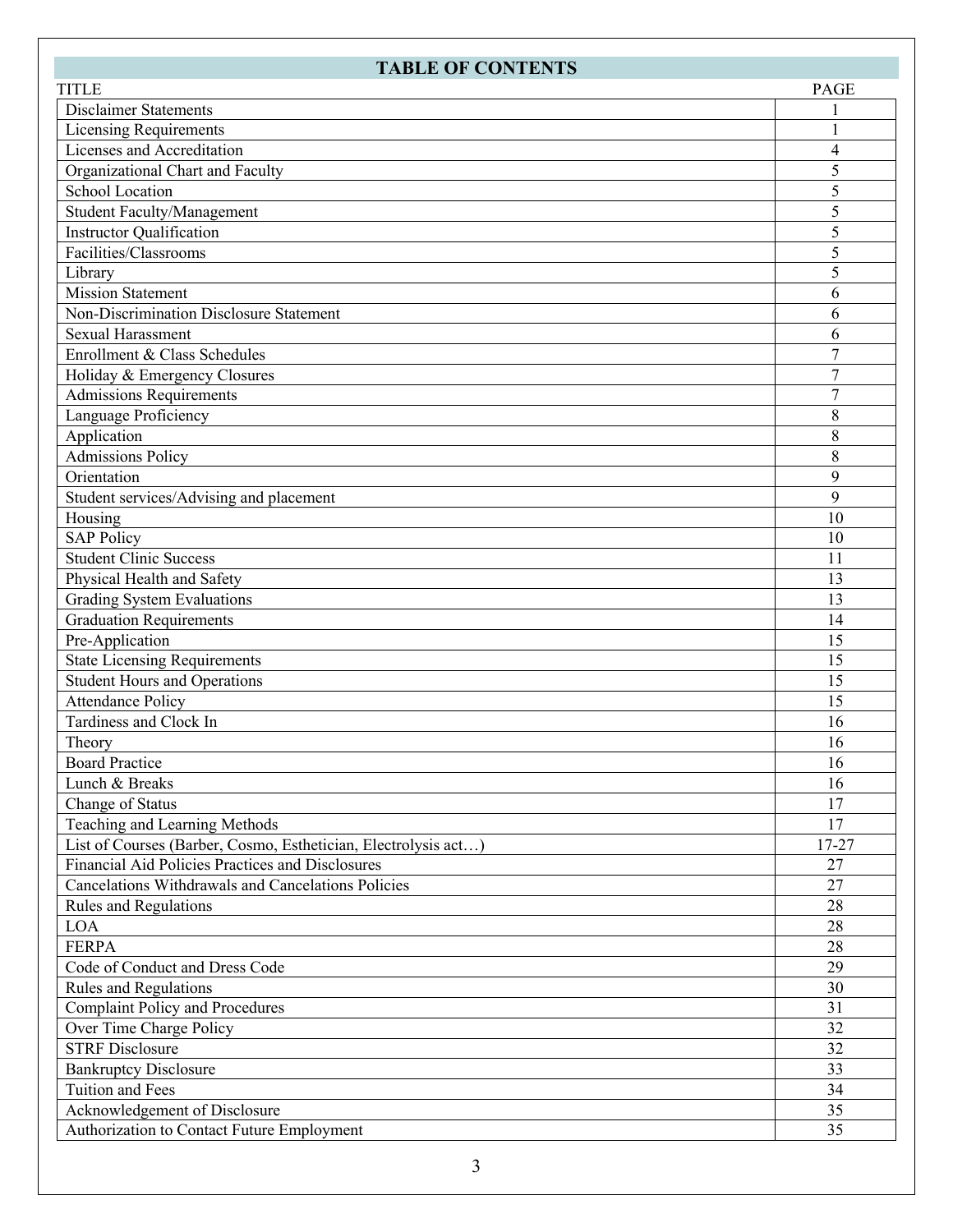## **LICENSES AND ACCREDITATION**

The Brothers and Sisters Barber Cosmo Academy is a private educational institution approved to operate by the Bureau for Private Postsecondary Education (BPPE). Approval to operate means compliance with state standards as set forth on CEC and 5, CCR. Institutions must be relicensed every five years subject to continuing review by the BPPE. The institution and its programs are currently not accredited by any accrediting agency recognized by the USDOE. Non accredited schools are not eligible for federal financial aid. We do not participate in any federal or state financial aid programs.

"Any questions or Student may have regarding this catalog they have not been satisfactorily answered by the institution may be directed to the bureau for private postsecondary education:

> *Bureau for private postsecondary Physical address: 2535 Capital Oak Dr. Suite 400 Sacramento, CA 95833 Mailing address: PO Box 980818, West Sacramento, CA 95798–0818 phone number 916-431-6959 Website:www.bppe.ca.gov Toll-free: 1-888- 370-7589 Facsimile: 916 263-1897*

The California Board of Barbering and Cosmetology (BBC) sets minimum standards for our programs of study and issues licenses to graduate students upon passing of the state board of barbering and cosmetology examination.

The institution is currently approved by the BBC to teach the following programs of study in California

| <b>PROGRAM</b>                    | <b>CLOCK HOURS</b> |
|-----------------------------------|--------------------|
| Barbering                         | 1500               |
| Cosmetology                       | 1600               |
| Barber Cross Over                 | 200                |
| Cosmetology Cross Over            | 200                |
| <b>Barber Instructor Training</b> | 600                |
| Cosmetology Instructor            | 600                |
| Training                          |                    |
| Electrolysis                      | 600                |
| Esthetics                         | 600                |
| Manicurist                        | 400                |
| Refresher                         | 400                |

Student who successfully complete a course of study will be awarded and appropriate diploma or corticate verifying their completion of such course.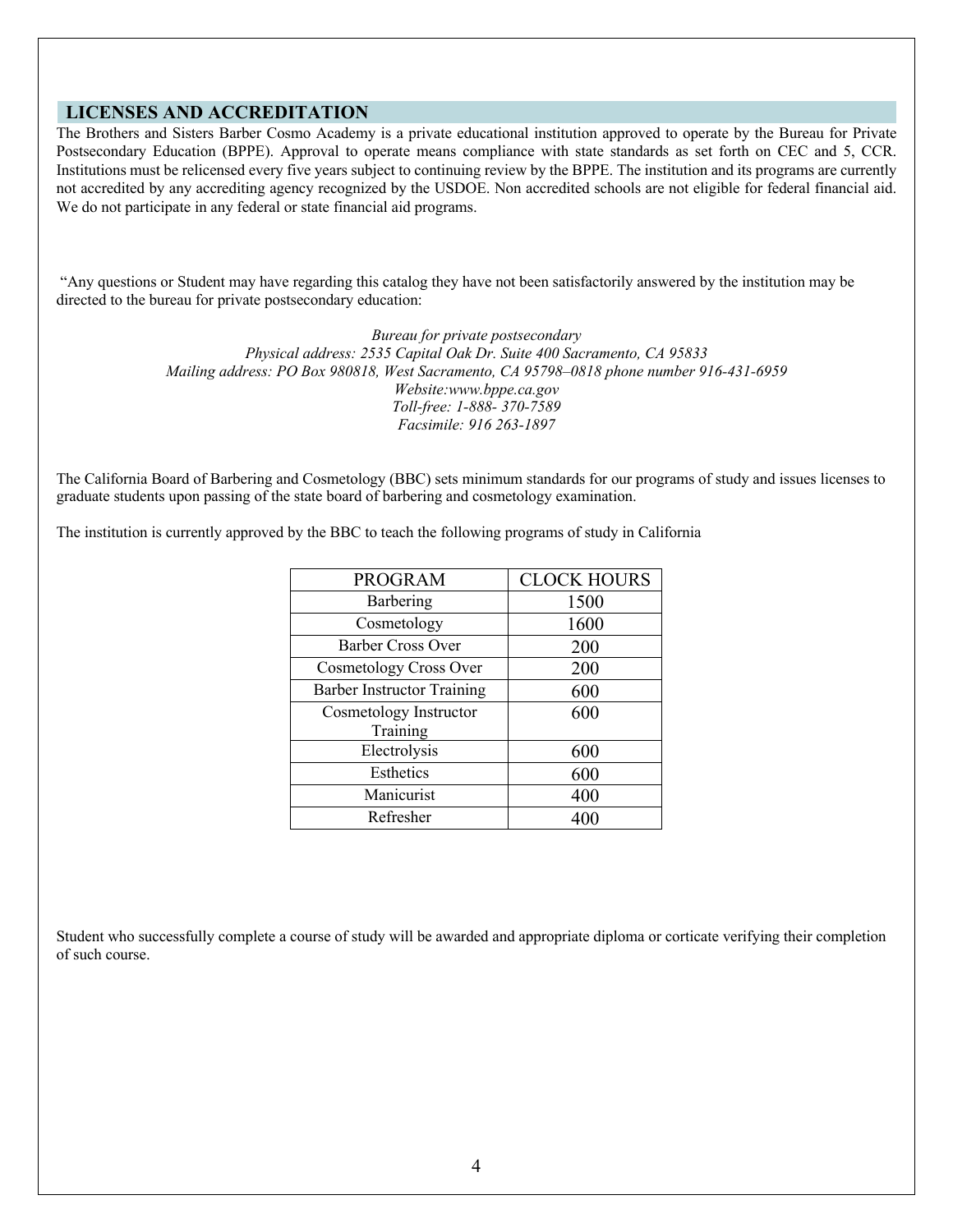## **OWNERSHIP ORGANIZATIONAL MANAGEMENT & FACULTY**

The Brothers and Sisters Barber Cosmo Academy Is owned The Brothers and Sisters Barber Cosmo Academy Inc. Address:3322 International Blvd, Oakland Ca. 94601 Mailing Address: P.O. Box 7212 Oakland Ca. 94601 Phone (510)-261-8810

## **SCHOOL LOCATION**

Class session will be held at: 3322 International Blvd. Oakland Ca 94601

#### **STUDENT FACULTY/MANAGEMENT**

Carol Munene (CEO)- Licensed Barber & Cosmetologist (Nail program instructor) Nancy J Reyes (COO)-Licensed Barber and Cosmetologist (Cosmetology Instructor) (Esthetician Instructor) Robert Caudle- Licensed Barber, (Barber Instructor) Malaika Excel Kirby-Substitute Barber Instructor

## **INSTRUCTOR QUALIFICATIONS**

The Brothers and Sisters Barber Cosmo Academy instructors are all licensed by the Board of barbering and cosmetology of California. Substitute instructors are certified to teach after completing the 600hour barbering cosmetology instructor course. The staff keeps current licenses; attends continuing education, seminars, conferences and demonstrations on the latest techniques and trends in the hair industry. Our faculty members are trained in the Brothers and Sisters methodology. Everyone must understand the importance we place on safety, theory and practical training necessary for all student's success in their program of study.

## **FACILITY/CLASSROOMS**

The Academy Is located at 3322 International Blvd Oakland Ca, 94611. The facility has approximately 2,000 sq. feet of space and consist of one large Salon area for barbering and cosmetology practical classes 8 students stations time clock, 3 shampoo bowls dryer facial chair and facial couch manicure station thermal hair straightener Marcel nonelectric home and stove electric herb and I am nonelectric urban iron 8 hairstyling or Barber Chair's manikins towel steamer mail sterilizers sink for handwashing service tables electrolysis epilator high frequency thermolysis galvanic machine magnifying lamp loops but ocular magnifier stool With adjustable height utility stands sharps containers

Class size: California state ratio of instructor to student is 1:25

## **LIBRARIES & OTHER LEARNING RESOURCES:**

The technical and practical instructions of the Barbering  $\&$  Cosmetology programs do not require

a formal library. The Brothers & Sisters BarberCosmo Academy offers access to books, TVs, maga-

zines and periodicals, internet access, computer projector, print and online resources to meet all of

student's information and research needs. Instructors are also available to assist with any research information.

The School provides a computer with internet connection to allow the student to a word wide library of information pertaining to their course of study. In order for a student to gain access to the library and resources they can ask any instructor. The instructor will make the library available as soon as possible on the same day requested.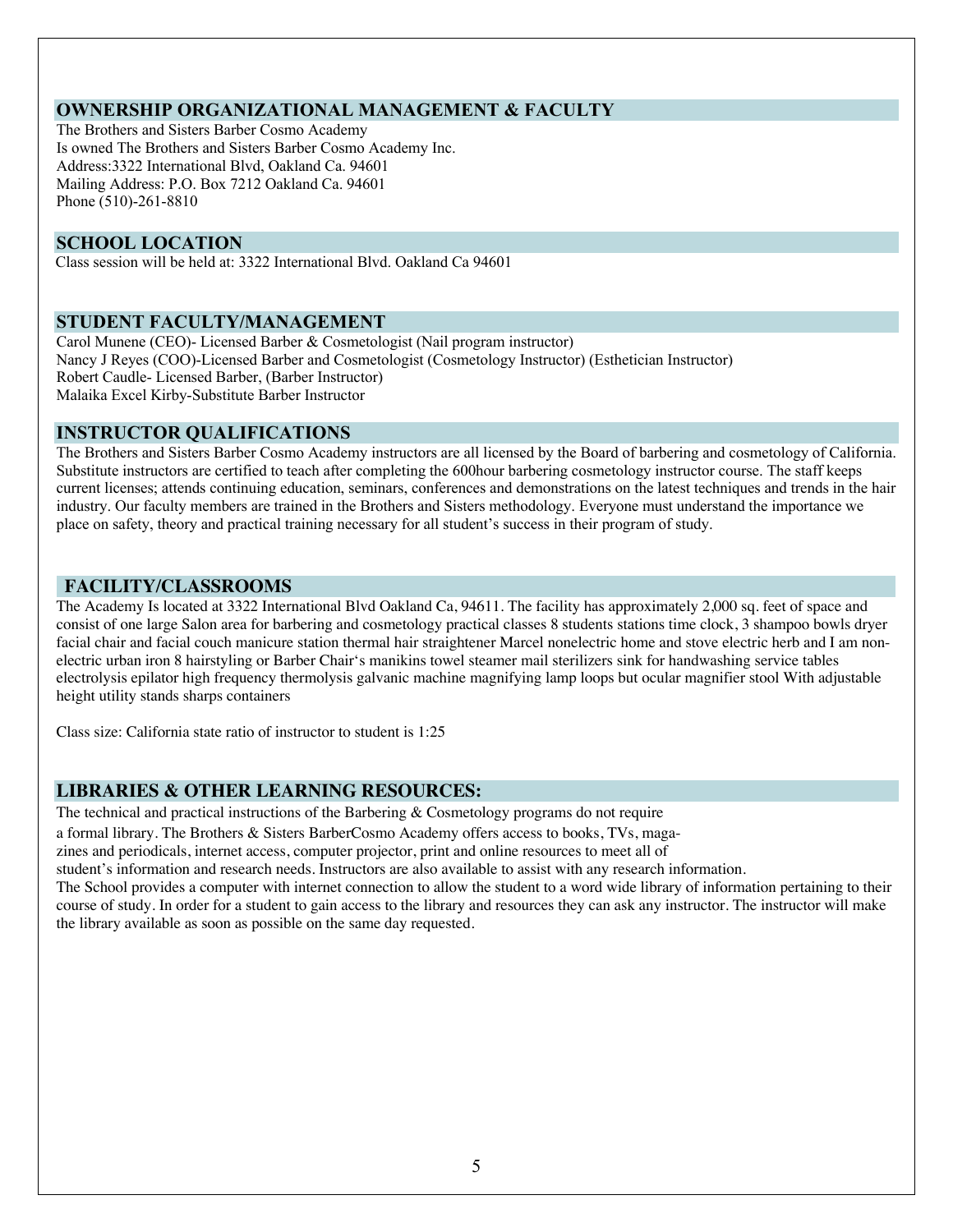## **MISSION STATEMENT:**

The name Brothers & Sisters Barbercosmo Academy represents UNITY in the workforce. The Brothers & Sisters BarberCosmo Academy fosters a multicultural environment through

creativity, diversity and innovation. Our Curriculum is designed to provide a quality post- secondary

Bartering & Cosmetology education. The Brothers & Sisters BarberCosmo Academy prepares all graduates for licensure and entrylevel skills. Regulatory hygiene & sanitation measures.

The Brothers & Sisters BarberCosmo Academy objectives is to equip our students with:

- Regulatory Hygiene & Sanitation measures.
- Keeping abreast with new hairstyles, trends, fashions via trade and fashion shows, motivational speakers etc.
- Professionalism.
- Excellent Shop Management Customer Service Skills.
- Health & Wellness for success in the workplace.
- Theory & Practical skills to pass the California State Board Examinations.

For more information on Hairstylists employability and availability of these occupations. Please visit-Department of Labor website at http://www.bls.gov/ooh/personal-care-and-service/barbers-hairdressers-andcosmesmetology

## **NON-DISCRIMINATION DISCLOSURE STATEMENTS**

In compliance with state and local government requirements, the Institute does not discriminate against any individual on the basis of age, race, color, religion, ethnic origin, handicap or sexual orientation in the administration of its educational programs, School- administered programs and publications, or employment practices.

#### **SEXUAL HARASSMENT**

The Brothers & Sisters BarberCosmo Academy will provide an educational, employment and business environment free of sexual harassment. Sexual harassment and acts of sexual assault, domestic violence, dating violence, and stalking are forms of sex or gender discrimination and are not tolerated by The Brothers & Sisters BarberCosmo Academy. Any student who feels that he or she is the victim of sexual harassment, including sexual assault, domestic violence, dating violence or stalking, has the right to seek redress of the grievance. The Brothers & Sisters BarberCosmo Academy provides procedures for reviewing and resolving such complaints through a Grievance procedure. Substantial accusations may result in disciplinary action against the offender, up to and including termination of the employee's employment or the student's enrollment. In addition, complaints who make accusations of sexual harassment in bad faith may be subject to equiva-lent disciplinary action.

The Brothers & Sisters BarberCosmo Academy follows the requirements established by the Americans with Disabilities Act. The Brothers & Sisters BarberCosmo Academy does not discriminate against qualified individuals with disabilities. The Brothers & Sisters BarberCosmo Academy does provide reasonable accommodation for the known disability of a qualified applicant, student, client or employee except when the accommodation imposes an unduehardship on the School, fellow employees or fellow students.

NOTE: "As a prospective student, you are encouraged to review this catalog prior to signing an enrollment agreement. You are also encouraged to review the School Performance Fact Sheet, which must be provided to you prior to signing an enrollment agreement Enrollment is open and continuous and there is no specific and predetermined time to enroll. School staff will con-duct a personal interview and may require other criteria deemed appropriate on individual basis.

All classes are conducted onsite. At the address specified on the catalog. All instructions and classes are presented in the English Language only. There is no English-as-second language training. All eligible applicants are US citizens or permanent residents unless administrative changes are made in the future. We do not admit students from other countries, visa services are not provided, and we don't vouch for student's status.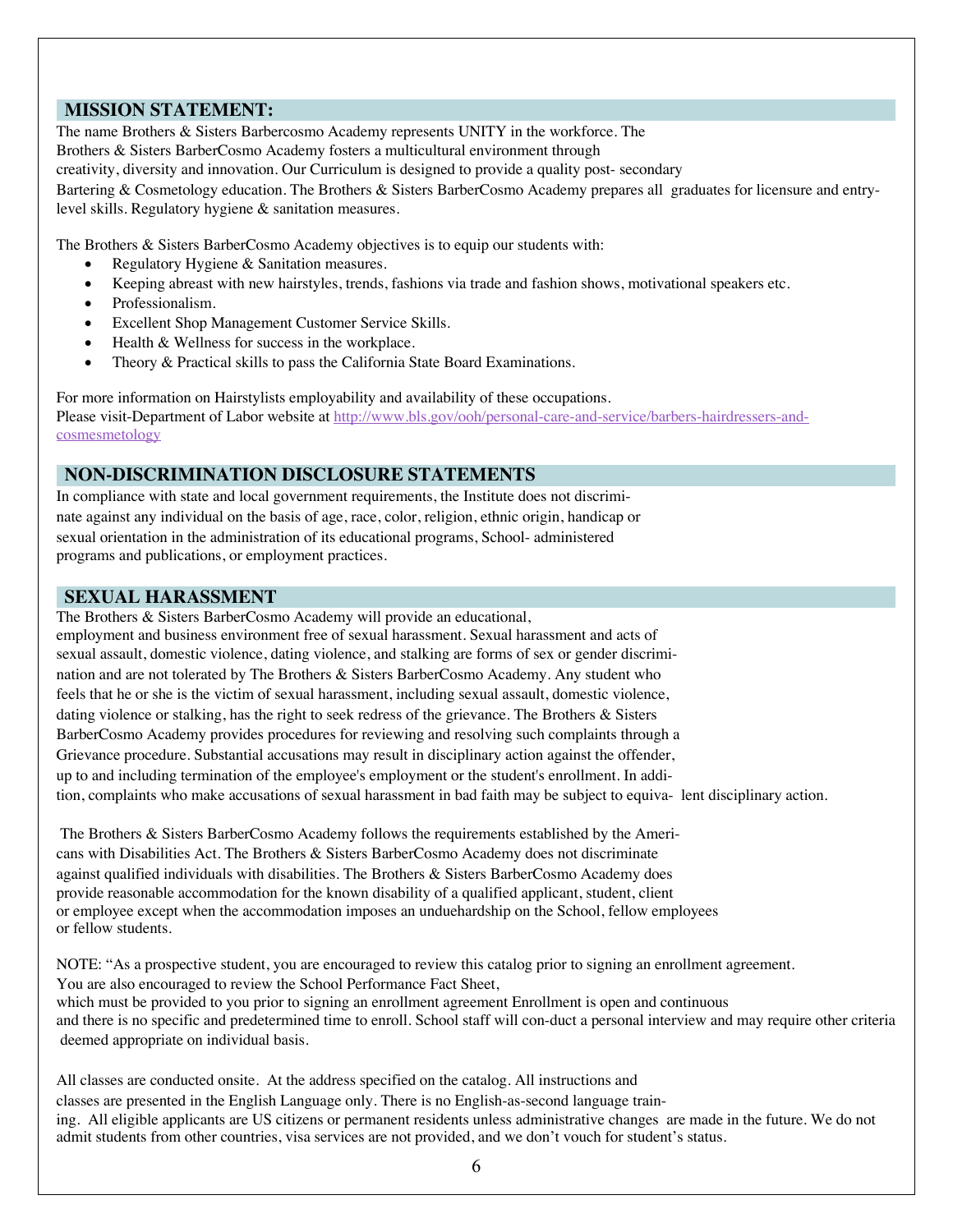## **ENROLLMENT & CLASS SCHEDULE**

The Brothers & Sisters BarberCosmo Academy has a continuous open enrollment policy starting every Tuesday on a weekly schedule. This applies for all programs offered at The Brothers & Sisters BarberCosmo Academy. New students must complete orientation before enrollment. Students may enroll at any time during the year, as instructions are in teaching modules. Enrollment is restricted to maintain a student: instructor ratio and on a first come first served basis. Students who enroll and complete necessary papers will receive priority for enrollment. Please see an Admissions Advisor for the specific scheduled education program starts dates. Please refer to our website at www. barbercosmocicademy. com for more details.

Day classes Tues- Saturday 9.30am - 5.30pm

Night Classes Currently unavailable

#### **HOLIDAY & EMERGENCY CLOSURES**

The school is closed every Sunday & Monday and on the following Holidays: New Year's Day. Memorial Day, Independence Day, Labor Day, Thanksgiving Day, the Friday following Thanksgiving, Christmas Day. Holidays of religious beliefs are respected and allowed. Holidays are part of the additional time given students on their enrollment contracts. If the school must close for an emergency or an unexpected reason, students will either be notified by phone or a notice will be posted on the front door of the school with an explanation for the closure and a date of re-opening.

#### **ADMISSIONS REQUIREMENTS**

- 1. High school diploma (Not less than 17 years of age)
- 2. Passed GED test.
- 3. Transcript Showing High School Completion.
- 4. School Transfer transcripts, credits & proof of training documents.
- 5. State certificate of home-school completion,
- 6. Overseas High School Diplomas Translated in English by an entity that is qualified to translate to US- High school diploma standards. -U. S High School Equivalence.
- 7. Homeschooled -Secondary School credential completion documentation.
- 8. Is not subject to denial pursuant to Section 480.

## **Brothers and Sisters Barber Cosmo Academy does not accept Ability to Benefit. The Brothers and Sisters BarberCosmo Academy does not participate in federal funding under Title IV at this time.**

*The Brothers and Sisters BarberCosmo Academy reserves the right to refuse admission to any individuals it believes will not benefit from the program training it offers.*

#### **LANGUAGE PROFICIENCY**

For students who english is not their primary language and will be taught in english, the student must attain qualifying score of 97% on the CELS A. This requirement does not apply to students who have received their high school diploma or the equivalent at any academic institution which has provided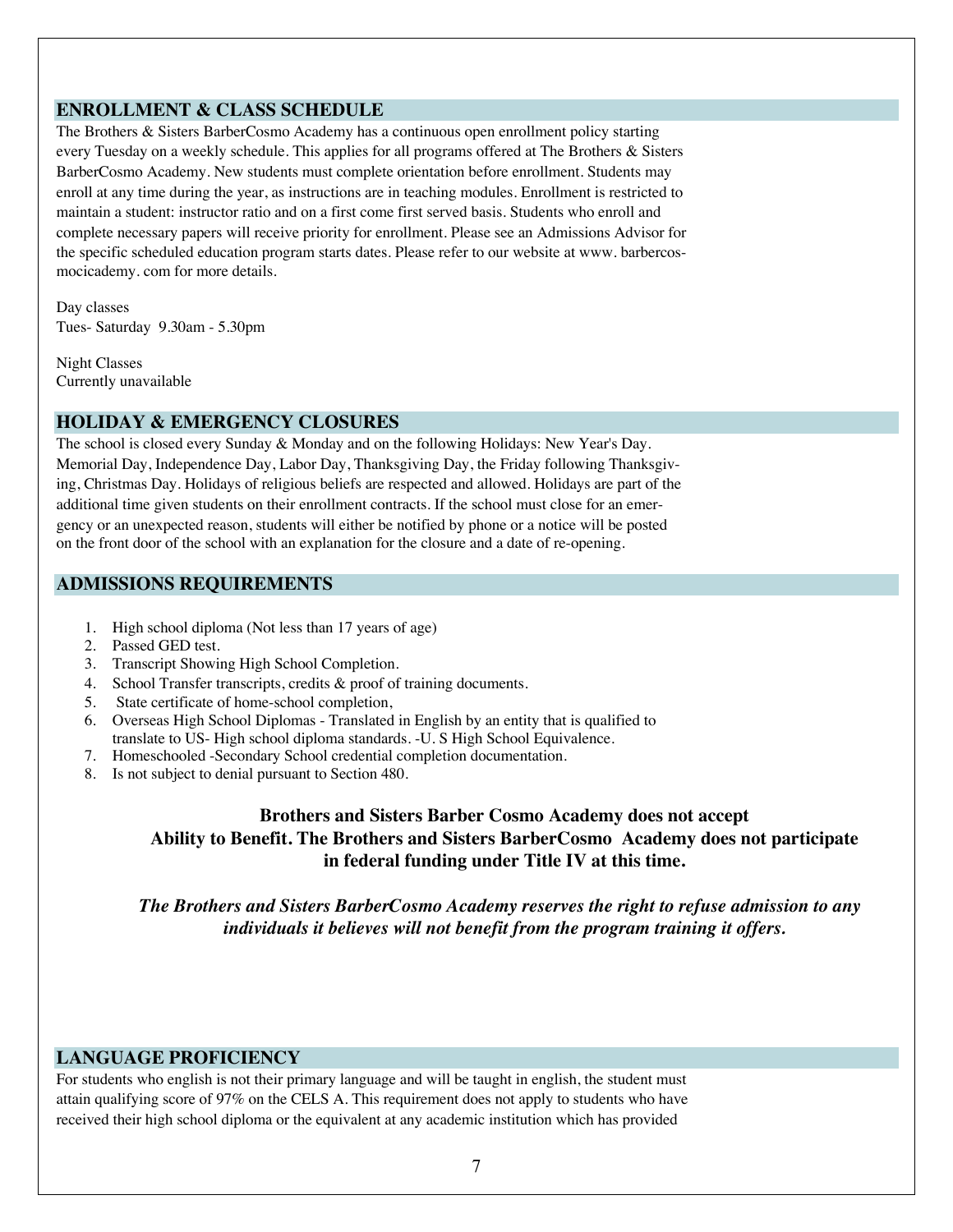the instructions in English language. Similarly, this requirement does not apply to students who have completed course work in English at the College level.

## **RE\_ENTRY**

Previously enrolled students from our institution who have not completed their program requirements and making satisfactory progress at the point of withdrawal may apply for re-requirements. A student failing to meet minimum Satisfactory Academy Progress (SAP) requirements at the time may apply for withdrawal will he placed on probation for one month when accepted for re-enrollment.

NOTE: Student should submit a written request for re-enrollment. The request should include both a detailed explanation of the reasons for the student's previous withdrawal and why the student should be allowed to re-enroll. A campus committee consisting of a School Director, a School administrative staff member an School Institutional faculty member will consider the request for re- enrollment based on the student's letter, the student's past enrollment history, how long the student has been out of School and how many hours the student is required to complete to receive their diploma.

If the student is approved for reenrollment, full credit for previous properly documented and paid for instruction hours will be granted in accordance with state regulations. Charges for re-enrollment will be based on the tuition charges in effect al the time of re-enrollment.

Note: Unpaid balances from any previous enrollment must be resolved prior to re- enroll-ment.

## **APPLICATION**

An applicant must be fill out an Enrollment Agreement provided by the college. This is returned to the college with the registration fee which is totally refundable if the applicant is not accepted. The applicant must be interviewed at the college prior to enrolling.

The Brothers and Sisters BarberCosmo Academy reserves the right to refuse admissions to any individuals it believes does not meet the requirements for admissions. The Brothers and Sisters BarberCosmo Academy reserves the rights to revise or amend the catalog with no prior notice.

## **ADMISSIONS POLICY**

Applicant must:

- Visit and tour the campus
- Complete a personal interview with the Campus Admissions Advisor.
- Possess a valid high school diploma, GED, or High School Certificate of Proficiency (issued by a state that recognizes it as equivalent to a high school diploma or a high school transcript verifying the graduation date)
- Possess a valid Social Security Card, Passport or TIN #
- Possess a valid government issued photo identification card or driver license.

## "NOTICE CONCERNING TRANSFERABILITY OF CREDITS AND CREDENTIALS EARNED AT OUR INSTITUTION"

"The transferability of credits you earn at The Brothers & Sisters BarberCosmo Academy is at the complete discretion of an institution to which you may seek to transfer. Acceptance of the diploma or certificate you earn in program (? Blank to fill?) is also at the complete discretion of the institution to which you may seek to transfer. If the diploma, or certificate) that you earn at this institution are not accepted at the institution to which you seek to transfer, you may be required to repeat some or all of your coursework at that institution. For this reason, you should make certain that your attendance at this institution will meet your educational goals. This may include contacting an institution to which you may seek to transfer after attending The Brothers & Sisters BarberCosmo Academy to determine if your diploma or certificate will transfer."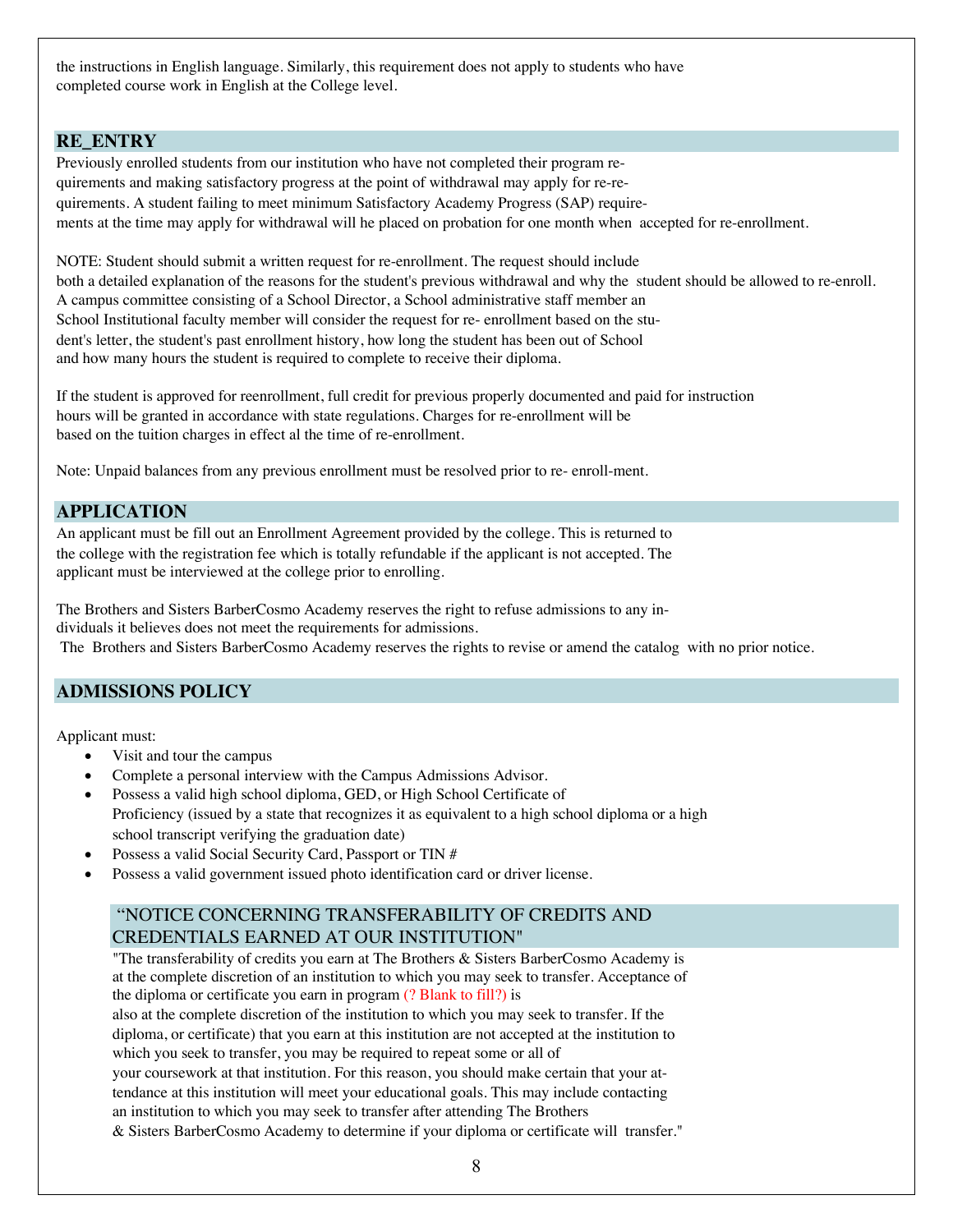Students enrolled in this college who request a transfer to another college shall be charged a transfer processing fee of twenty-five dollars (\$25.00)

The transferability of hours and courses completed at our campus is likely to vary between California based Cosmetology & Barbering schools and out of state schools. The Brothers & Sisters Barber Cosmo Academy does not award credit for satisfactory completion of CLEP or other com-parable examinations or experiential learning. This institution has not entered into an articulation or transfer agreement with any other institution.

A Proof of Training document and Record of Withdrawal or an official transcript from the previous school must be provided. Credits earned from other California-Licensed barber or Cosmetology institutions are given full credit for the hours of training they had received as long as the courses transferred are the same. Transfers are only good if there is enough time remaining before they can take the State Board Examination. If not, they must get an extension from the California Board of Barber Examiners. If an applicant is transferring from another slate or from another country, they must first contact California Board of Barbering and Cosmetology and apply for approval of their hours from their previous school. The documents required for this process can be found on the California State Board of Barbering & Cosmetology' website, (www.barbercosmo-.ca.gov). The Board will then issue a letter indicating the credit it has approved for the hours taken at the previous school along the any other requirements. The Brothers & Sisters BarberCosmo Academy will make a fina decision based on the information in the letter.

Requests for transfers must be in writing by the student wishing to transfer to The Brothers & Sisters \BarberCosmo Academy. The in stitution will mail or fax the transcripts directly to our school from any other college or university. (Please refer to the Enrollment Agreement for details on Transfers or Credits).

Failure to provide the required documentation of previous training in either circumstance prior to enrollment will result in not being able to apply those hours to your enrollment at The Brothers & Sisters Barber Cosmo Academy.

## **ORIENTATION**

All new students are required to attend and orientation prior to or on their first day of class. During the orientation you will be introduced to your campus staff and learn about our policies and expectations and student services.

## **STUDENT SERVICES /ADVISING & PLACEMENT**

While the school cannot guarantee employment for graduates, the school does make every effort to help our graduates obtain employment. Classes are given on, how to write a resume, job searching and interviewing techniques. The beauty and wellness industry are very dependent upon one's ability to communicate, present oneself professionally, develop great people skills, and maintain a positive attitude. The Brothers & Sisters BarberCosmo Academy Students are taught these skills on a continual basis throughout the course training. The school gives its students the opportunity to a network of relationships with professionals and employers throughout the community who are frequently seeking our graduates. Graduates are encouraged to maintain contact with the school on current employment and future employment needs. Call our registrar for job opportunities and career counseling. To help students achieve their fullest personal development and make the best use of all of The Brothers & Sisters BarberCosmo Academy Academy educational resources. We offer guidance and advice beginning with your first admissions interview. Faculty and administrative staff will continue Io be available for guidance throughout your enrollment at The Brothers & Sisters BarberCosmo Academy and beyond. Your success is our primary goal. Various situations outside of school, such as transportation, your job or childcare, may arise that could jeopardize your ability to complete your studies.

Staff wants to know about these situations so they can help you stay on track towards your goals. Career Services: From your first day in class, the services of The Brothers & Sisters BarberCosmo Academy s geared towards assisting students with their career development and entry level job opportunities. The Brothers & Sisters BarberCosmo Academy personnel provide students with job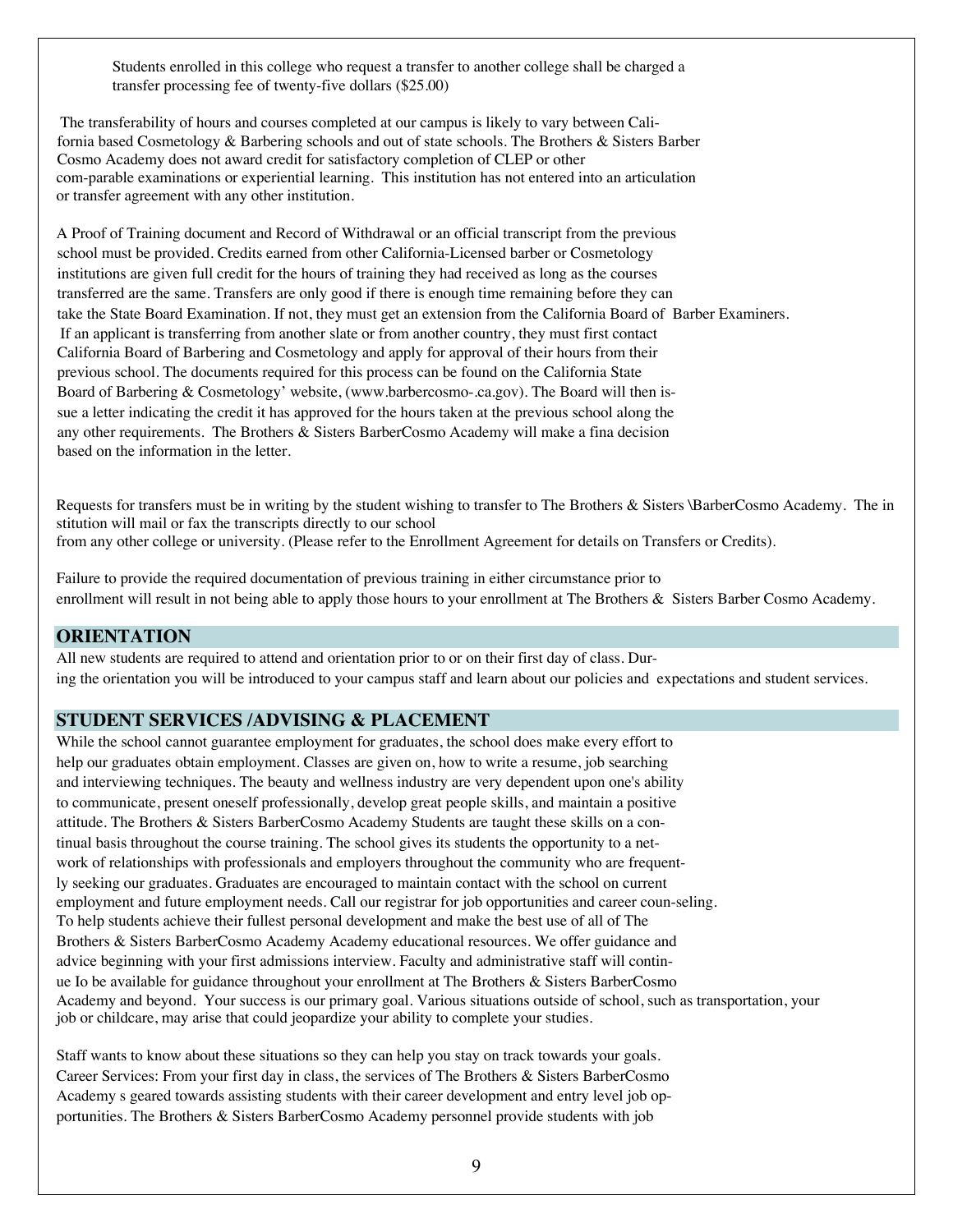placement assistance, in addition to in-school workshops on resume writing, Service Resources Include: Industry and alumni guest speakers. Career fairs and career development workshops concen trating on job search skills and strategies. Workshops in resume writing, portfolio building, interview strategies, customer services skills and building a client base. Job Listings. Job Hotlines, State Licensing Assistance, The Brothers & Sisters BarberCosmo Academy Access to Style Seat, Access to Milady Online Licensing Exam Preparations.

## **HOUSING**

The Brothers and Sisters BarberCosmo Academy does not have dormitories or housing on campus, provide or assist to obtain any housing for its students. CCR 71810(b) (13) There are apartments in the immediate Fruitvale neighborhood that average \$1,400 per Month for 1bedroom apartments, for more information please see https://www.apartments.com, https://www.zillow.com/

## **OTHER ENROLLMENT INFORMATION**

## **THE BROTHERS & SISTERS BARBERCOSMO ACADEMY SATISFACTORY ACADEMIC PROGRESS POLICY (SAP)**

The Brothers & Sisters BarberCosmo Academy expects all students to maintain Satisfactory Academic Progress. (SAP). Each student enrolled at The Brothers & Sisters BarberCosmo Academy must:

1. Maintain a cumulative academ ic GPA of 'C (70%) or better at the end of each evaluation period, per the grading scale below. Practical assessments and theory tests grades are combined to produce a combined GPA reflecting the qualitative element of the SAP policy.

| Grade                         | Level          |
|-------------------------------|----------------|
| $100\% - 90\%$                | Outstanding    |
| $89\% - 80\%$                 | Good           |
| $79^{\circ}/0 - 70^{\circ}/0$ | Satisfactory   |
| $69^{\circ}/0\%$              | Unsatisfactory |

- 2. Maintain a cumulative average attendance level of at least 70% of the scheduled, hours indicated on the students' enrollment contract at the end of each evaluation periods reflecting the quantitative element of the SAP policy. This ensures that there will be completion of the student's program within I50% of the scheduled course length which is the maximum time frame in which a student must complete the course. After a student has reach maximum hours, they are ter- minated.
- 3. Student meeting the minimum requirements for attendance and academic progress al any evaluation point will be considered to be making Satisfactory Academic Progress until the next evaluation period.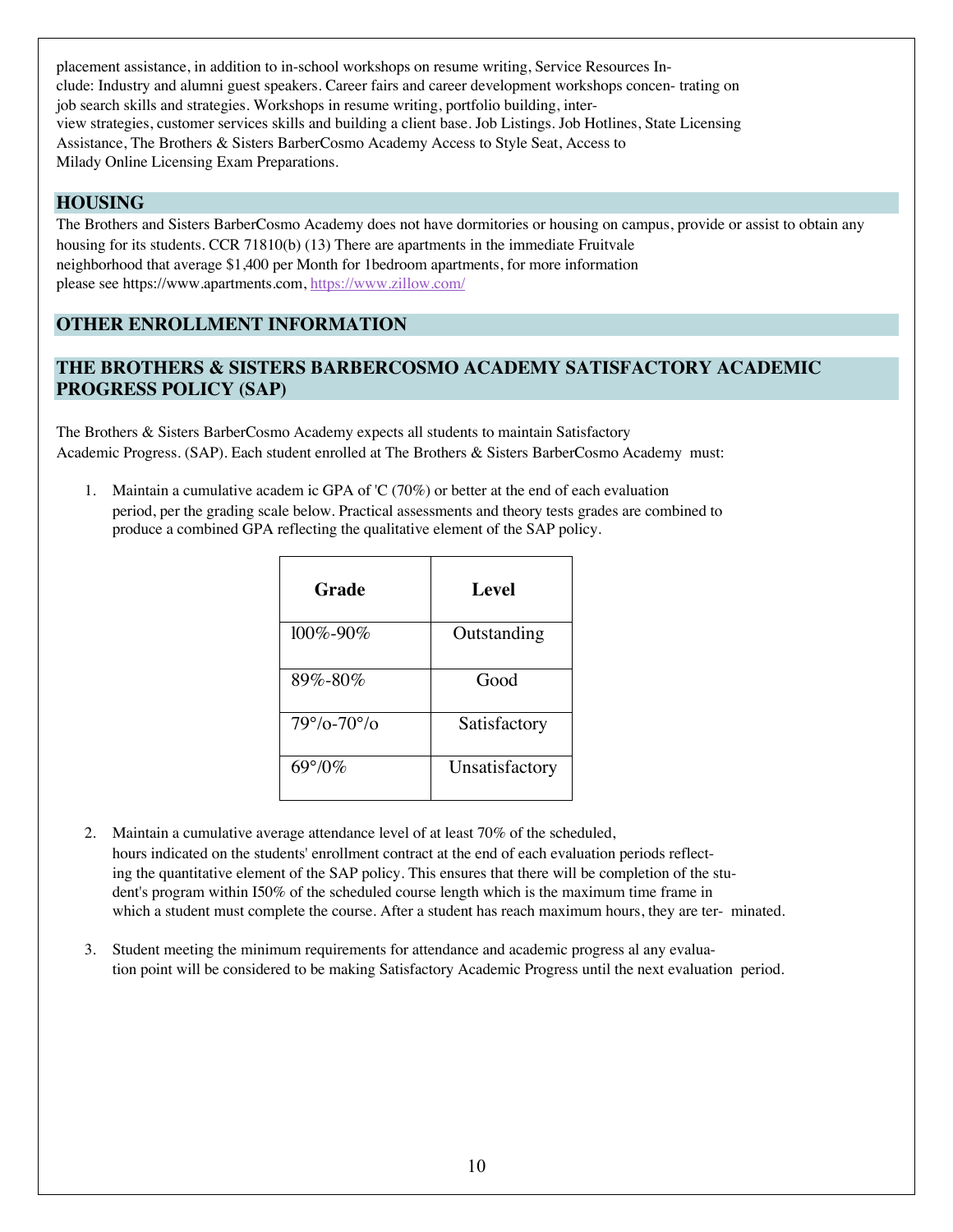| <b>Barbering</b><br>1500 clock hours | Cosmetology<br>1600 clock hours | <b>Barber Cross</b><br>over<br>200 clock hours | Cosmetology<br><b>Cross over</b><br>300 clock hours | <b>Barber</b><br><b>Instructor</b><br><b>Training</b><br>600 clock hours |
|--------------------------------------|---------------------------------|------------------------------------------------|-----------------------------------------------------|--------------------------------------------------------------------------|
| 450 hours                            | 450 hours                       | 150 hours                                      | 100 hours                                           | 300 hours                                                                |
| 900 hours                            | 900 hours                       | 300 hours                                      | 200hours                                            | 600 hours                                                                |
| 1200 hours                           | 1250 hours                      |                                                |                                                     |                                                                          |
| 1500 hours                           | 1600 hours                      |                                                |                                                     |                                                                          |

| Cosmetology<br><b>Instructor</b><br><b>Training</b><br>600 Clock<br><b>Hours</b> | <b>Electrolysis</b><br>600 cock<br><b>Hours</b> | <b>Esthetics</b><br>600 clock<br>hours | <b>Manicurist</b><br><b>400 Hours</b> | <b>Refresher</b><br>400 clock<br>hours |
|----------------------------------------------------------------------------------|-------------------------------------------------|----------------------------------------|---------------------------------------|----------------------------------------|
| 300 hours                                                                        | 150 hours                                       | 300 hours                              | 200 Hours                             | 200 hours                              |
| 600 hours                                                                        | 300 hours                                       | 600 hours                              | 400Hours                              | 400 hours                              |

Evaluation Periods: Satisfactory Academic Progress will be assessed at the following bench marks of actual attended hours. A copy will be reviewed with the student and a copy will be stored in the school student's file.

\* Transfer or Re-enrollment Students - Midpoint of the contracted hour or the established evaluated periods, whichever comes first.

Determination of Progress Status: Students meeting the minimum requirements for academics and attendance at the evaluation point are considered to be making Satisfactory Academic Progress until the next scheduled evaluation. Students will receive a hard-copy of their Satisfactory Progress Determination at the time of each of the evaluation periods if requested by the student.

Warning Period: Students attending School during the "warning" period are still deemed to be in Satisfactory Academic Progress.If at the end of the warning period, the student has not met both the attendance and academic re-quire ments, the student is deemed to be "unsatisfactory" for the next evaluation period.

Probation: Students who fail to meet minimum requirements for attendance or academic progress after the warning period will be placed on probation and considered to be making Satisfactory Academic Progress during the probationary period. IF the student appeals the deci-sion. AND prevails upon appeal.

Appeals can only be granted if:

1. The student has the ability to meet the Satisfactory Academic Progress Policy standards by the end of the next evaluation period

#### **OR**

2. The Institute has developed and academic plan for the student that, if followed, will en-sure that the student is able meet the Satisfactory Academic Progress standards by the end of the next evaluation period.

The student will be advised in writing of the actions required to attain Satisfactory Academic Progress by the end of the next evaluation period. If a student meets the minimum attendance requirements by the end of the probationary period, satisfactory progress has been re-established.

If the student at the end of probationary period has still not met both the attendance and academic requirements for Satisfactory Academic Progress or by the academic plan, then, he/she will be determined as NOT making Satisfactory Academic Progress.

Appeal Procedure: If a student is determined to not be making Satisfactory Academic Progress at the evaluation point after the warning status, the student may appeal the determination. The student must submit a written appeal to the School within 15 days of the adverse decision on the SAP Appeal Form with supporting documentation as to the reasons why the determination should be reversed, this in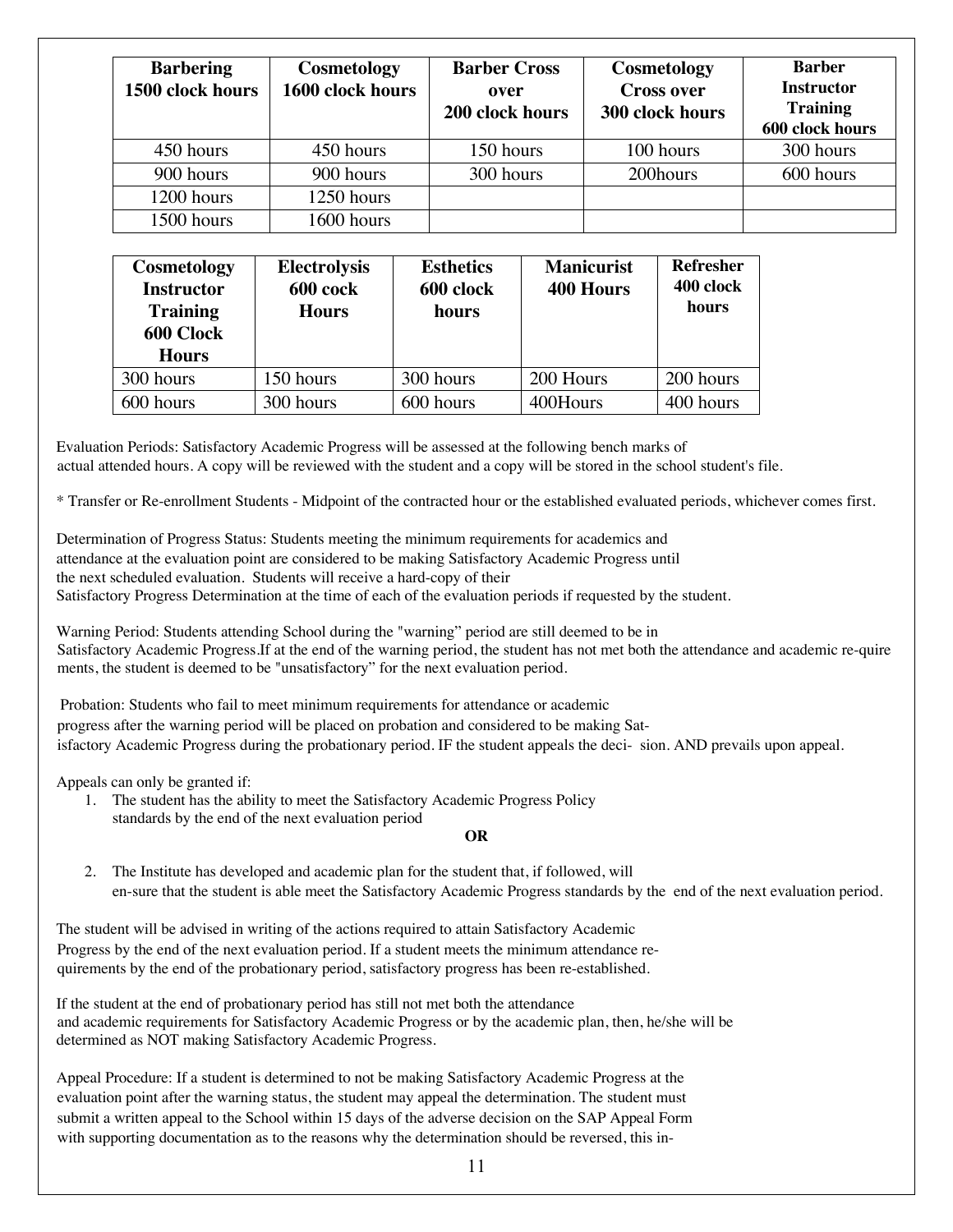formation should include what caused the student to fail to meet Satisfactory academic progress (such as a death in the family, an injury or illness, of the student or other allowable special circumstances'), what has changed about the student's situation, and what the student will do going forward that will allow them to achieve Satisfactory Academic Progress by the next evaluation point. Appeal documents will be reviewed by a campus committee consisting of a School manager, a School administrative staff member and a School instructional faculty member and a decision will be made and reported to the student within 15 calendar days of receiving the appeal request form.

The appeal and decision documents will be retained in the student file. If the student prevails upon appeal, the Satisfactory Academic Progress determination will be reversed, the student will be placed on "Probation".

Re-establishment of Satisfactory Academic Progress Students may re-establish Satisfactory Academic Progress as applicable, by meeting minimum attendance and academic requirements by the end of the warning or probationary period. The school will notify the student of evaluations that would impact their funding.

Interruptions, Course Incompleteness, Withdrawals: If enrollment is temporarily interrupted the student will return to school in the same progress status as prior to the Interruption. Hours elapsed during the interruption will extend the student's contract period and maximum time frame by the same number of days taken out and will not be included in the student's cumulative attendance percentage calculation. Students who withdraw prior to completion of the and wish to reenroll will return in the same Satisfactory Academic Progress as at the time of withdrawal.

Course Incompleteness, Repetition and Noncredit Remedial Courses: Courses incomplete, repetition and noncredit remedial courses do not apply to this institution. Therefore, these items have no effect upon the School Satisfactory Academic Progress Standards.

Transfer Hours: With regard to Satisfactory Academic Progress, a student's transfer hours will be countered as both attempted and completed hours for the purpose of determining when the allowable maximum time frame has been exhausted. SAP evaluation periods are based on actual contracted hours at the School, therefore if a student withdrawal from one clock hour program and enrolls in another clock hour program, SAP is based on the actual contracted hours of the specific program. There are no degreed programs with declared majors at this institute.

#### **STUDENT CLINIC SUCCESS**

As a student, you will get practical hands-on training providing services for real people in the student clinic. This will help prepare you for the demands of the workplace once you graduate and become a licensed pro fessional. Student success is dependent not only on them technical skill level, but also to a large degree on their customer/business skills. In order to be successful in their chosen occupation, students are expected to service all patrons that come into the school. This strives a student's customer service and business skills while in school so that, upon graduation and starting their first job, the graduate will have developed the customer service tools and experiences necessary io build a loyal client base. Developing Practical Training includes students working on model, amongst their fellow classmates, guests and training assignments on mannequin heads.

A student's success is dependent upon their ability to use the job-critical skills learned at The Brothers & Sisters BarberCosmo Academy including attendance, punctuality, professional image, and attitude, the ability to attract an d retain clients, service productivity and retail sales promotion. Prospective students should be aware of the physical demands required of a beauty and wellness industry professional. Occupations in the beauty and wellness industry generally require awareness to:

- Continued standing or sitting and constant use of the upper torso, shoulders, arms, wrist and hands, upper back and neck. Training to proper ergonomics is a requirement while working long hours to earn a living.
- Ability to incorporate excellent interpersonal skills with peers, customers and staff members.
- Ability io follow directions. Customer comes 1st. Listening to clients.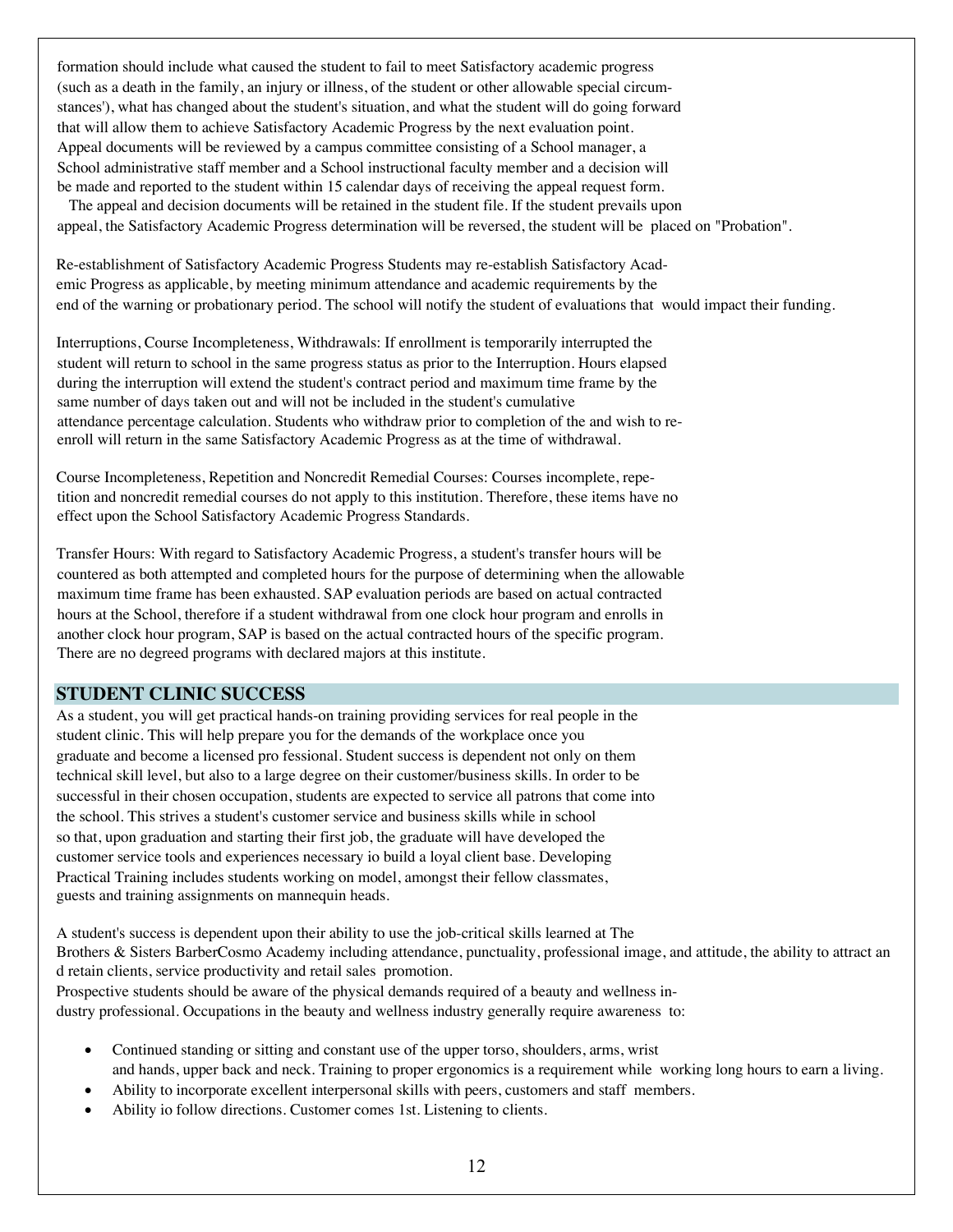Safely & Infection Control Procedures while handling chemicals. Certain individuals may have allergies or sensitive to the typical chemical products used in beauty and well- ness occupations.

\* Planning and Goals keeping a commitment to achieve the education towards a successful career in the Beauty Industry.

## **PHYSICAL HEALTH AND SAFETY**

Prospective students should be aware of the physical demands required of a beauty and wellness industry professional. Occupations in the beauty and wellness industry generally require awareness to

- Continued standing or sitting in
- Constant use of the upper torso shoulders, arms, wrist and hands.
- Upper back and neck.
- Training to proper ergonomics is a requirement while working long hours to earn a living
- Ability to incorporate excellent interpersonal skills with peers' customers and staff members
- Ability to follow directions customer comes first
- Listening to client's safety
- Following infection Control procedures while handling chemicals.
- Certain individuals may have allergies are sensitive to the typical chemical products used in the beauty and wellness occupations.
- Planning and goalkeeping a commitment to achieve the education towards the successful career in the beauty industry

## **NOTICE TO STUDENTS WHO MIGHT BE PREGNANT**

WARNING Exposure to chemicals used in the cosmetology/ industry may cause cancer and birth defects or other reproductive harm to you and your unborn child. In addition, the physical demands required by the school curriculum could place unwanted stress on the mother and child during pregnancy. Please consider this and consult with your physician regarding these issues prior to enrolling and signing the enrollment agreement.

## **GRADING SYSTEM AND EVALUATIONS**

The Brothers & Sisters BarberCosmo Academy measures grades according to the following system: Theory: Theory or Practical Instruction is the instruction received through demonstration, lecture, classroom participation and examination. Theory work will be graded as follows:

| Grade                         | Level          |
|-------------------------------|----------------|
| $100\% - 90\%$                | Outstanding    |
| 89%-80%                       | Good           |
| $79^{\circ}/0 - 70^{\circ}/0$ | Satisfactory   |
| $69^{\circ}/0\%$              | Unsatisfactory |

Practical Training: Practical Training or Practical Operations

are the projects, practical operations and services performed

on another person

(client or another student) or on a mannequin. Practical Training work will be graded as follows: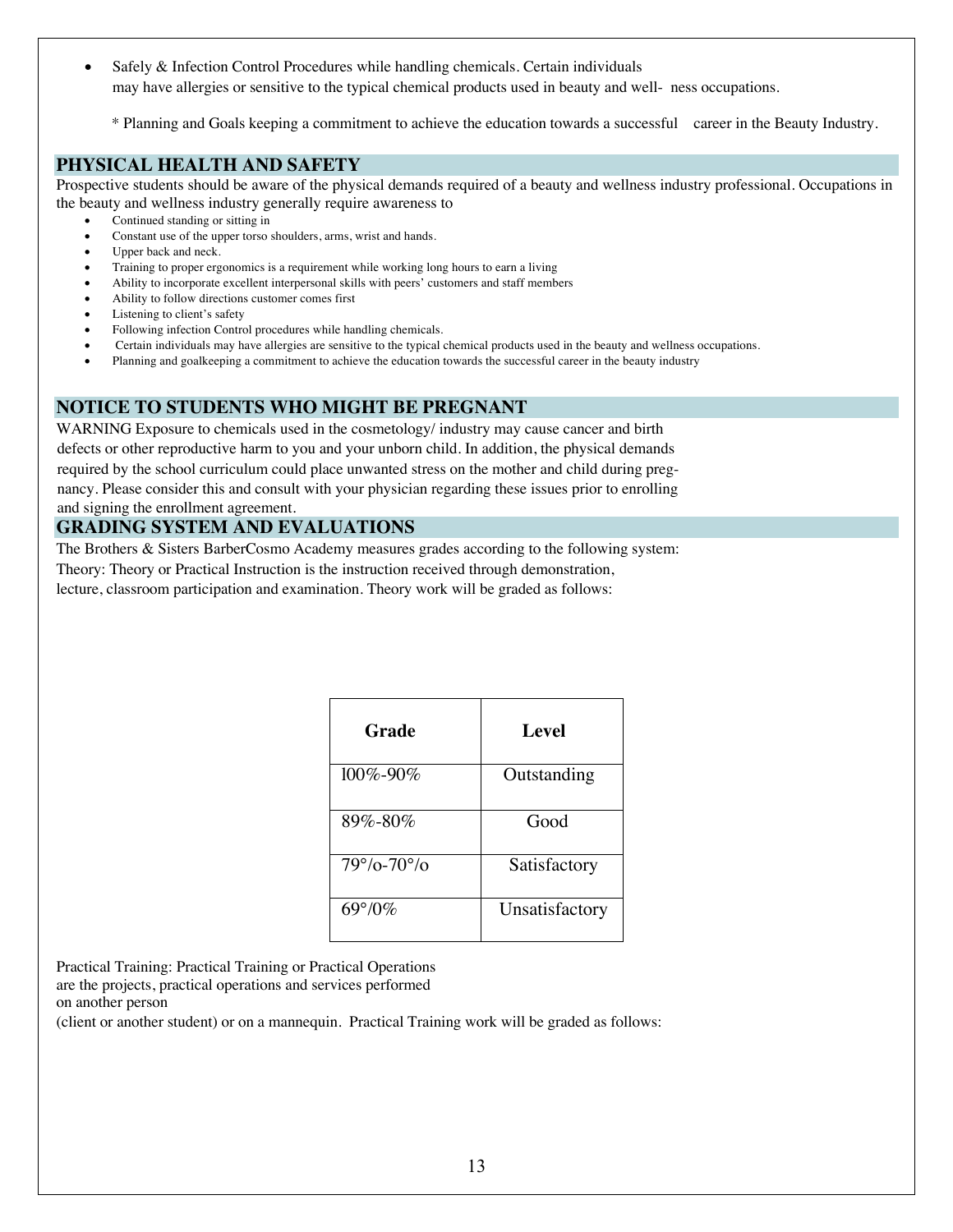| Grade                         | Level          |
|-------------------------------|----------------|
| 100%-90%                      | Outstanding    |
| 89%-80%                       | Good           |
| $79^{\circ}/0 - 70^{\circ}/0$ | Satisfactory   |
| $69^{\circ}/0\%$              | Unsatisfactory |

Attendance: Students must attend a minimum of 70% of their scheduled hours in order to maintain Satisfactory Academic Progress (SAP).

SAP is checked at the following increments in each program:

| <b>Barbering</b><br>1500 clock hours | Cosmetology<br>1600 clock hours | <b>Barber Cross</b><br>over<br>200 clock hours | Cosmetology<br><b>Cross over</b><br>300 clock hours | <b>Barber</b><br><b>Instructor</b><br><b>Training</b><br>600 clock hours |
|--------------------------------------|---------------------------------|------------------------------------------------|-----------------------------------------------------|--------------------------------------------------------------------------|
| 450 hours                            | 450 hours                       | 150 hours                                      | 100 hours                                           | 300 hours                                                                |
| 900 hours                            | 900 hours                       | 300 hours                                      | 200hours                                            | 600 hours                                                                |
| 1200 hours                           | 1250 hours                      |                                                |                                                     |                                                                          |
| 1500 hours                           | 1600 hours                      |                                                |                                                     |                                                                          |

| Cosmetology<br><b>Instructor</b><br><b>Training</b><br>600 Clock | <b>Electrolysis</b><br>600 cock<br><b>Hours</b> | <b>Esthetics</b><br>600 clock<br>hours | <b>Manicurist</b><br><b>400 Hours</b> | <b>Refresher</b><br>400 clock<br>hours |
|------------------------------------------------------------------|-------------------------------------------------|----------------------------------------|---------------------------------------|----------------------------------------|
| <b>Hours</b>                                                     |                                                 |                                        |                                       |                                        |
| 300 hours                                                        | 150 hours                                       | 300 hours                              | 200 Hours                             | 200 hours                              |
| 600 hours                                                        | 300 hours                                       | 600 hours                              | 400Hours                              | 400 hours                              |
|                                                                  |                                                 |                                        |                                       |                                        |
|                                                                  |                                                 |                                        |                                       |                                        |

## **GRADUATION REQUIREMENTS**

In order to graduate, each student must maintain a minimum grade of (C)70% in Theory and 70% in Practical Assessment evaluations, as well as completing the minimum technical hours and practical operations as mandated by the Board of Barbering & Cosmetology. The Brothers & Sisters BarberCosmo Academy students receive a diploma for their program of study once they have completed their programs required clock hours, practical operations and technical hours, and provided they have passed all Theory exams and Practical Training assessments with satisfactory grades or higher. Please refer to individual program listings for any program specific graduation requirements. All financial obligations with The Brothers & Sisters BarberCosmo.

#### **Must meet academics prior to the release of final documents.**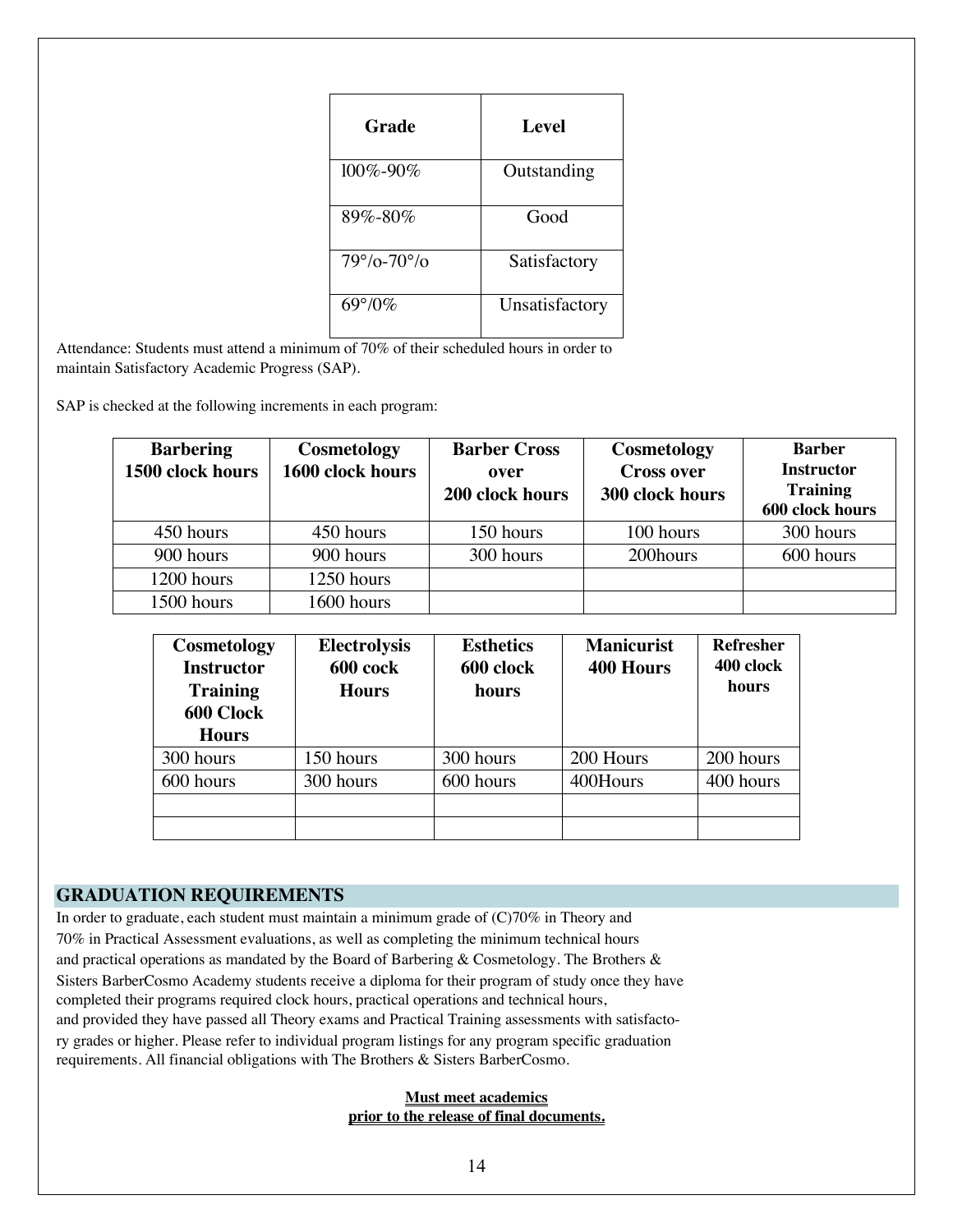Payment Plan Service:

The Brothers & Sisters BarberCosmo Academy offers payment plans as an option on a need basis to help students make tuition affordable and manageable. Students may request a payment plan of tuition only. All other fees and related costs cannot be included in this service. Under this plan tuition is due on monthly payments by payment deadline. Default on the monthly payments without prior arrangements with the administrator may be subject to the student's account to be paid in full. Students can pay with cash, money orders and/or cashier checks.

### Late Payment Fees:

Payments received after due date are subject to a \$25 (ate fees unless prior arrangements are made with the administrator. Upon completion of graduation requirements, a student is eligible to pay the required examination fees and complete the applications for the State Licensing Exam. The Application is submitted to the Board ofBarbering & Cosmetology. When the Student passes the State Board Exam, they become licensed to work in their career of choice

## **PRE-APPLICATION FOR STATE BOARD EXAM**

Pre-application (Pre-App) Is designed by the State Board of barbering and cosmetology at their own additional charge. (not included in the price of tuition equipment and books or registration). Pre-Application is a program designed for a student to apply while they're still in school, for their State Licensing Exam. This means, students will have a date for their exam in less time than if they waited till after graduation. Most students are eligible to participate in this program provided there are meeting The Brothers and Sisters Barber Cosmo Academy requirements for progress and graduation, at the discretion of the director. This process is time sensitive to a student reaching 75% of their eligible course. The time frames are strictly enforced, and the student is responsible for paying the fee and completing the paperwork in the registrar's office. Students who do not adhere to the Pre-app time frame will be ineligible and will have to wait till graduation to apply for an exam date.

## **STATE LICENSING REQUIREMENTS**

- Be at least 17 years of age
- Have completed the 10th grade in a public school or its equivalent
- Have committed no acts or crimes constituting grounds for denial of licensure under section 189 of the Business and Professional Code.
- Have completed the approved hours in a Board Approved school.
- Proof of Training document
- Pay Application Fees
- Pass the Stale Board Examination

## **ACCOUNTING OF STUDENT HOURS AND OPERATIONS**

All students are responsible for the accuracy of their time sheets. Students must clock in and out at the required times using the touch screen automated time clock. The clock tracks student/ employee time.

Please read and adhere to the "Student Time Card Procedures" given to you during orientation.

Students are not to remove lime sheets from the premises at any time. Forged or altered signatures are grounds for immediate expulsion. All time clock hours, classroom hours and operations

done are posted weekly using the school's computerized attendance system. The time sheets are then filed in the student's time sheet folder. Students wishing to review their time sheets with the Director must make their request in writing. An appointment to review time sheets will be Scheduled within seven days.

## **ATTENDANCE POLICY**

When it comes to student success, attendance is the key. Regular attendance not only ensures that you

graduate on time but also ensures that you acquire the knowledge and experience that you need to

achieve your goals. Further, good attendance makes you eligible for special recognition and partici-

pation in extracurricular activities (e.g. Trade shows and contests, community outreach and competitive teams). Day and evening class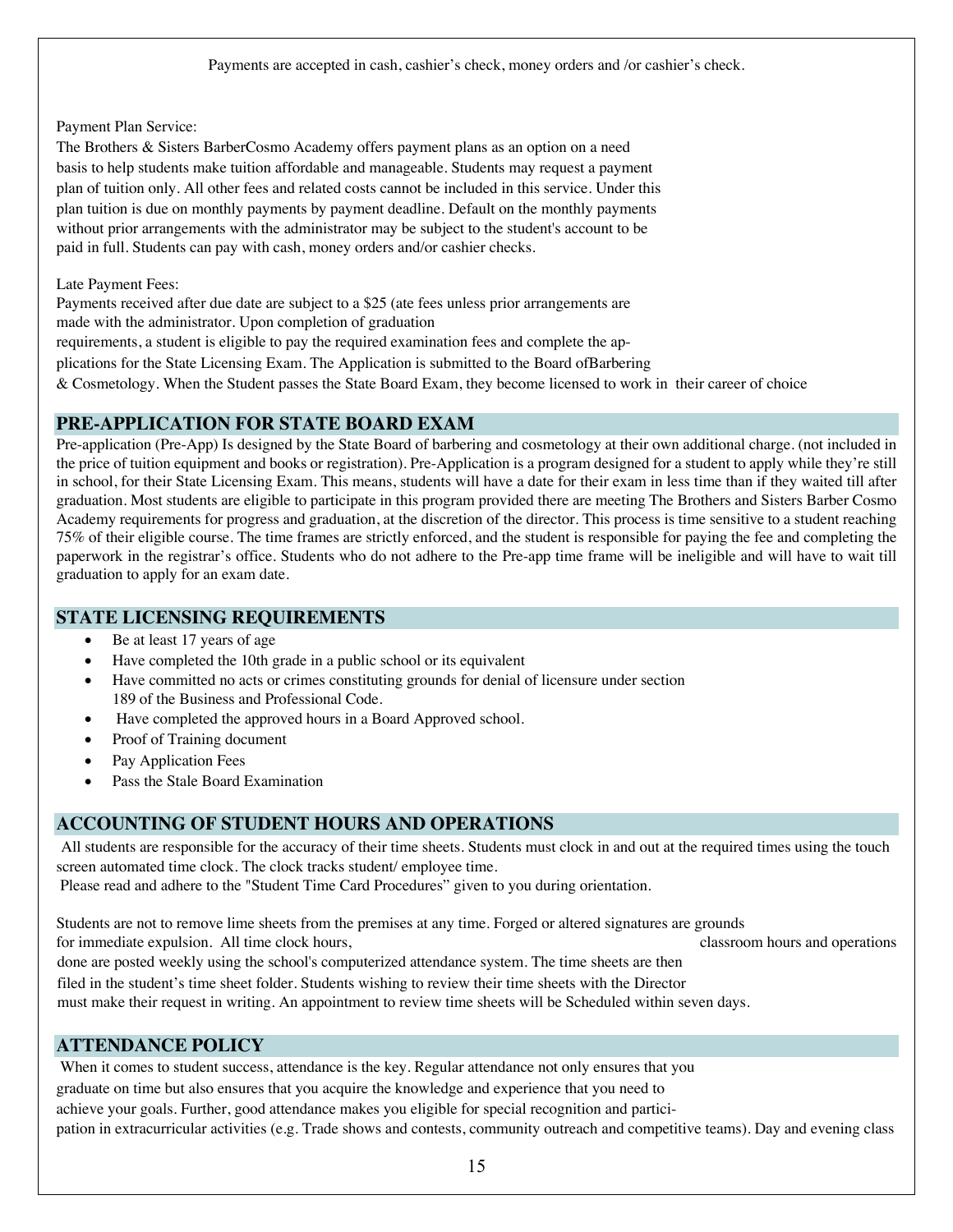es begin at specific, pre-designated times based

on your particular program. The Admissions Advisor or School Registrar will inform each student of their published class schedule. Our guidelines for student's attendance are as follows:

- 1. Daily attendance is required for a good education. In the event that an absence is unavoidable, you are required to contact at (510) 2618810 or Text (510) 302- 9820 prior to scheduled day. When running late, are going to be absent or when you were expected back to class. Unless you have made previous arrangements with the director and instructor. You will only receive credit for hours if you are present and actively participating in class and clinic activities.
- 2. Satisfactory Academic Progress requires a student to maintain a minimum of 70% attendance. Students having difficulty attending class are encouraged to immediately discuss their attendance issues with their Instructor. Registrar and/or School Director. A student with unsatisfactory progress due to excessive absences at specified evaluation points will be held to the standards as outlined in the Satisfactory Academic Progress Policy. (Please refer to Satisfactory Academic Progress policy)
- 3. However, if you are too ill to take an active part in campus learning activities or cannot actively participate in all aspects of applied effort, we request that you not attend class until you are well but still call in or have someone call in for you so the school is aware of your status.
- 4. Any student absents for (14) consecutive calendar days will be terminated from their program and will need to go through the re-enroll process and pay re enrollment fee.

## **TARDINESS AND CLOCK-IN**

School starts at 10:00amTuesday-Saturday. Any student late for class by fifteen minutes (10:45am) will not be permitted to clock in until after theory. Student is then responsible to find out the class missed and catch up for any practical application of the lesson they missed. A student who misses theory will still be allowed to clock in but must then spend the day in the class room and will not be allowed to cut hair for the day.

## **THEORY**

- 1. All students Must attend Theory class on a daily basis.
- 2. All students Must have 120 credit hours of Theory class to graduate
- 3. Without 120 credit hours of Theory class, students will not graduate.
- 4. Day Schedule theory class will be held Tuesday through Friday 10AM to 11:30AM
- 5. Evening Schedule theory class will be held Monday through Thursday 6:00pm to 7:00pm
- 6. Saturday's are mandatory for all Day Schedule students: any student who does not come in on Saturday will not cut hair on the following Tuesday. (No Saturday, No Tuesday floor time)

## **BARBER/COSMETOLOGY BOARD PRACTICE TESTING**

Day Schedule Barber Board Practice Testing will be held every Friday Morning at 10am to

11:30am; Evening Schedule Barber/Cosmetology Board Testing will be held every Thursday evening at 6:00pm to 7:00pm.

## **LUNCH PERIODS AND BREAKS**

- 1) Even # stations go to lunch at 12:00pm: and expected back to class by 12:45pm
- 2) Odd # stations go to lunch at 1:00pm: and are expected back to class by 1:45pm
- 3) **Lunch period is mandatory for all students**
- 4) Lunch period is 45 minutes and Breaks are 10 minutes 2:40pm
- 5) Even # Stations take break (1) at 10:30am to 10:40am and break (2) at 2:30pm to 2:40pm
- 6) Odd # Stations take break (1) at 11:00am to 11:10am and break (2) 3:00pm to 3:10pm

## \* NO LUNCH BREAKS FOR THE EVENING SCHEDULES.

## **MINIMUM DAILY POLICY**

• Full time students must be clocked in at least 6 hours in order to cut hair on that day and the next school day. If a fulltime student cannot complete at least 6 hours for the day they must let the director know why they need to leave or arrive early/late.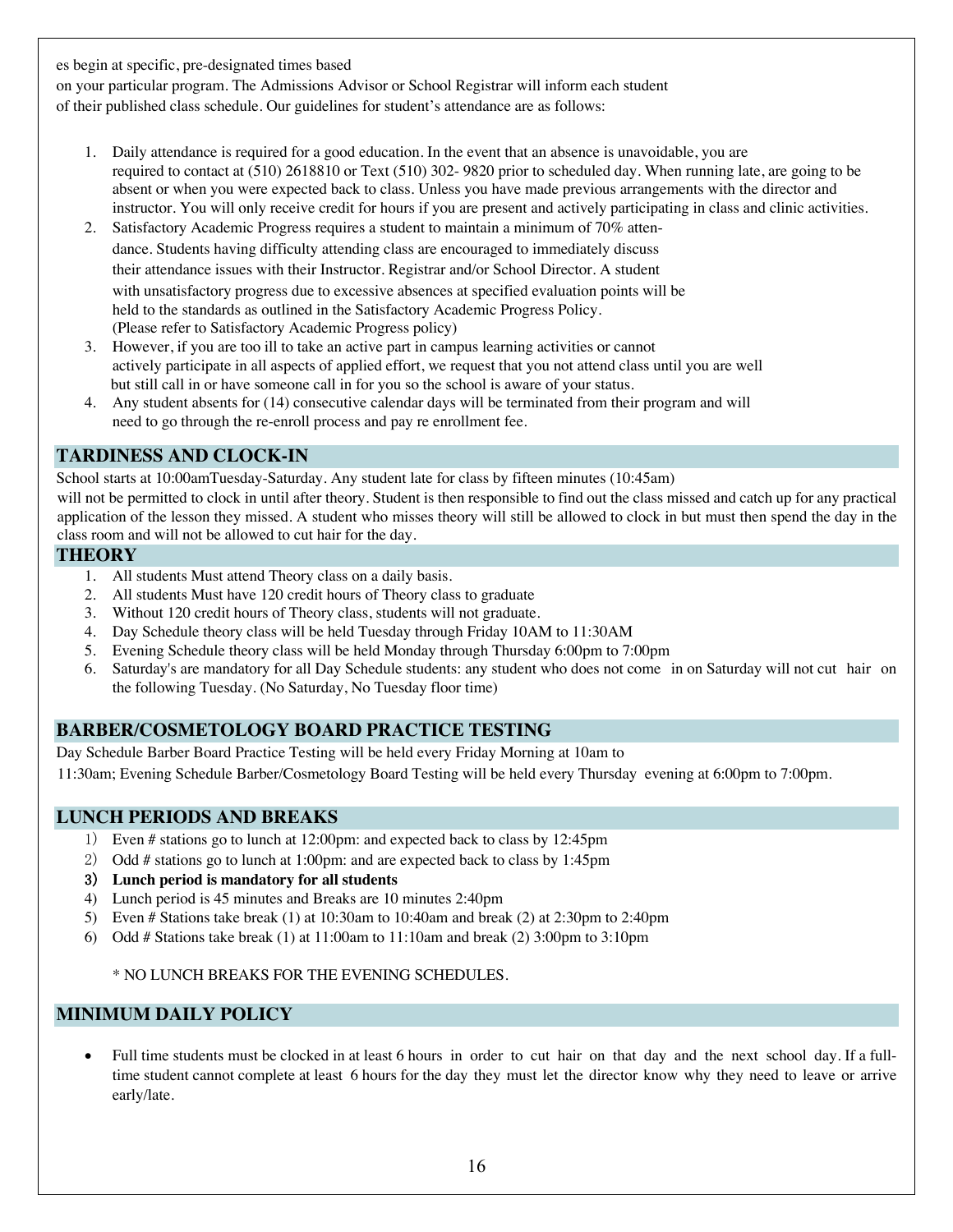- Students are expected to attend school, as they will be expected to report to work. All absences and tardiness will be recorded. Students shall attend school according to the enrollment schedule on their contract, unless a change has been approved by the school.
- Three  $(3)$  consecutive days absence within any  $(30)$  day period will need
- Students will be permitted 1 sick day and 2 tardies per month. These absences will not roll over to the next month if unused.
- Unexcused Absences/tardiness will result in no haircutting on the day of or the day after. Habitual absences or tardiness will be documented in the students file with a warning explaining to the student the danger of overtime accrued due to their inability to adherer to the attendance policy.
- Saturdays are Mandatory days. No Saturday haircutting on Tuesday.
- Any missed time, days off, early punch outs and late arrivals will count towards the students' absent hours and can't be made up without the director's approval.
- Students leaving the premises for any reason during school hours, other than for lunch, must need permission from the instructor. Doctor appointments, dentist appointments and other personal errands should be scheduled for non-school days.
- Theory class attendance is recorded and must be complied with for successful completion. The California State requires a minimum of one hundred twenty (120) hours attendance.
- Permission to leave due to emergencies or unavoidable circumstances will be granted at the discretion of the director.
- No student shall be allowed to attend, or remain in school while intoxicated or under the influence of any drug. Students while under prescription medication must notify the school for approval to attend school. Violation of this rule is cause for disciplinary action by California State Board of Barber Examiners.
- No student shall be allowed to attend school while they have and infectious, contagious or communicable disease including the common cold.
- Students will check own time cards in and out, including lunch periods. Students are not to clock any time card other than their own.
- Excessive absences may result in extra costs for the program completion/dismissal from the program.
- Students must attend a minimum of 70% of their scheduled hours in order to maintain Satisfactory Academic Progress (SAP). (Please refer to SAP terms).

## **CHANGE OF STATUS**

If a student finds (they are unable to attend their scheduled hours,

full/part time, they must request a change of status from the director prior to attending more or less

hours. A fee of \$40.00 will be added to the student's tuition account for any change of status. It

is your responsibility to check with the office to make sure any change in your attendance does not affect your eligibility.

Check the Class Schedule for the next date class will be given in the subject you missed and re-

quest permission from the Director to attend. Permission from the Director is equired anytime a

student wishes to attend school outside his/her scheduled time. Students are required to make up

any missed lessons or exams due to absences. It is the student's responsibility to schedule for missed work.

## **TEACHING AND LEARNING METHODS USED AT THE BROTHERS & SISTERS BARBERCOSMO ACADEMY**

The clock hour education is provided through a sequential set of learning steps which

address specific tasks necessary for state board preparations, graduation and job entry level skills.

Clinic equipment, implements, and products are comparable to those used in the industry. Each

student will receive instruction that relates to the performance of useful, creative and productive career-oriented activities.

The course is presented though comprehensive lesson plan which reflect

effective educational methods. Subjects are presented though comprehensive lesson plans which re-

flect effective educational methods. Subjects are presented by means of interactive lecture,

demonstration, cooperative learning, labs, student salon activities, and student participation. Audio-

visual aids, guest speakers, field trips, projects, activities, and other related learning methods are used in the course.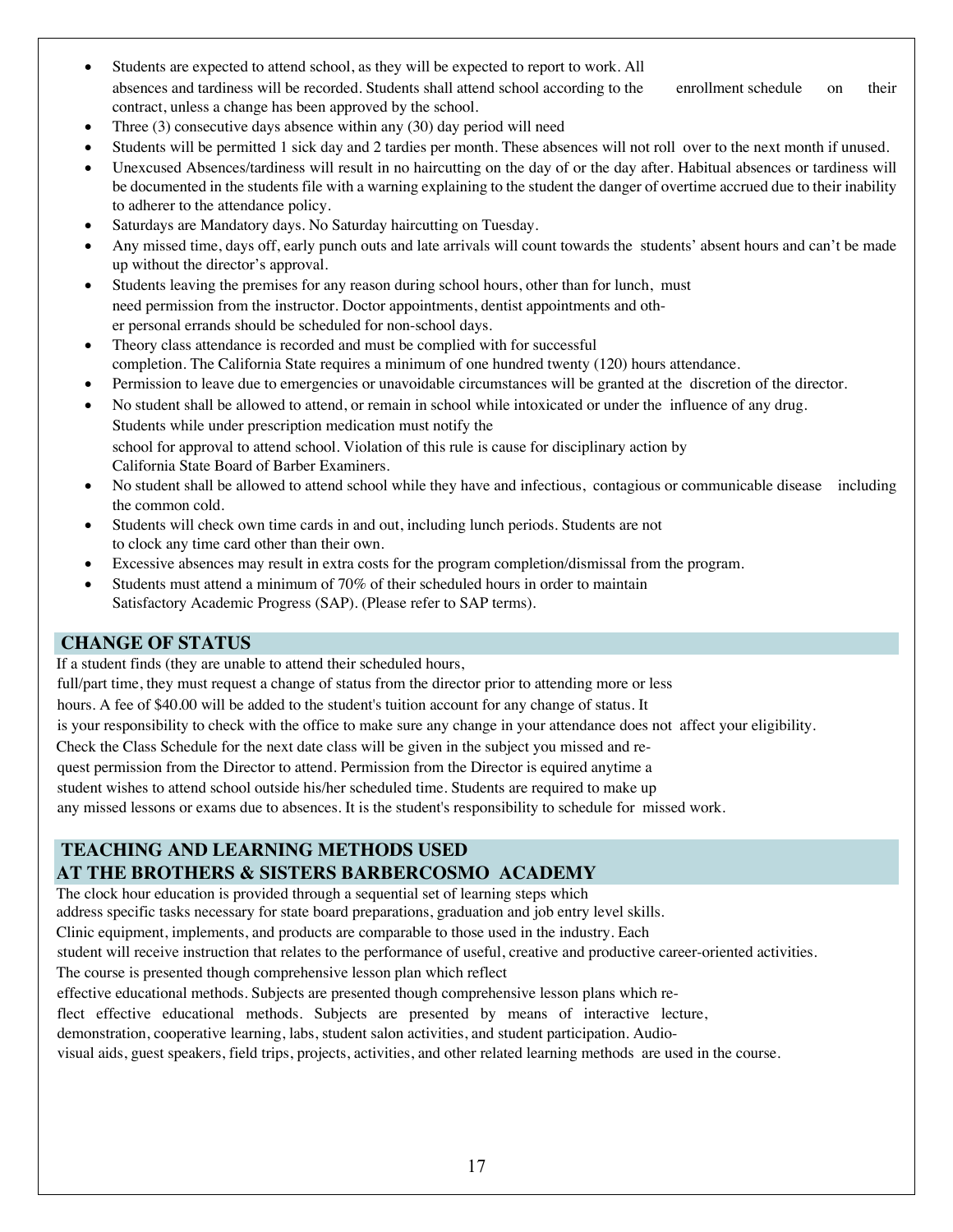## **LIST OF COURSES BARBERING COURSE 1500 HOURS 37 1/2WEEKS**

PROGRAM / COURSE DECRIPTION: Primary purpose of the Barbering course is to train students in both theory and practical experience to prepare them to successfully pass the State Board Examination, and for immediate employment in the Barbering field. The course is particularly directed towards developing in the student desirable habits and attitudes with respect to health, sanitation, safety, and encouragement towards self-reliance, readiness to assist others, and an ethical approach to the Barbering profession.

## COURSE GOALS/ OBJECTIVE S :

- Students will receive an education in both theory and practical experience and gain knowledge in all phases of Barbering.
- To prepare students to work in a professional barbershop /salon.
- Develop employer/employee relationships and effective communication skills.

#### **Skills to be acquired:**

- 1. Learn to perform all services in a safe sanitary way
- 2. Learn the proper use of implements relative to all Barber services.
- 3. Acquire the knowledge of analyzing the Scalp and Face before all services are done, to determine any disorders.
- 4. Learn the procedures and terminology used in performing all Barber services.
- 5. Learn professionalism and work ethics required in the field.
- 6. Learn the proper procedure of shaves and facials.
- 7. Learn various haircuts and styles.

INSTRUCTIONAL METHODS: The clock hour education is provided through a sequential set of learning steps which address specific tasks necessary for graduation and job entry level skills. Theory is taught daily and practical application follows most theory. Clinic equipment, implements, and products are comparable to those used in the industry. Each student will receive instruction that relates to the performance of useful, creative, and productive career-oriented activities. The course is presented through well-developed lesson plans, which reflect current educational methods. Subjects are presented by means of lecture, demonstration, and student participation. Audio-visual aids, guest speakers, field trips and other related learning methods are used in the course.

REFERENCE MATERIALS: Students follow Milady's Standard of Professional Barbering. A comprehensive library of references, periodicals, books, texts, and audio/video tapes are available to support the course of study and supplement the students' training. Students should avail themselves of the opportunity to use these extensive materials.

STATE OF CALIFORNIA

CURRICULUM/UNITSOF INSTRUCTION:

The state requires students to complete 1500 hours before taking the state exam. The subjects cov-ered include the following: Haircutt ing, Shaving, Sanitation and Hygiene, Massaging, Shampooing,

Facials, Shop Management, Laws and Regulations, Hair Coloring, Hair Relaxing, Hairpieces, Hairwaving and Hair Styling. The cours e prepares the student for entry

level employment as a Barber/Stylist. Full time training includes 40 clock hours per week. Approximately nine (9.5) Months to complete.

GRADUATION REQUIRE MENTS

In order to graduate, each student must maintain a minimum grade of (C)70% in Theory and 70% in Practical Assessment evaluations, as well as completing the minimum technicalhours and practical operations as mandated by the Board of Barbering and Cosmetology:

| RS             | MINIMUM PRACTICAL |
|----------------|-------------------|
| OF INSTRUCTION | OPER ATIONS       |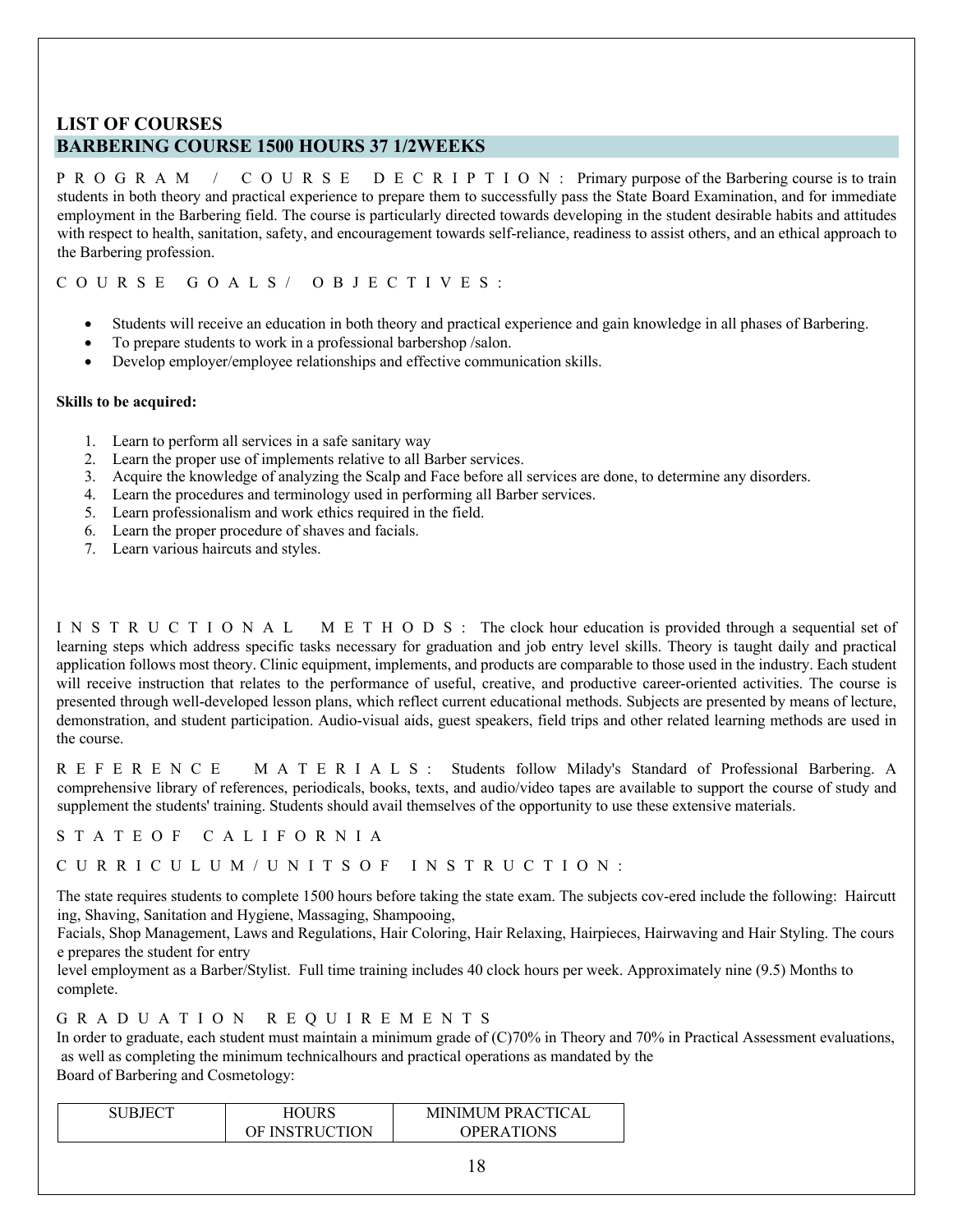| <b>HEALTH &amp; SAFETY</b> | 200 |  |
|----------------------------|-----|--|
| <b>LAWS AND REGS</b>       | 20  |  |
| <b>HEALTH AND</b>          | 45  |  |
| <b>SAFETY</b>              |     |  |
| <b>DISINFECTION AND</b>    | 20  |  |
| <b>SANITATION</b>          |     |  |
| <b>ANATOMY</b>             |     |  |
| PHYSIOLOGY                 |     |  |

| <b>SUBJECT</b>         | <b>HOURS</b><br>OF INSTRUCTION | <b>MINIMUM PRACTICAL</b><br><b>OPERATIONS</b> |
|------------------------|--------------------------------|-----------------------------------------------|
| <b>HAIR STYLING</b>    | 1100                           |                                               |
| <b>HAIRSTYLING</b>     | 65                             | 240                                           |
| <b>PERMANENT</b>       |                                |                                               |
| <b>WAVING/CHEMICAL</b> | 40                             | 105                                           |
| <b>STRAIGHTNING</b>    |                                |                                               |
| HAIRCOLOR/BLEACHING    | 60                             | 50                                            |
| ANATOMY PHYSIOLOGY     | 20                             |                                               |
| HAIR CUTTING RAZOR,    |                                |                                               |
| CLIPPER, TRIMMERS,     | 20                             | 80                                            |
| AND THINNING SHEARS    |                                |                                               |
| <b>SHAVING</b>         | 100                            | 4(                                            |

| <b>SUBJECT</b>             | <b>HOURS</b>   | MINIMUM PRACTICAL  |
|----------------------------|----------------|--------------------|
|                            | OF INSTRUCTION | <b>OPERATIONS</b>  |
| <b>CAREER DEVELOPMENT.</b> | 100            | TAHGHT THROHGH OHT |
|                            |                | <b>THE PROGRAM</b> |

INSTRUCTOR QUALIFICATIONS/TEACHER TO STUDENT R A T I O S : Instructors shall be at least 18 years of age, hold a high school diploma or equivalent, hold a current license as a barber in good standing in California, and have at least 3 years of licensed work experience (e.g., barber shop, salon, instructor, etc.).

At no time shall there be a ratio of less than 1 instructor to 25 students for clinical training.

## **COSMETOLOGY 1600HRS 40 WEEKS**

PROGRAM/COURSE DESCRIPTIO : Primary purpose of the Cosmetology course is to train students in both theory and practical experience to prepare them to successfully pass the State Board Examination, and for immediate employment in the Cosmetology field. The course is particularly directed towards developing in the student, desirable habits and attitudes with respect to health, sanitation, safety, and encouragement towards self-reliance, readiness to assist others, and an ethical approach to the Cosmetology profession.

COURSE GOALS/ OB JECTIVES:

- Students will receive an education in both theory and practical experience and gain knowledge in all phases of Cosmetology.
- To prepare students to work in a professional salon/spa.
- To develop employer/employee relationships and effective communication skills.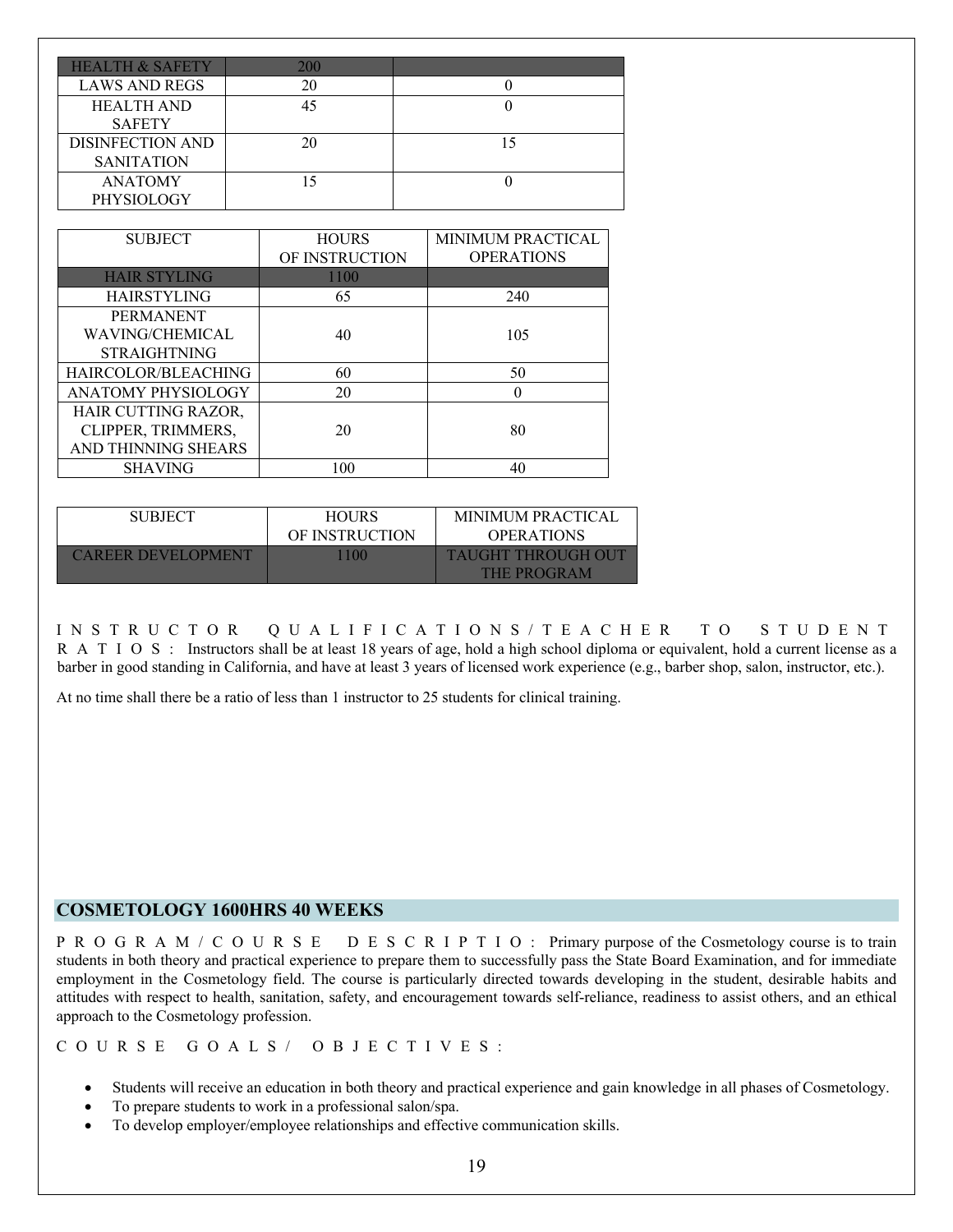Once licensed you may cut hair, perform hair styling, perform all phases of manicuring, apply makeup and give skin care (within the scope of the license) for profit.

As a cosmetologist, many exciting job opportunitiesawait you. If you enjoy travel you can

embark on an adventure on a cruise ship as a stylist. Openyour own salon. Represent a major ma-

nufacture in the beauty industry, or choose your own expertise and perform only applications,

which you prefer, colorist, stylist etc. Work in a spa performing manicures, hair styling and makeup applications. The possibilities are endless!

#### **Skills to be acquired:**

- 1. Learn the proper use of implements relative to all Cosmetology services.
- 2. Acquire the knowledge of analyzing the Scalp, Face, and Hands before all services are done, to determine any disorders.
- 3. Learn the procedures and terminology used in performing all Cosmetology services.
- 4. Learn the application of daytime and evening make-up to include the application of false Eyelashes.
- 5. Learn the proper procedure of Manicuring to include Water and Oil Manicure and Pedicure.
- 6. Learn the application of Brush-on Nails, Nail Wraps, and Nail Tips.

N S T R U C T I O N A L M E T H O D : The clock hour education is provided through a sequential set of learning steps which address specific tasks necessary for graduation and job entry level skills. Theory is taught daily and practical application follows most theory. Clinic equipment, implements, and products are comparable to those used in the industry. Each student will receive instruction that relates to the performance of useful, creative, and productive career-oriented activities. The course is presented through well-developed lesson plans, which reflect current educational methods. Subjects are presented by means of lecture, demonstration, and student participation. Audio-visual aids, guest speakers, field trips and other related learning methods are used in the course.

REFERENCE MATERIAL: Students follow Milady's Standard of Cosmetology. A comprehensive library of references, periodicals, books, texts, and audio/video tapes are available to support the course of study and supplement the students' training. Students should avail themselves of the opportunity to use these extensive materials.

## STATE OF CALIFORNIA CURICUKUM/UNITS OF INSTRUCTION:

The state requires students to complete 1600 hours before taking the state exam. The subjects covered include the following: Hairstyli ng, Hair analysis, shampooing, finger waving, pin curling, comb outs, straightening, waving, curling with hot combs and hot curling irons and blower styling. Permanent Waving and Chemical Straightening, permanent waving, chemical straightening including the use of sodium hydroxide and other base solutions. Hair Coloring, Bleaching, Hair Cutting, Health and Safety, Laws and Regulations. The subjects of Laws and Regulations shall include, but is not limited to, the following issues: The Barbering and Cosmetology Act and the Board's Rules and Regulations. Health and safety considerations, disinfection and sanitation. The subject of disinfection and sanitation shall include but is not limited to the following techniques and procedures: Disinfection and sanitation including proper procedures to protect the health and anatomy and physiology. Esthetics: Manual, electrical and chemical facials, eyebrow Beautification and Makeup. Eyebrow Beautification, wax, tweezers, electric or manual, and depilatories for the removal of superfluous hair and makeup. manicuring and pedicuring, artificial nails and wraps acrylic training in the area of communication skills that includes professional ethics, salesmanship, decorum, record keeping, client service records, basic tax information relating to booth renters, independent contractors, employees, and employers.

## GRADUATION REQUIREMENTS

In order to graduate, each student must maintain a minimum grade of (C)70% in Theory and 70% in Practical Assessment evaluations, as well as completing the minimum technicalhours and practical operations as mandated by the Board of Barbering and Cosmetology:

| <b>SUBJECT</b>             | <b>HOURS</b>   | <b>MINIMUM PRACTICAL</b> |
|----------------------------|----------------|--------------------------|
|                            | OF INSTRUCTION | <b>OPERATIONS</b>        |
| <b>HEALTH &amp; SAFETY</b> | 200            |                          |
| <b>LAWS AND REGS</b>       | 20             |                          |
| <b>HEALTH AND</b>          | 45             |                          |
| <b>SAFETY</b>              |                |                          |
| <b>DISINFECTION AND</b>    | 20             | 15                       |
| <b>SANITATION</b>          |                |                          |
| <b>ANATOMY</b>             | 15             |                          |
| <b>PHYSIOLOGY</b>          |                |                          |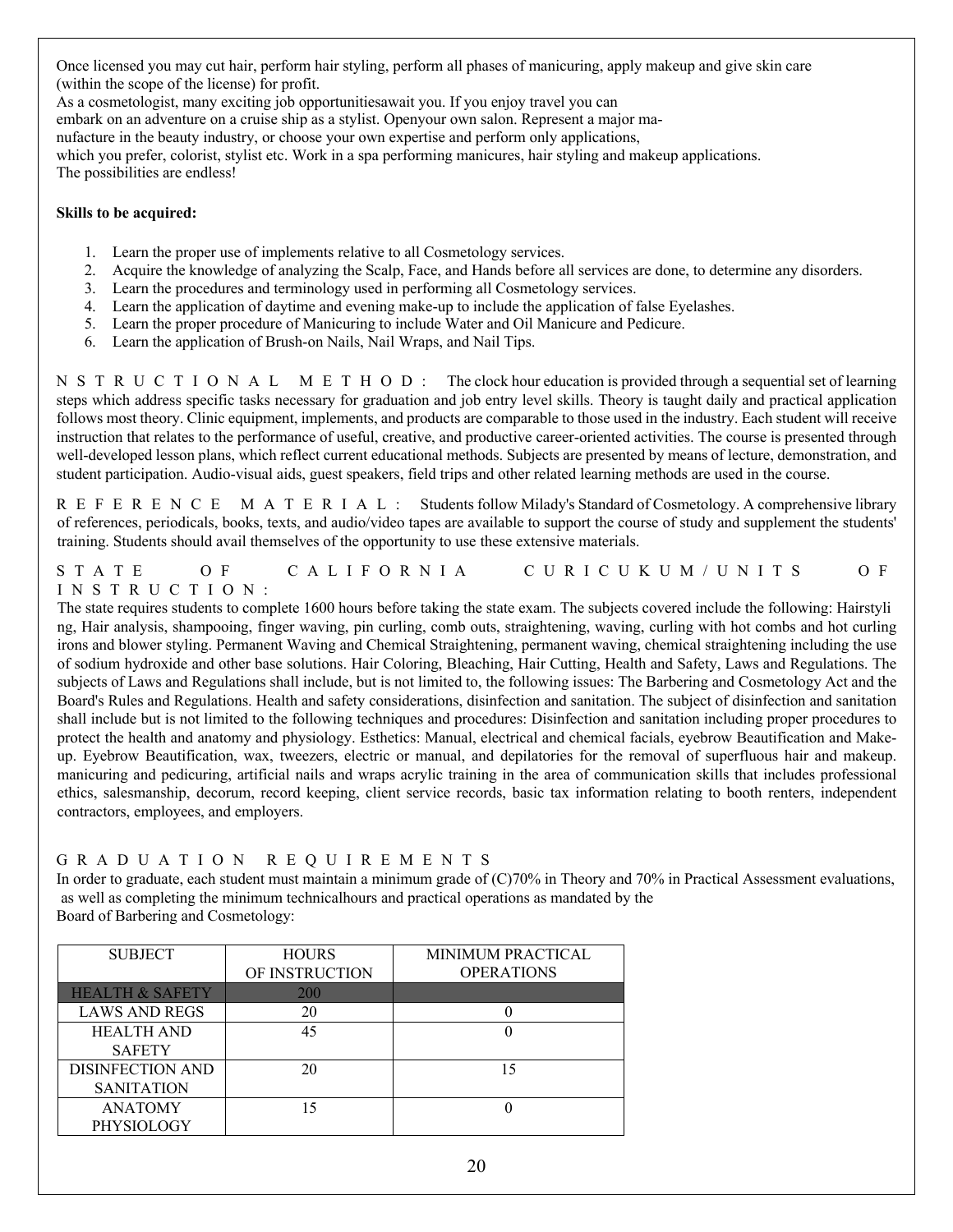| <b>SUBJECT</b>       | <b>HOURS</b><br>OF INSTRUCTION | <b>MINIMUM PRACTICAL</b><br><b>OPERATIONS</b> |
|----------------------|--------------------------------|-----------------------------------------------|
| <b>HAIR DRESSING</b> | 1100                           |                                               |
| <b>HAIRSTYLING</b>   | 65                             | 240                                           |
| <b>PERMANENT</b>     |                                |                                               |
| WAVING/CHEMICAL      | 40                             | 105                                           |
| <b>STRAIGHTNING</b>  |                                |                                               |
| HAIRCOLOR/BLEACHING  | 60                             | 50                                            |
| ANATOMY PHYSIOLOGY   | 20                             |                                               |
| HAIR CUTTING RAZOR,  |                                |                                               |
| CLIPPER, TRIMMERS,   | 20                             | 80                                            |
| AND THINNING SHEARS  |                                |                                               |

| <b>SUBJECT</b>        | <b>HOURS</b>   | MINIMUM PRACTICAL |
|-----------------------|----------------|-------------------|
|                       | OF INSTRUCTION | <b>OPERATIONS</b> |
| <b>ESTHETICS</b>      | 200            |                   |
| <b>MANUAL FACIALS</b> | 25             | 40                |
| <b>CHEMICAL</b>       | 25             | 40                |
| HAIRCOLOR/BLEACHING   | 60             | 50                |
| <b>EYEBROW</b>        | 25             | 30                |
| <b>BEAUTIFICATION</b> |                |                   |
| <b>MAKEUP</b>         | 25             | 30                |

| <b>SUBJECT</b>             | <b>HOURS</b>   | <b>MINIMUM PRACTICAL</b> |
|----------------------------|----------------|--------------------------|
|                            | OF INSTRUCTION | <b>OPERATIONS</b>        |
| <b>MANICURING/PEDICURE</b> |                |                          |
| <b>MANICURE</b>            |                | 50                       |
| <b>PEDICURE</b>            |                | 50                       |
|                            |                |                          |
| <b>ARTIFICIAL NAILS</b>    | 25             | 20                       |
| <b>NAIL WRAPS</b>          | 25             | 20                       |

| <b>SUBJECT</b>             | <b>HOURS</b><br>OF INSTRUCTION | MINIMUM PRACTICAL<br><b>OPERATIONS</b>    |
|----------------------------|--------------------------------|-------------------------------------------|
| <b>MANICURING/PEDICURE</b> |                                | <b>TALIGHT THROLIGHOLIT</b><br>THE COURSE |

INSTRUCTOR QUALIFICATIONS/TEACHER TO STUDENT R A T I O S : Instructors shall be at least 18 years of age, hold a high school diploma or equivalent, hold a current license as a Cosmetologist in good standing in California, and have at least 3 years of licensed work experience (e.g., barber shop, salon, instructor, etc.).

At no time shall there be a ratio of less than 1 instructor to 25 students for clinical training.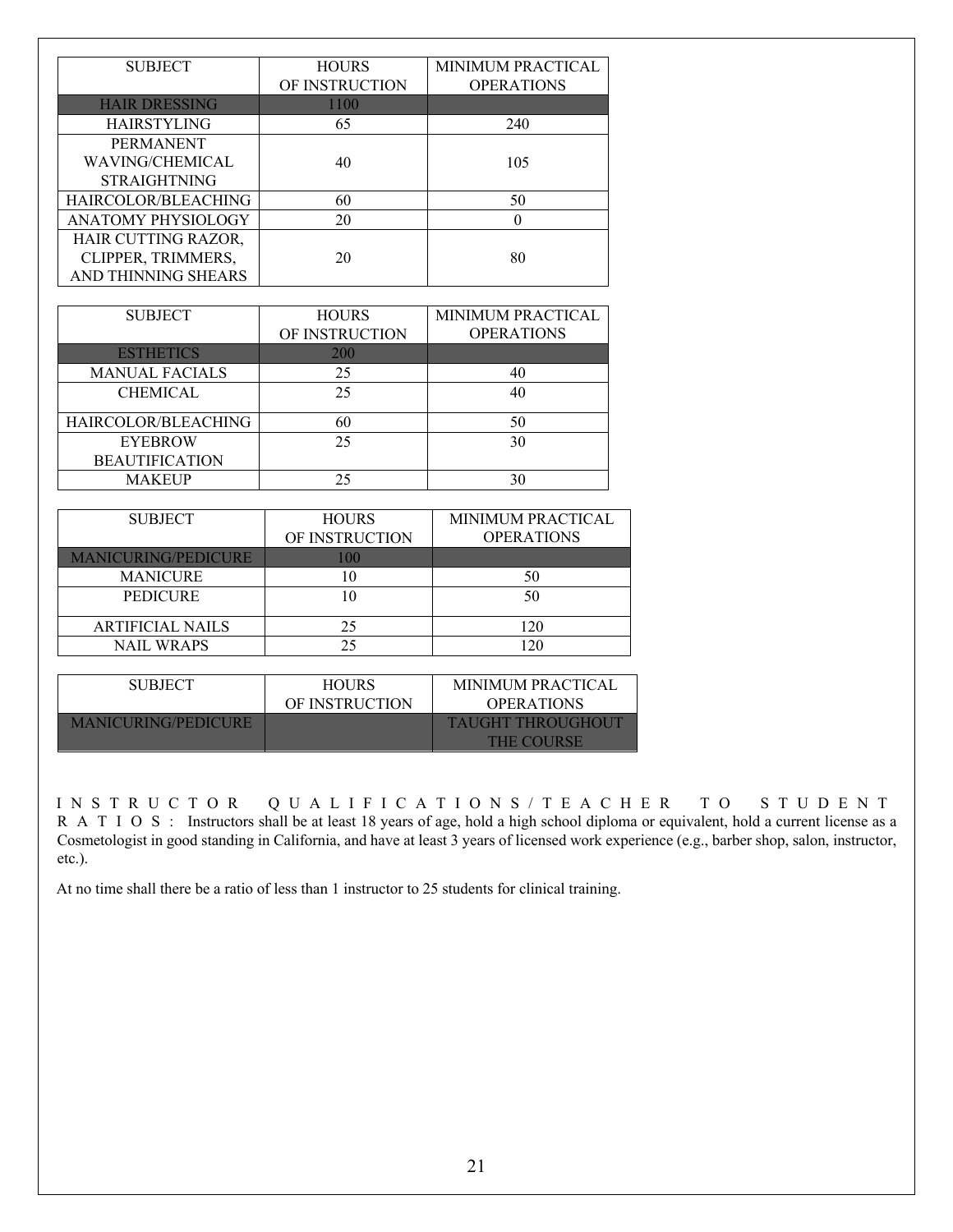## **COSMETOLOGY CROSS-OVER (200) CLOCK HOURS 5 WEEKS**

PROGRAM / COURSE DESCRIPTION : The Primary purpose of the Cosmetology crossover course is to train already licensed Cosmetologist in both theory and practical experience to successfully take the exam for a license in the Barbering field. The course is particularly directed towards developing in the student, desirable habits and attitudes with respect to health, sanitation, safety, and encouragement towards self-reliance, readiness to assist others, and an ethical approach to the Barber profession.

COURSE GOALS/ OBJECTIVES:

- Students will receive an education in both theory and practical experience and gain knowledge in all phases of Barbering.
- To prepare students to work in a professional barbershop/salon.
- To develop employer/employee relationships and effective communication skills.

#### **Skills to be acquired:**

- 1. Learn to perform all services in a safe sanitary way
- 2. Learn the proper use of implements relative to all Barber services.
- 3. Acquire the knowledge of analyzing the Scalp and Face before all services are done, to determine any disorders.
- 4. Learn the procedures and terminology used in performing all Barber services.
- 5. Learn professionalism and work ethics required in the field.
- 6. Learn the proper procedure of shaves and facials.
- 7. Learn various haircuts and styles.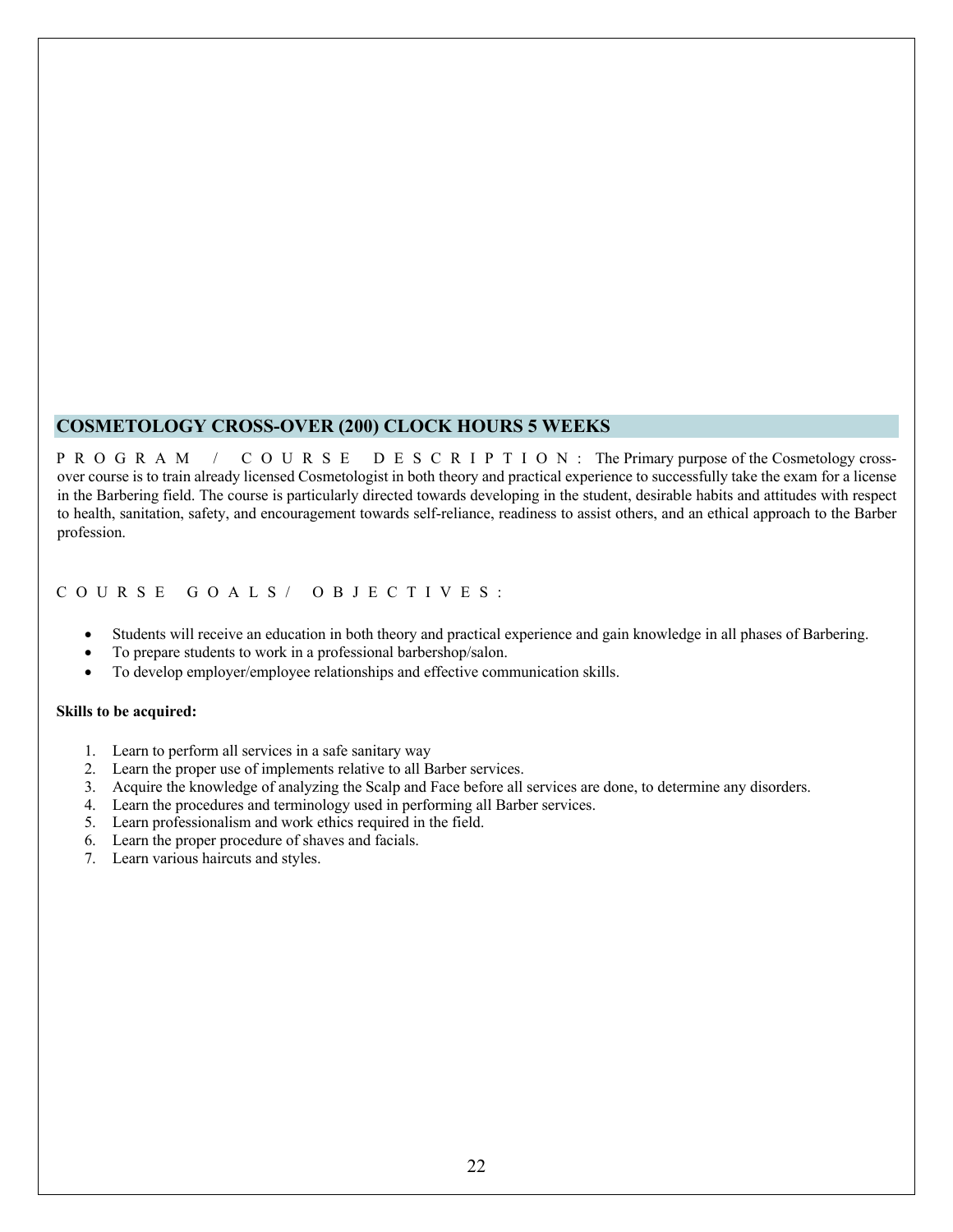INSTRUCTIONAL METHODS: The clock hour education is provided through a sequential set of learning steps which address specific tasks necessary for graduation and job entry level skills. Theory is taught daily and practical application follows most theory. Clinic equipment, implements, and products are comparable to those used in the industry. Each student will receive instruction that relates to the performance of useful, creative, and productive career-oriented activities. The course is presented through well-developed lesson plans, which reflect current educational methods. Subjects are presented by means of lecture, demonstration, and student participation. Audio-visual aids, guest speakers, field trips and other related learning methods are used in the course.

REFERENCE MATERIAL : Students follow Milady's Standard of Professional Barber. A comprehensive library of references, periodicals, books, texts, and audio/video tapes are available to support the course of study and supplement the students' training. Students should avail themselves of the opportunity to use these extensive materials.

STATE OF CALIFORNIA

CURRICULUM / UNITS OF INSTRUCTION:

This 200hr course is designed for the applicant who has completed the California 1600 clock hour Cosmetology Course and/or holds a California Cosmetology license. This course includes 100 hours of theory instruction and 100 hours of practical training. An additional 40 hours in either practical or theory will be determined by the instructor depending on the student's needs. The subjects covered include: Haircutting, Shaving, Sanitation and Hygiene, Massaging, Shampooing, Facials, Salesmanship, Shop Management, Laws and Regulations, Hair Coloring, Hair Relaxing, Hairpieces, Hair Waving and Hairstyling. This course can be completed in ten (10) weeks of full-time attendance but must be completed in four (4.5) weeks. This course prepares a licensed Cosmetologist to provide entry level services as a Barber in the State of California.

#### THE THEORY OF BARBERING (Required) 100 HOURS

The Basics of Barber-Styling, Advanced Barber-Styling, Cutting and Styling, Design Techniques, Barber Science, the chemicals and treatments, Syphilis, anatomy, industry related business principles, barber Boards, operating in the field and practical application

| <b>SUBJECT</b>         | <b>HOURS</b>   | MINIMUM PRACTICAL |
|------------------------|----------------|-------------------|
|                        | OF INSTRUCTION | <b>OPERATIONS</b> |
| <b>BARBERING CROSS</b> |                |                   |
| OVER                   |                |                   |
| <b>SHAVING</b>         | 00             |                   |

## INSTRUCTORQUALIFICATIONS/TEACHER

TO STUDENT RATIOS: Instructors shall be at least 18 years of age, hold a high school diploma or equivalent, hold a current license as a Cosmetologist in good standing in California, and have at least 3 years of licensed work experience (e.g., barber shop, salon, instructor, etc.).

At no time shall there be a ratio of less than 1 instructor to 25 students for clinical train

## **BARBER CROSS-OVER COURSE 300 CLOCK HOURS – 7 1/2 WEEKS**

PROGRAM / COURSE DESCRIPTION : The Barber cross over course consists of 300 clocked hours as mandated by the California State Department of Barbering and Cosmetology. The Primary purpose of the Barber Cross over course is to train already licensed Barbers in both theory and practical experience to prepare them to successfully for a license in the Cosmetology field. The course is particularly directed towards developing in the student, desirable habits and attitudes with respect to health, sanitation, safety, and encouragement towards self-reliance, readiness to assist others, and an ethical approach to the Cosmetology profession. The Cosmetology Crossover Course is designed to train all students in the non-Barbering principles and practices in the profession of Cosmetology. Although the student has already passed the examinations to obtain his/her Barber's license, he/she must take both the written and practical exams to obtain their crossover license for Cosmetology. Upon successful completion of the course each student will be properly prepared and trained to complete the Cosmetology examination required by the State of California Department of Barbering and Cosmetology.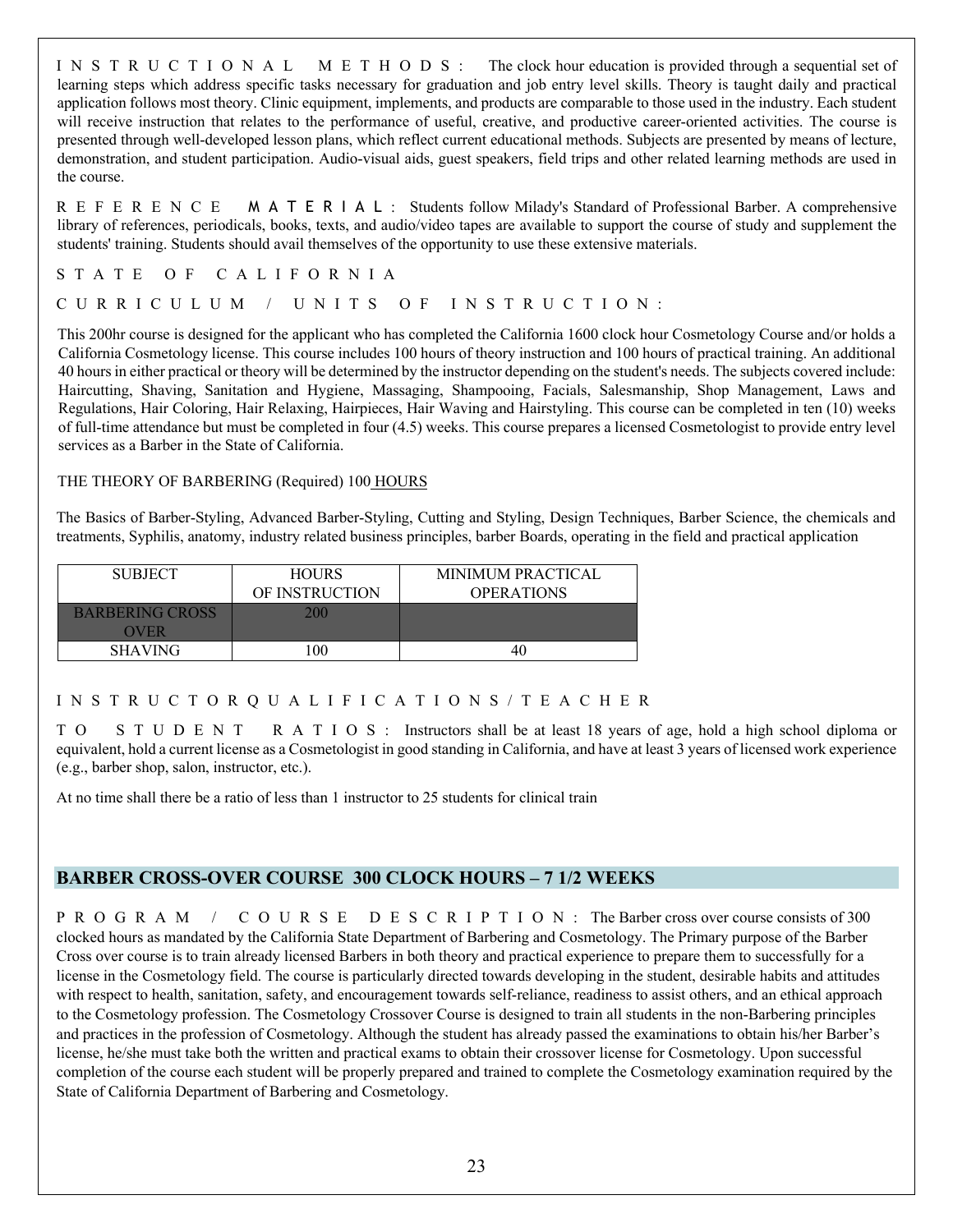- Students will receive an education in both theory and practical experience and gain knowledge in all phases of Cosmetology.
- To prepare students to work in a professional barbershop/salon.
- To develop employer/employee relationships and effective communication skills.

#### **Skills to be acquired:**

- 7. Learn the proper use of implements relative to all Cosmetology services.
- 8. Acquire the knowledge of analyzing the Scalp, Face, and Hands before all services are done, to determine any disorders.
- 9. Learn the procedures and terminology used in performing all Cosmetology services.
- 10. Learn the application of daytime and evening make-up to include the application of false Eyelashes.
- 11. Learn the proper procedure of Manicuring to include Water and Oil Manicure and Pedicure.
- 12. Learn the application of Brush-on Nails, Nail Wraps, and Nail Tips.

INSTRUCTIONAL METHODS : The clock hour education is provided through a sequential set of learning steps which address specific tasks necessary for graduation and job entry level skills. Theory is taught daily and practical application follows most theory. Clinic equipment, implements, and products are comparable to those used in the industry. Each student will receive instruction that relates to the performance of useful, creative, and productive careeroriented activities. The course is presented through well-developed lesson plans, which reflect current educational methods. Subjects are presented by means of lecture, demonstration, and student participation. Audio-visual aids, guest speakers, field trips and other related learning methods are used in the course.

REFERENCE MATERIALS: Students follow Milady's Standard of Professional Cosmetology Text Book. A comprehensive library of references, periodicals, books, texts, and audio/video tapes are available to support the course of study and supplement the students' training. Students should avail themselves of the opportunity to use these extensive materials.

## STATE OF CALIFORNIA

CURRICULUM / UNITS OF INSTRUCTION : The objective of the Barber Crossover Course is to train students in the basic skills needed to meet the competencies for the examination required by the State of California Department of Barbering and Cosmetology. Passing the exam is a requisite in order to obtain a Cosmetology License, which is a requirement to operate as a Cosmetologist in the state of California. Upon passing their examination and receiving their license, students are qualified for cosmetology employment in California in this industry.

| <b>SUBJECT</b>                          | <b>HOURS</b>   | MINIMUM PRACTICAL |
|-----------------------------------------|----------------|-------------------|
|                                         | OF INSTRUCTION | <b>OPERATIONS</b> |
| <b>ESTHETICIAN</b>                      | 200            |                   |
| <b>MANUAL FACIALS</b>                   | 25             |                   |
| <b>CHEMICAL</b>                         | 25             |                   |
| <b>EYEBROW</b><br><b>BEAUTIFICATION</b> | 25             | 30                |
| <b>MAKEUP</b>                           | 25             |                   |
|                                         | つく             |                   |

**Course Contents:** The curriculum for students enrolled in a Cosmetology Crossover course for Barbers shall consist of a minimum of three hundred (300) clock hours of technical instruction and practical operations covering those cosmetology practices that are not a part of the required training or practice of a barber of the Barbering and Cosmetology Act. Technical instruction shall mean instruction by demonstration, lecture, classroom participation, or examination; practical operations shall mean the actual performance by the student of a complete service on another person or on a mannequin. Practical training shall mean the time it takes to perform a practical operation. Such technical instruction and practical operations shall include:

| <b>SUBJECT</b>             | <b>HOURS</b>   | MINIMUM PRACTICAL |
|----------------------------|----------------|-------------------|
|                            | OF INSTRUCTION | <b>OPERATIONS</b> |
| <b>MANICURING/PEDICURE</b> |                |                   |
| <b>MANICURE</b>            |                | 50                |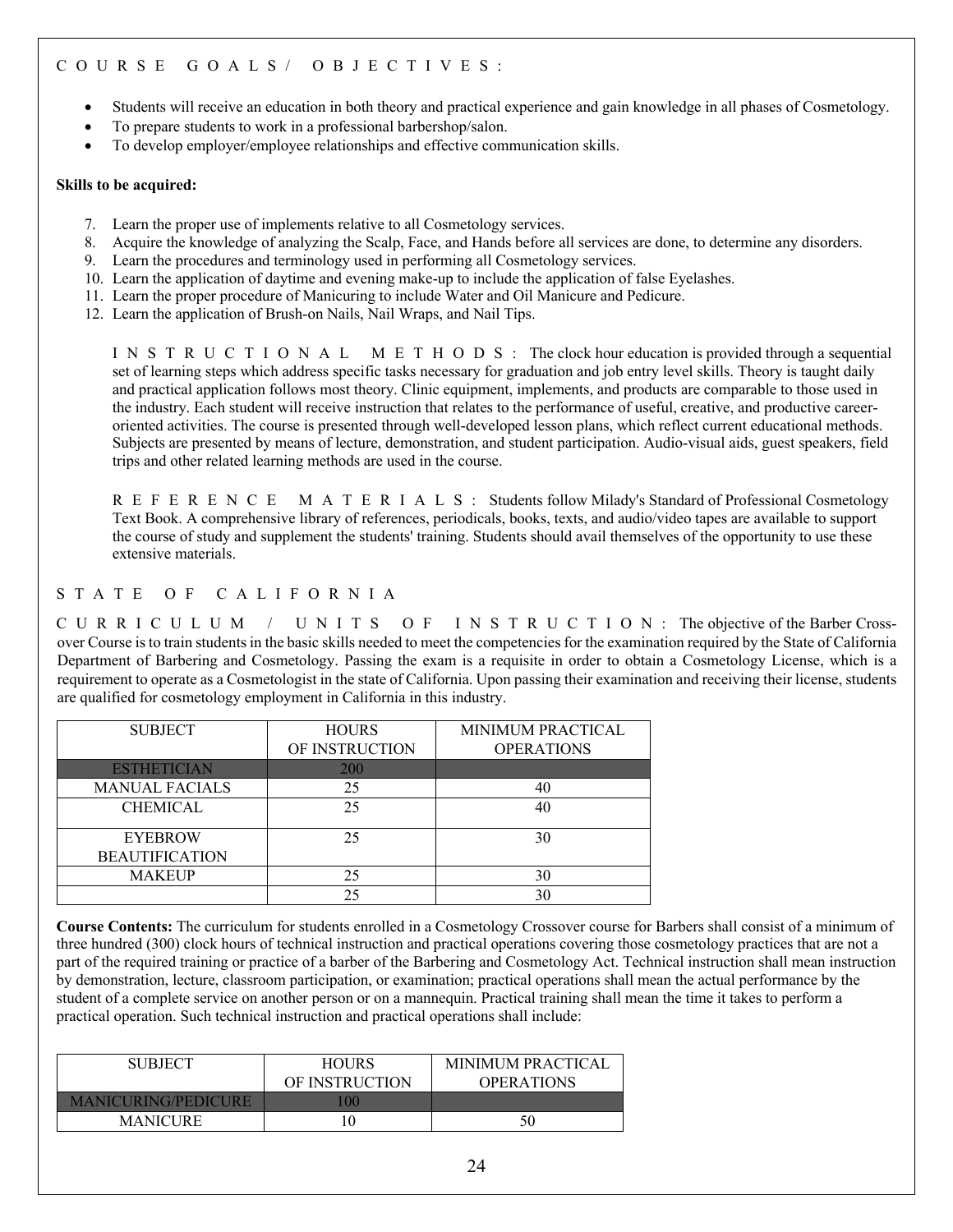| <b>PEDICURE</b>         | C. |
|-------------------------|----|
| <b>ARTIFICIAL NAILS</b> |    |
| <b>NAIL WRAPS</b>       |    |

INSTRUCTOR QUALIFICATIONS/TEACHER TO STUDENT R A T I O S : Instructors shall be at least 18 years of age, hold a high school diploma or equivalent, hold a current license as a Cosmetologist in good standing in California, and have at least 3 years of licensed work experience (e.g., barber shop, salon, instructor, etc.).

At no time shall there be a ratio of less than 1 instructor to 25 students for clinical training.

## **BARBER INSTRUCTOR TRAINING 600 HRS 15WEEKS**

### PROGRAM / COURSE DESCRIPTION

The Primary purpose of the Instructor Training Course is to train already licensed Barbers to teach as an instructor in the field of Barbering.

COURSE GOALS/ OBJECTIVES:

- Students will receive an education in both theory and practical experience and gain knowledge in all phases of teaching Barbering.
- To prepare students for entry level employment as a Barber Instructor.
- To learn the needs of a beginning teacher and teaching methods

#### **Skills to be acquired:**

- 1. Learn the proper way to develop a syllabus.
- 2. Acquire the knowledge of different teaching methods.
- 3. Learn the procedures and terminology used in teaching services.
- 4. Learn to test, grade and keep student records.
- 5. Learn the art of continued education in an ever-evolving field.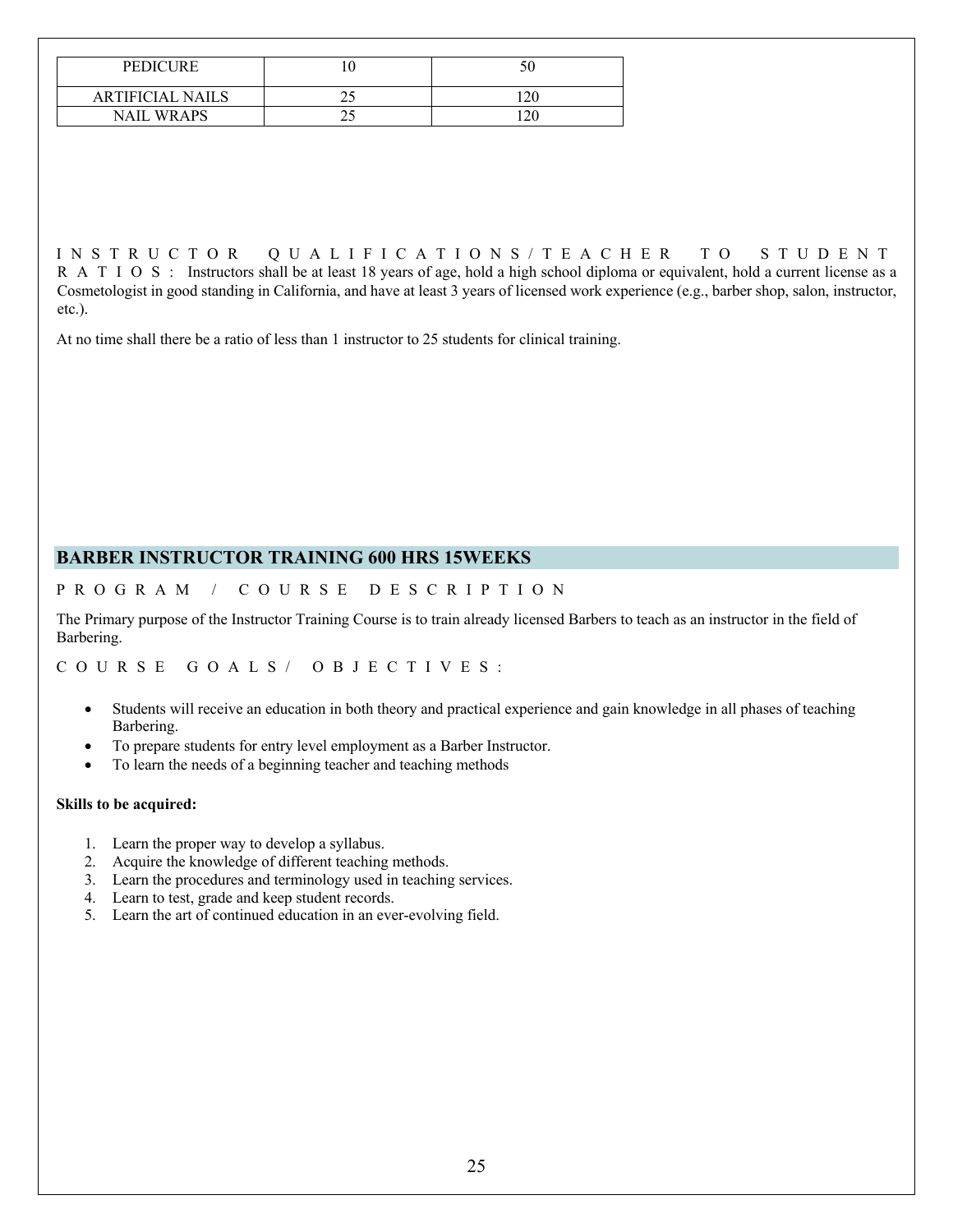INSTRUCTIONAL METHODS: The clock hour education is provided through a sequential set of learning steps which address specific tasks necessary for graduation and job entry level skills. Theory is taught daily and practical application follows most theory. Clinic equipment, implements, and products are comparable to those used in the industry. Each student will receive instruction that relates to the performance of useful, creative, and productive career-oriented activities. The course is presented through well-developed lesson plans, which reflect current educational methods. Subjects are presented by means of lecture, demonstration, and student participation. Audio-visual aids, guest speakers, field trips and other related learning methods are used in the course.

REFERENCE MATERIAL: Students follow Milady's Standard of Professional Barber. A comprehensive library of references, periodicals, books, texts, and audio/video tapes are available to support the course of study and supplement the students' training. Students should avail themselves of the opportunity to use these extensive materials.

## STATE OF CALIFORNIA

CURRICULUM / UNITS OF INSTRUCTIO N : Teaching methods and procedures used in barbering colleges; Teaching Theory; and Practical phases of barbering, under the supervision of a qualified instructor. The course prepares the student for entry level employment as a Barber Instructor.

The subjects covered include: Introduction to teaching, The Learning Process, The Teaching process, planning for teaching, The State Examination Procedure and Practical Application. The course can be completed in 15 weeks but must be completed in six (6) months.

#### **Minimum requirements:**

12th grade education 18 years of age California licensed barber

## **THEORY OF TEACHING AND STUDENT TEACHING 250 & 110 HOURS**

The Needs Of The Beginning Teacher, The need of The Brothers and Sisters Barber Cosmo Academy operation, The learning process, principles of learning, Characteristics Of The Learning Process, The Teaching Process, Educational Objectives, Preparation For Training, Course Outlines, Lesson Plans, The Four Step Plan, Methods Of Instruction, Planning For Teaching, Procedure For Writing A Lesson Plan, Development Of Instructional Materials, Evaluation Of Instruction and Practical Application.

| <b>SUBJECT</b>             | <b>HOURS</b>   | MINIMUM PRACTICAL |
|----------------------------|----------------|-------------------|
|                            | OF INSTRUCTION | <b>OPERATIONS</b> |
|                            | 600            | 450               |
| <b>INSTRUCTOR TRAINING</b> |                |                   |
| THEORY OF TEACHING         | 250            |                   |
| (Required)                 |                |                   |
| PRACTICAL APPLICATION      | 240            |                   |
| (Required)                 |                |                   |
| <b>STUDENT TEACHING</b>    |                |                   |

**NOTE: No licensing exam with this course. Student received a certificate of completion.**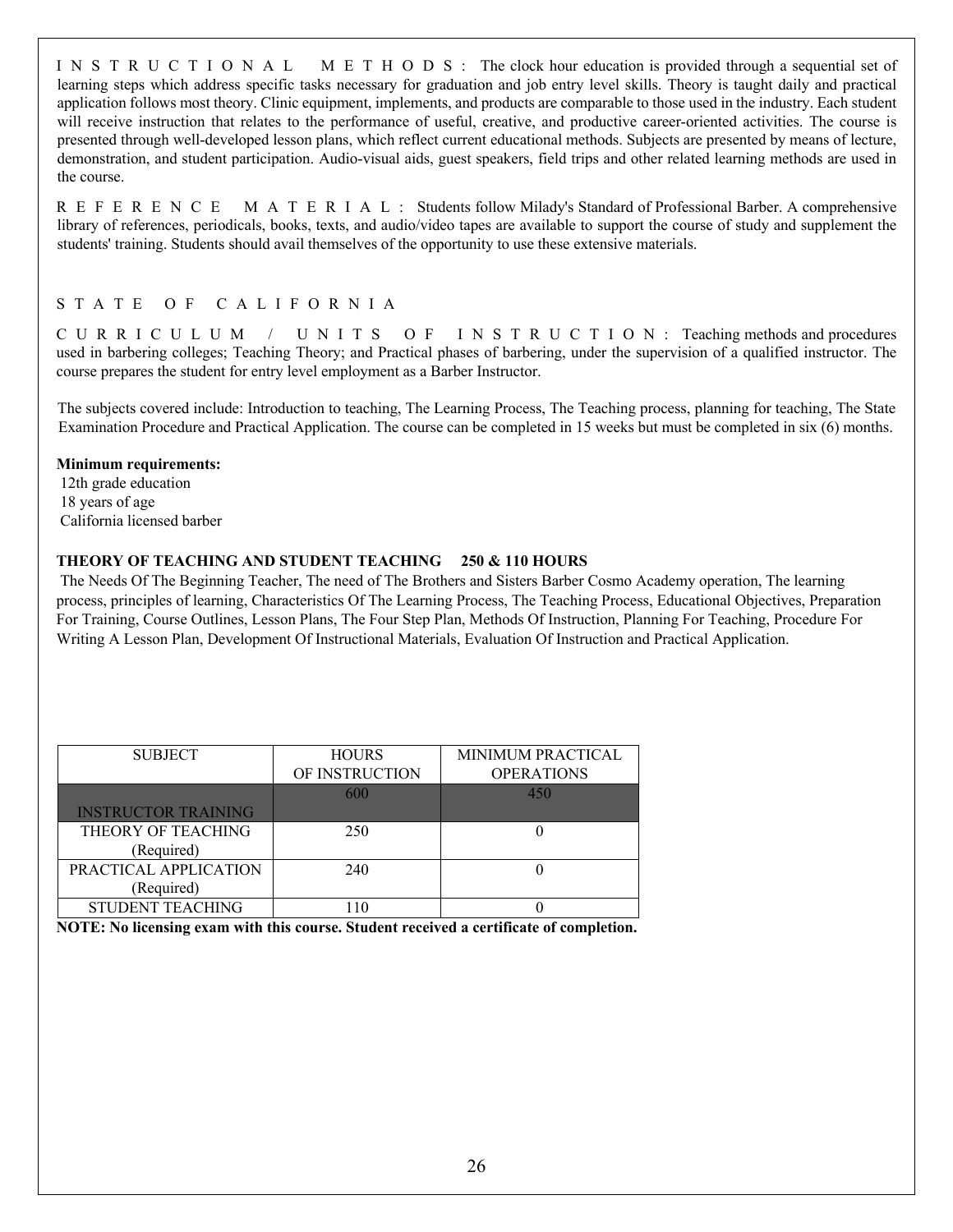## **COSMETOLOGY INSTRUCTOR TRAINING 600 HRS 15WEEKS**

PROGRAM/COURSE DESCRIPTION : The Primary purpose of the Instructor Training Course is to train already licensed Barbers to teach as an instructor in the field of Cosmetology.

COURSE GOALS/OBJECTIVES:

- Students will receive an education in both theory and practical experience and gain knowledge in all phases of teaching Cosmetology.
- To prepare students for entry level employment as a Cosmetology Instructor.
- To learn the needs of a beginning teacher and teaching methods

#### **Skills to be acquired:**

- 1. Learn the proper way to develop a syllabus.
- 2. Acquire the knowledge of different teaching methods.
- 3. Learn the procedures and terminology used in teaching services.
- 4. Learn to test, grade and keep student records.
- 5. Learn the art of continued education in an ever-evolving field.

INSTRUCTIONAL METHODS: The clock hour education is provided through a sequential set of learning steps which address specific tasks necessary for graduation and job entry level skills. Theory is taught daily and practical application follows most theory. Clinic equipment, implements, and products are comparable to those used in the industry. Each student will receive instruction that relates to the performance of useful, creative, and productive career-oriented activities. The course is presented through well-developed lesson plans, which reflect current educational methods. Subjects are presented by means of lecture, demonstration, and student participation. Audio-visual aids, guest speakers, field trips and other related learning methods are used in the course.

REFERENCES MATERIAL: Students follow Milady's Standard of Professional Cosmetologist. A comprehensive library of references, periodicals, books, texts, and audio/video tapes are available to support the course of study and supplement the students' training. Students should avail themselves of the opportunity to use these extensive materials.

CURRICULUM: Includes: teaching methods and procedures used in barbering colleges; Teaching Theory; and Practical phases of Cosmetology, under the supervision of a qualified instructor. The course prepares the student for entry level employment as a Cosmetology Instructor.

The subjects covered include: Introduction to teaching, The Learning Process, The Teaching process, planning for teaching, The State Examination Procedure and Practical Application. The course can be completed in 15 weeks but must be completed in six (6) months.

Minimum requirements: 12th grade education

18 years of age California licensed barber

## THEORY OF TEACHING AND STUDENT TEACHING 250 & 110 HOURS

The Needs Of The Beginning Teacher, The need of The Brothers and Sisters Barber Cosmo Academy operation, The learning process, principles of learning, Characteristics Of The Learning Process, The Teaching Process, Educational Objectives, Preparation For Training, Course Outlines, Lesson Plans, The Four Step Plan, Methods Of Instruction, Planning For Teaching, Procedure For Writing A Lesson Plan, Development Of Instructional Materials, Evaluation Of Instruction and Practical Application.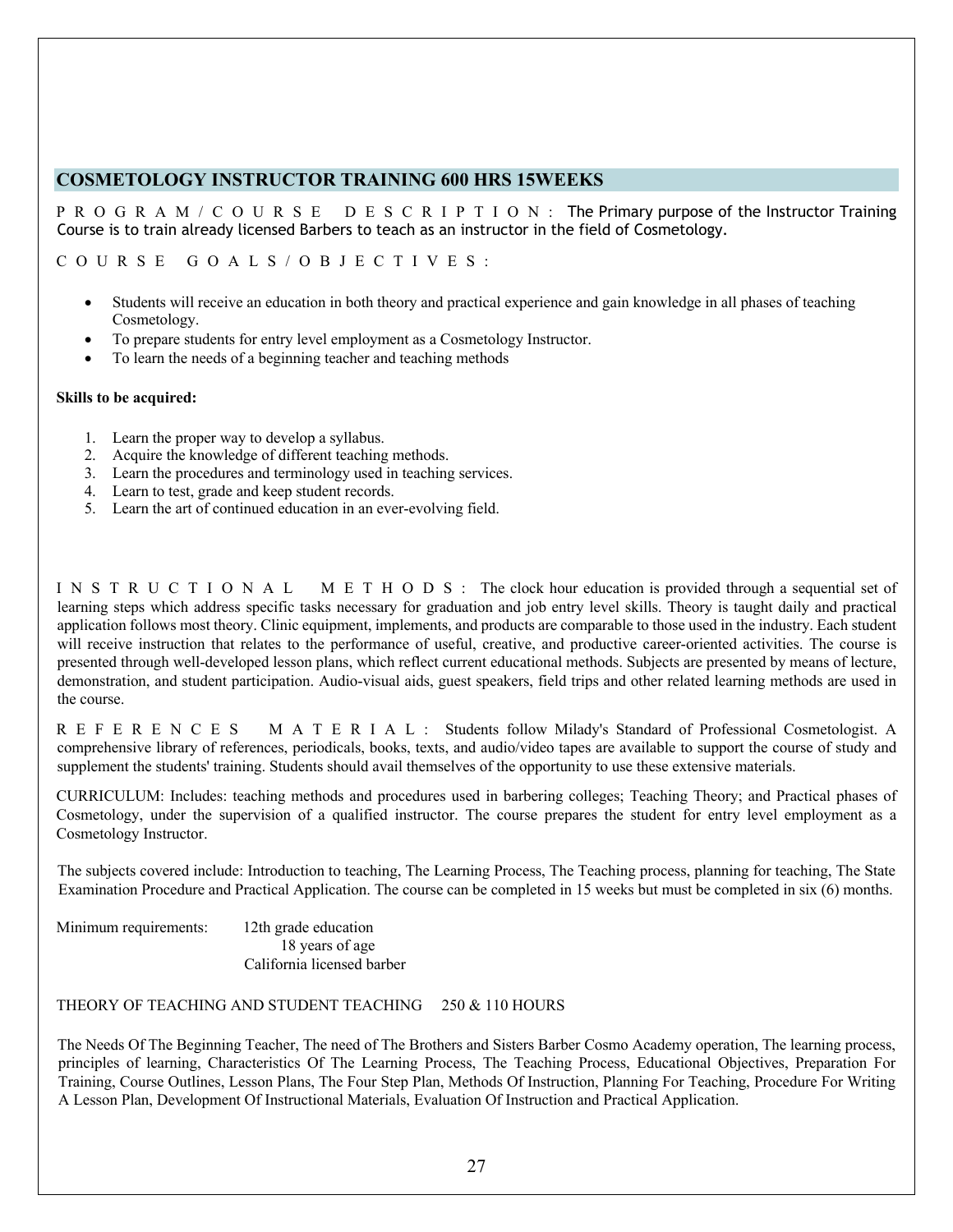| <b>SUBJECT</b>             | <b>HOURS</b>   | <b>MINIMUM PRACTICAL</b> |
|----------------------------|----------------|--------------------------|
|                            | OF INSTRUCTION | <b>OPERATIONS</b>        |
|                            |                |                          |
| <b>INSTRUCTOR TRAINING</b> | 600            | 450                      |
| THEORY OF TEACHING         | 250            |                          |
| (Required)                 |                |                          |
| PRACTICAL APPLICATION      | 240            |                          |
| (Required)                 |                |                          |
| <b>STUDENT TEACHING</b>    | l 10           |                          |

**NOTE: No licensing exam with this course**

## **ELECTROLYSIS 600 HRS 15 WEEKS**

#### PROGRAM / COURSE DESCRIPTION

The Primary purpose of the Electrolysis course is to train students in both theory and practical experience to prepare them to successfully for immediate employment in the electrologist field. The course is particularly directed towards developing in the student, desirable habits and attitudes with respect to health, sanitation, safety, and encouragement towards self-reliance, readiness to assist others, and an ethical approach to the Esthetics profession.

COURSE GOALS/ OBJECTIVES:

- Students will receive an education in both theory and practical experience and gain knowledge in all phases of Esthetics.
- To prepare students to work in a professional barbershop/salon.
- To develop employer/employee relationships and effective communication skills.

#### **Skills to be acquired:**

- 1. Learn to perform all electrolysis services in a safe sanitary way
- 2. Learn the proper use of implements relative to all Electrolysis services.
- 3. Acquire the knowledge of analyzing the body part before all services are done, to determine any disorders.
- 4. Learn the procedures and terminology used in performing all Electrolysis services.
- 5. Learn professionalism and work ethics required in the field.
- 6. Learn the proper procedure of hair removal.

#### INSTRUCTIONAL METHODS :

The clock hour education is provided through a sequential set of learning steps which address specific tasks necessary for graduation and job entry level skills. Theory is taught daily and practical application follows most theory. Clinic equipment, implements, and products are comparable to those used in the industry. Each student will receive instruction that relates to the performance of useful, creative, and productive career-oriented activities. The course is presented through well-developed lesson plans, which reflect current educational methods. Subjects are presented by means of lecture, demonstration, and student participation. Audio-visual aids, guest speakers, field trips and other related learning methods are used in the course.

#### REFERENCES:

Students follow Milady's Standard of Professional Esthetician. A comprehensive library of references, periodicals, books, texts, and audio/video tapes are available to support the course of study and supplement the students' training. Students should avail themselves of the opportunity to use these extensive materials.

#### STATE OF CA.

#### CURRICULUM / UNITS OF INSTRUCTION:

Each student who successfully completes the course of study will be awarded a diploma from the institution and the graduate will be prepared to meet the Board certification requirement for obtaining their licensure as a California licensed electrologist.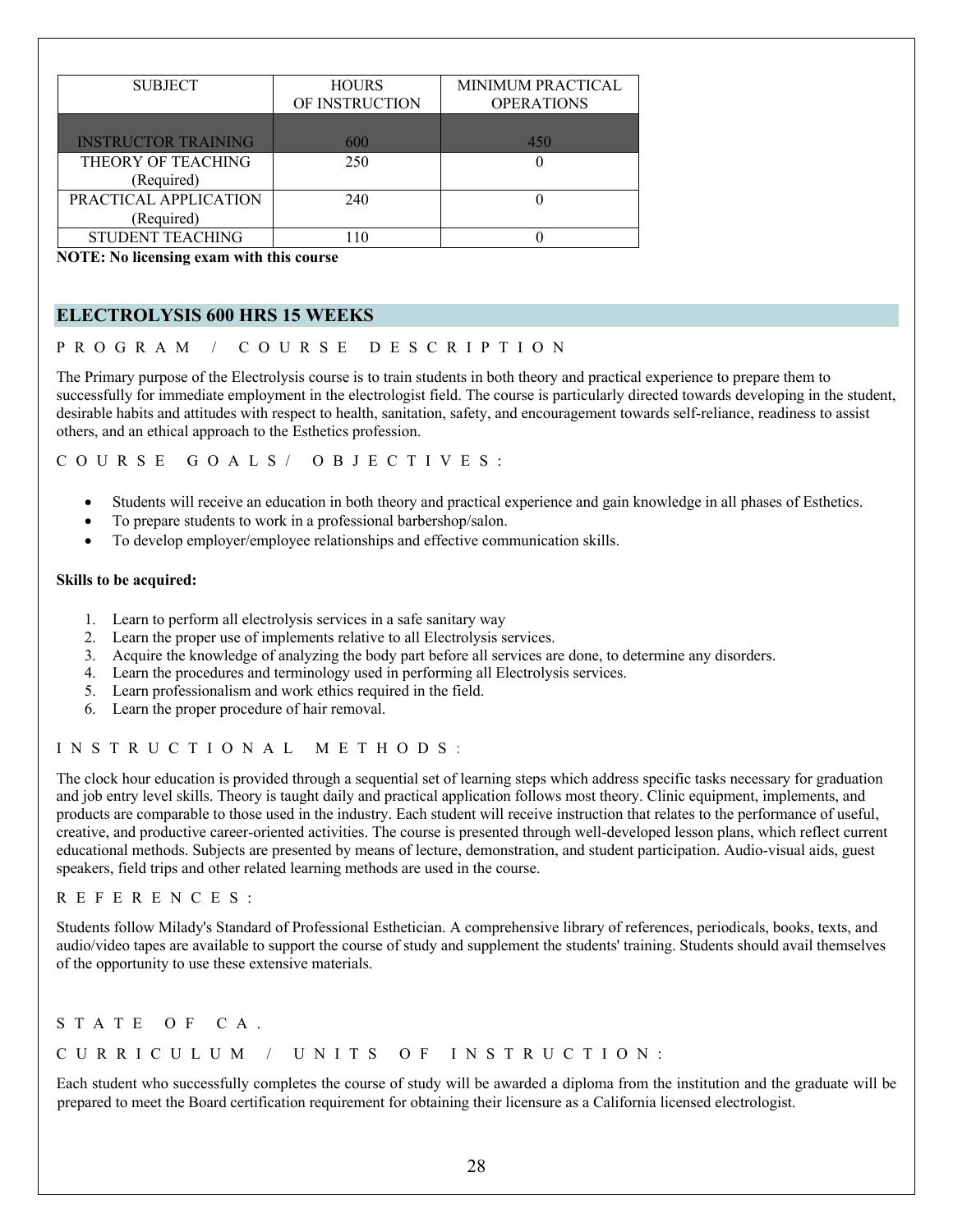Graduation Requirements: In order to graduate, each student must maintain a minimum grade of C/70% in theory and practical assessment evaluations; as well as completing the minimum technical hours and practical operations as mandated by the Board of Barbering and Cosmetology of California.

| <b>SUBJECT</b>                              | <b>HOURS</b><br>OF INSTRUCTION | <b>MINIMUM PRACTICAL</b><br><b>OPERATIONS</b> |
|---------------------------------------------|--------------------------------|-----------------------------------------------|
| <b>HEALTH AND SAFETY</b>                    | 200                            |                                               |
| <b>LAWS AND REGS</b>                        | 10                             |                                               |
| <b>HEALTH AND SAFETY</b>                    | 40                             |                                               |
| <b>ANATOMY AND</b><br><b>PHISIOLOGY</b>     | 45                             |                                               |
| <b>ELECTRICITY</b>                          | 15                             |                                               |
| <b>ELECTROLYSIS</b>                         | 45                             |                                               |
| <b>BLEND</b>                                | 45                             |                                               |
| <b>BROTHER AND SISTERS</b><br><b>METHOD</b> | 50                             |                                               |

## **ESTHETICS 600 HRS 15 WEEKS**

#### PROGRAM / COURSE DESCRIPTION

The Primary purpose of the Esthetics course is to train students in both theory and practical experience to prepare them to successfully for immediate employment in the Esthetics field. The course is particularly directed towards developing in the student, desirable habits and attitudes with respect to health, sanitation, safety, and encouragement towards self-reliance, readiness to assist others, and an ethical approach to the Esthetics profession.

#### COURSE GOALS/ OBJECTIVES:

- Students will receive an education in both theory and practical experience and gain knowledge in all phases of Esthetics.
- To prepare students to work in a professional barbershop/salon.
- To develop employer/employee relationships and effective communication skills.

#### **Skills to be acquired:**

- 1. Learn to perform all skin care services in a safe sanitary way
- 2. Learn the proper use of implements relative to all esthetician services.
- 3. Acquire the knowledge of analyzing the skin before all services are done, to determine any disorders.
- 4. Learn the procedures and terminology used in performing all esthetician services.
- 5. Learn professionalism and work ethics required in the field.
- 6. Learn the proper procedure for success in all services.

#### INSTRUCTIONAL METHODS :

The clock hour education is provided through a sequential set of learning steps which address specific tasks necessary for graduation and job entry level skills. Theory is taught daily and practical application follows most theory. Clinic equipment, implements, and products are comparable to those used in the industry. Each student will receive instruction that relates to the performance of useful, creative, and productive career-oriented activities. The course is presented through well-developed lesson plans, which reflect current educational methods. Subjects are presented by means of lecture, demonstration, and student participation. Audio-visual aids, guest speakers, field trips and other related learning methods are used in the course.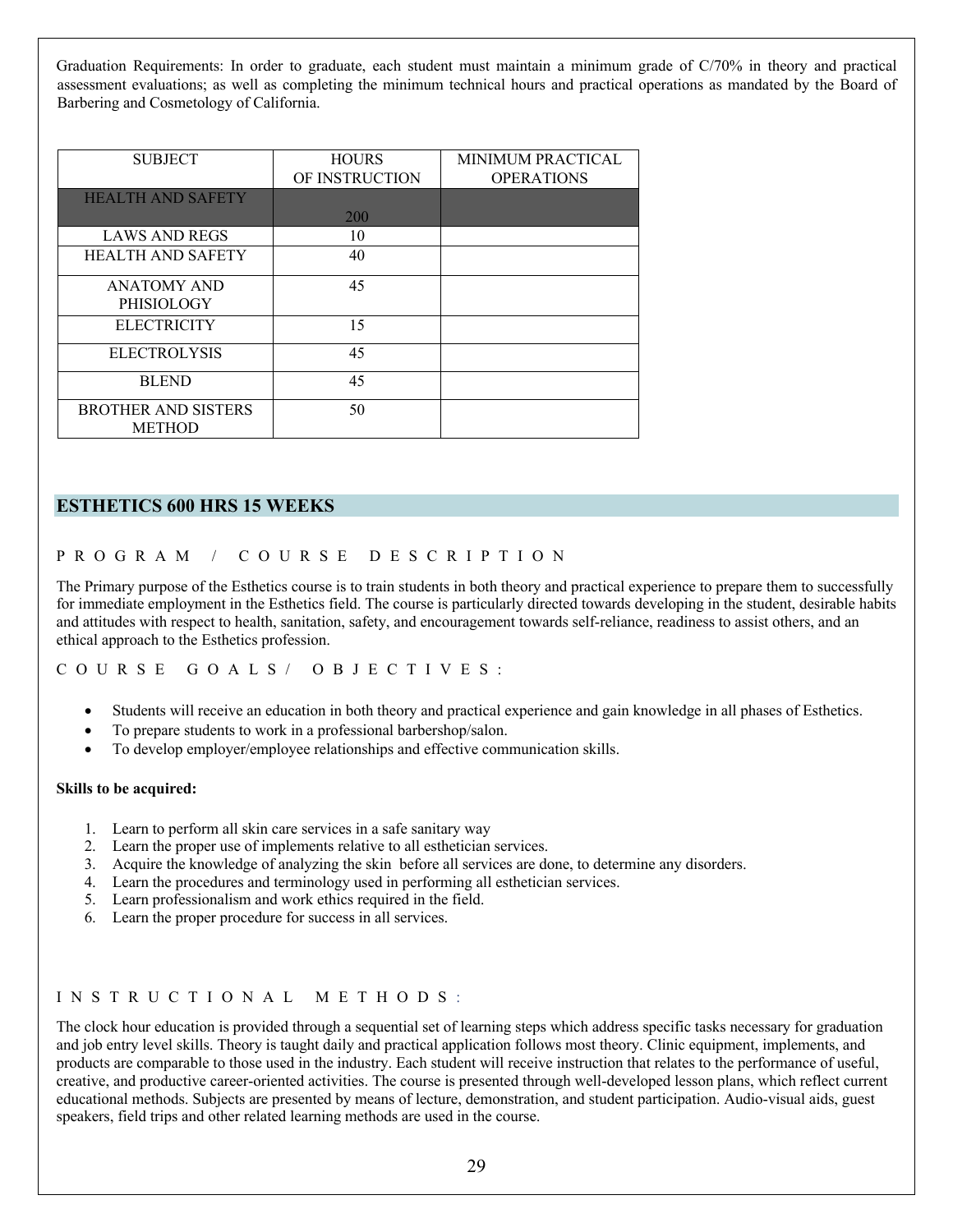#### REFERENCES:

Students follow Milady's Standard of Professional Esthetician. A comprehensive library of references, periodicals, books, texts, and audio/video tapes are available to support the course of study and supplement the students' training. Students should avail themselves of the opportunity to use these extensive materials.

#### STATE OF CA.

CURRICULUM / UNITS OF INSTRUCTION:

The curriculum for students enrolled in an Esthetician course consist of six hundred (600) clock hours of technical instruction and practical operations covering all practices of an Esthetician, pursuant to Section 7354 of the Cosmetology Act. For the purpose of this section, technical instruction shall mean instruction by demonstration, lecture, classroom participation, or examination. Practical operation shall mean the actual performance by the student of a complete service on another person. Such technical instruction and practical operations shall include:

Total Theory Hours: 315 Total Practical Hours: 285 Total Hours: 600

| <b>SUBJECT</b>                        | <b>HOURS</b><br>OF INSTRUCTION | <b>MINIMUM PRACTICAL</b><br><b>OPERATIONS</b> |
|---------------------------------------|--------------------------------|-----------------------------------------------|
| <b>HEALTH AND SAFETY</b>              | 200                            |                                               |
| <b>LAWS AND REGS</b>                  | 10                             |                                               |
| <b>HEALTH AND SAFETY</b>              | 40                             |                                               |
| DISINFECTION AND<br><b>SANITATION</b> | 10                             |                                               |
| ANATOMY AND<br><b>PHISIOLOGY</b>      | 15                             |                                               |

| <b>SUBJECT</b>       | <b>HOURS</b><br>OF INSTRUCTION | MINIMUM PRACTICAL<br><b>OPERATIONS</b> |
|----------------------|--------------------------------|----------------------------------------|
|                      |                                |                                        |
| <b>FACIALS</b>       | 350                            |                                        |
| MANUAL, ELECTRICAL   |                                |                                        |
| AND CHEMICAL FACIALS | 70/15                          | 140                                    |
| 'PR E P              |                                |                                        |

| <b>SUBJECT</b>             | <b>HOURS</b>   | <b>MINIMUM PRACTICAL</b> |
|----------------------------|----------------|--------------------------|
|                            | OF INSTRUCTION | <b>OPERATIONS</b>        |
| <b>HAIR REMOVAL/MAKEUP</b> |                |                          |
| <b>MAKEUP</b>              |                | 40                       |
| <b>EYEBROW</b>             |                |                          |
| <b>BEUTIFICATION</b>       |                |                          |

| <b>SUBJECT</b>             | <b>HOURS</b>          | MINIMUM PRACTICAL |
|----------------------------|-----------------------|-------------------|
|                            | OF INSTRUCTION        | <b>OPERATIONS</b> |
| <b>CAREER DEVELOPMENT</b>  |                       |                   |
| PROFESSIONAL ETHINCS       | Taught throughout the |                   |
| & DECORUM                  | program               |                   |
| <b>BUSINESS MANAGEMENT</b> | Taught throughout the |                   |
|                            | program               |                   |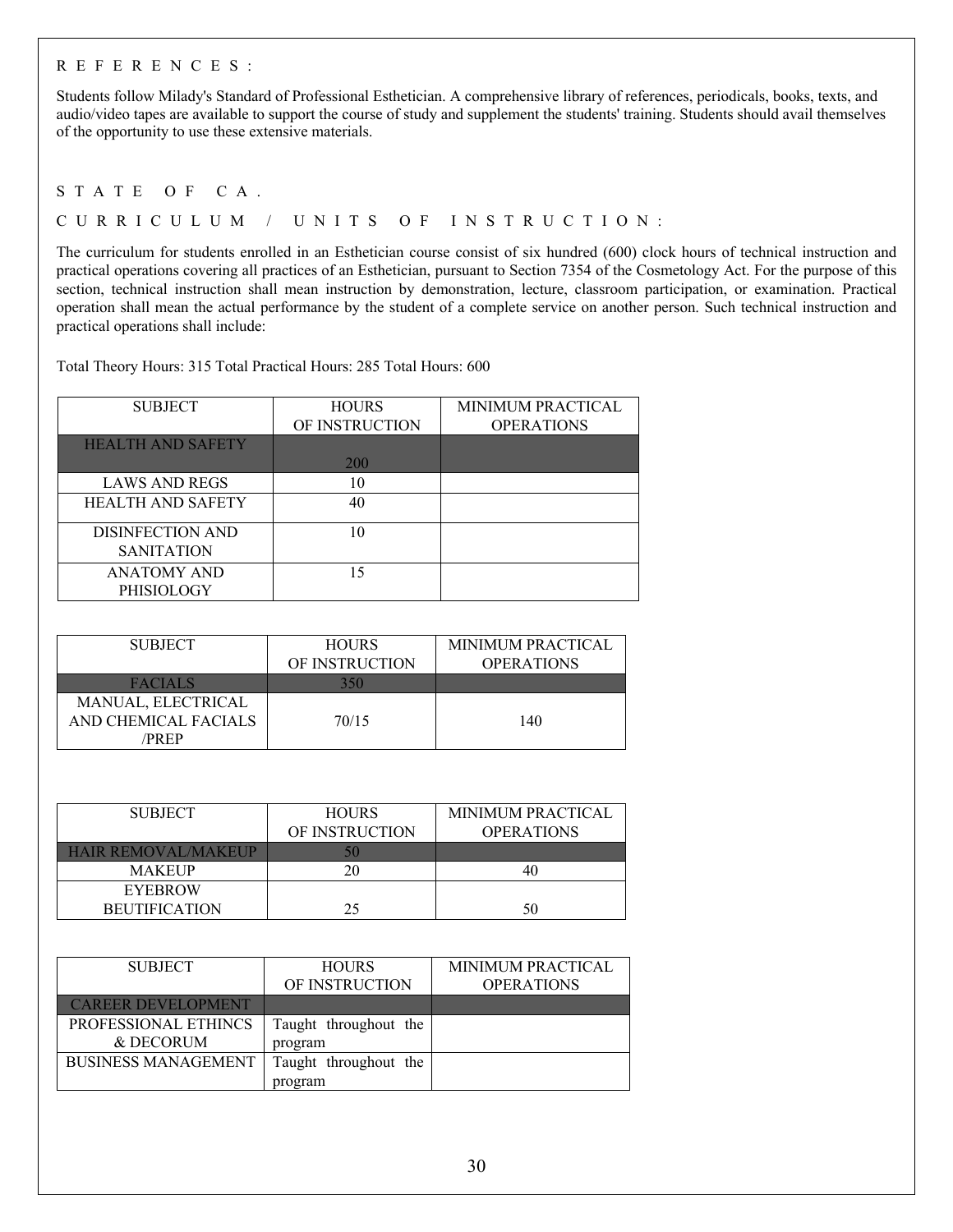#### INSTRUCTOR QUALIFICATIONS/TEACHER TO STUDENT RATIOS:

Instructors shall be at least 18 years of age, hold a high school diploma or equivalent, hold a current license as a Esthetician in good standing in California, and have at least 3 years of licensed work experience (e.g., barber shop, salon, instructor, etc.).

At no time shall there be a ratio of less than 1 instructor to 25 students for clinical training.

### **MANICURING 400 HOURS 10 WEEKS**

#### PROGRAM / COURSE DESCRIPTION

The Primary purpose of the Electrolysis course is to train students in both theory and practical experience to prepare them to successfully for immediate employment in the Electrologist field. The course is particularly directed towards developing in the student, desirable habits and attitudes with respect to health, sanitation, safety, and encouragement towards self-reliance, readiness to assist others, and an ethical approach to the Esthetics profession.

COURSE GOALS/ OBJECTIVES:

- Students will receive an education in both theory and practical experience and gain knowledge in all phases of Esthetics.
- To prepare students to work in a professional barbershop/salon.
- To develop employer/employee relationships and effective communication skills.

#### **EDUCATIONAL OBJECTIVES:**

The objective of the **MANICURING** program is to train students in the basic skills needed to meet the competencies for the examination required by the State of California Department of Barbering and Cosmetology. Passing the exam is a requisite in order to obtain a Manicuring License, which is a requirement to operate as a Manicurist in the state of California. Upon passing their examinations students receive a license and are available for entry-level employment in California in this industry.

#### **Performance Objective:**

- 1. Acquire knowledge of laws and rules regulating the established California Manicuring practices.
- 2. Acquire the knowledge of sanitation and sterilization as related to all phases of the Nails of the Hands and Feet.
- 3. Acquire knowledge of general Theory relative to Manicuring including Anatomy, Physiology, Chemistry and Biology.
- 4. Acquire business management techniques common to Manicuring.

#### **Skills to Be Acquired:**

- 1. Learn the proper use of implements relative to all Manicuring services.
- 2. Acquire the knowledge of analyzing the Nails of the Hands and Feet before all services are done to determine any disorders.
- 3. Learn the procedures and terminology used in performing all Manicuring services.

4. Develop the knowledge of safety precautions for use in Manicuring, Pedicuring, and Artificial Nails. 5. Learn the proper procedure of Manicuring to include Water and Oil Manicure and Pedicure.

6. Learn the application of Brush-on Nails, Nail Wraps, and Nail Tips.

**Course Contents:** The curriculum for the Manicuring course consists of 400 clock hours of technical instruction and practical operations covering all practices constituting the art of Manicuring pursuant to section 7316 of the Barbering and Cosmetology Act. Such technical instruction and practical operations shall include:

#### INSTRUCTIONAL METHODS :

The clock hour education is provided through a sequential set of learning steps which address specific tasks necessary for graduation and job entry level skills. Theory is taught daily and practical application follows most theory. Clinic equipment, implements, and products are comparable to those used in the industry. Each student will receive instruction that relates to the performance of useful, creative, and productive career-oriented activities. The course is presented through well-developed lesson plans, which reflect current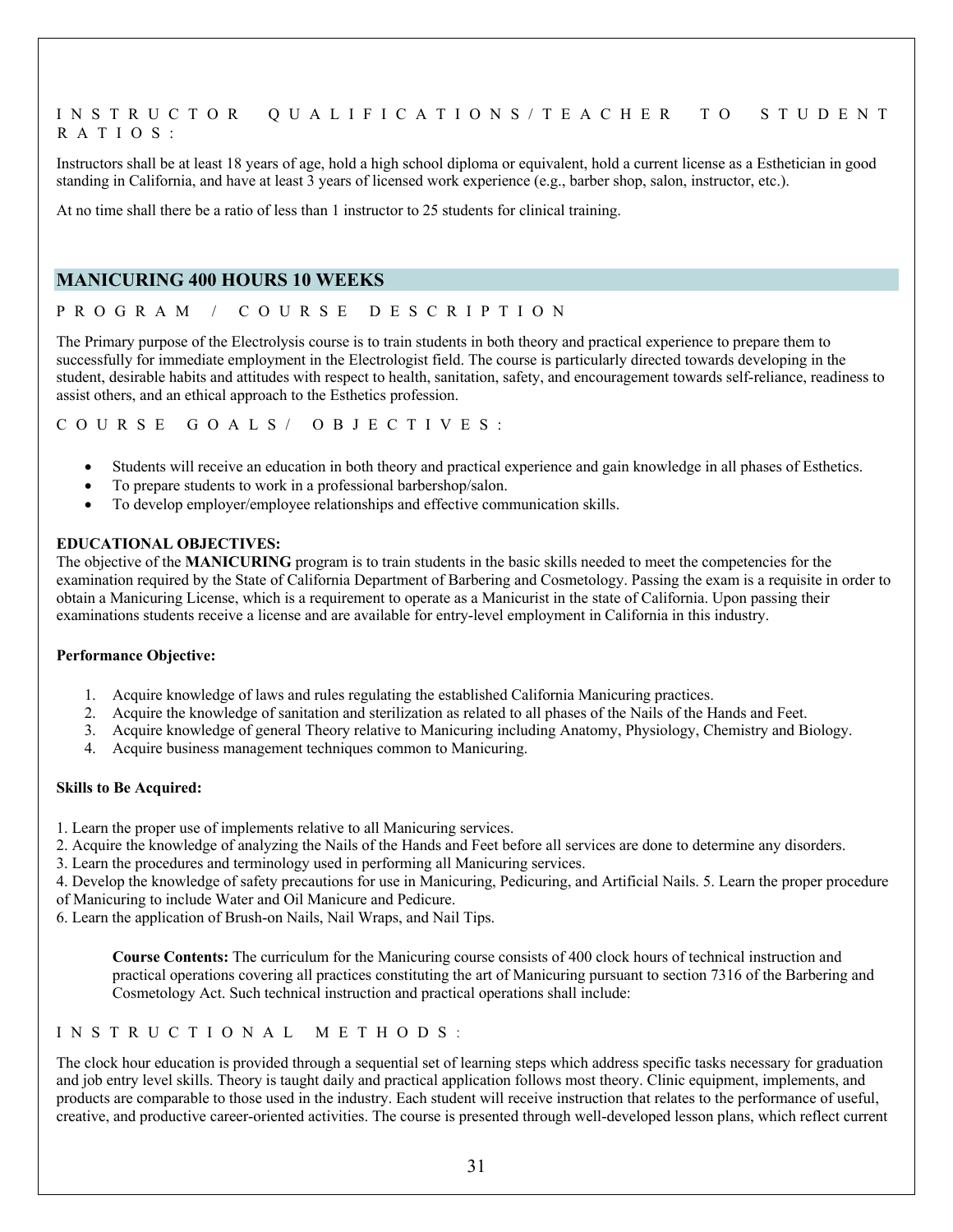educational methods. Subjects are presented by means of lecture, demonstration, and student participation. Audio-visual aids, guest speakers, field trips and other related learning methods are used in the course.

REFERENCE MATERIA L S : Students follow Milady's Standard of Professional Esthetician. A comprehensive library of references, periodicals, books, texts, and audio/video tapes are available to support the course of study and supplement the students' training. Students should avail themselves of the opportunity to use these extensive materials.

The **MANICURING** course of study consists of 400 clocked hours covering all phases of Manicuring and Pedicuring as mandated by the California State Department of Barbering and Cosmetology pursuant to section 7316 of the Barbering and Cosmetology Act. A **Manicurist** provides personal services to their clientele relating to the care and beautification of the Nails of the Hands and Feet. A Manicurist must develop an professional appearance, pleasant personality and observe professional work ethics.

## STATE OF CALIFORNIA

CURRICULUM / UNITS OF INSTRUCTION: The curriculum for students enrolled in a **MANICURING** course shall consist of 400 clock hours of technical instruction and practical operations as mandated by the State of California Department of Barbering and Cosmetology. Technical instruction means instruction given by demonstration, lecture, classroom participation, or examination. Practical operation shall mean actual performance by the student of a complete service on another person or mannequin. Material covered to follow:

| <b>SUBJECT</b>          | <b>HOURS</b>   | MINIMUM PRACTICAL EPOPERATIONS |
|-------------------------|----------------|--------------------------------|
|                         | OF INSTRUCTION |                                |
| <b>NAIL CARE</b>        | 300            |                                |
| MANICURE/PEDICURE       | 60             | 60                             |
| <b>PEDICURE</b>         | 60             | 60                             |
|                         |                |                                |
| <b>ARTIFICIAL NAILS</b> | 60             | 180                            |
| <b>NAIL WRAPS</b>       | 60             |                                |

| <b>SUBJECT</b>           | <b>HOURS</b>   | <b>MINIMUM PRACTICAL</b> |
|--------------------------|----------------|--------------------------|
|                          | OF INSTRUCTION | <b>OPERATIONS</b>        |
| <b>HEALTH AND SAFETY</b> |                |                          |
|                          | 100            |                          |
| <b>LAWS AND REGS</b>     | 10             |                          |
| <b>HEALTH AND SAFETY</b> | 25             |                          |
| DISINFECTION AND         | 20             | 10                       |
| <b>SANITATION</b>        |                |                          |
| <b>BACTERIOLOGY</b>      | 10             |                          |
| <b>ANATOMY AND</b>       |                |                          |
| PHISIOLOGY               |                |                          |
| COMMUNICATION SKILLS     | <b>TAUGHT</b>  |                          |
| & CAREER DEVELPMENT      | THROUGHOUT THE |                          |
|                          | <b>COURSE</b>  |                          |

INSTRUCTOR QUALIFICATIONS/TEACHER TO STUDENT RATIOS:

Instructors shall be at least 18 years of age, hold a high school diploma or equivalent, hold a current license in manicuring in good standing in California, and have at least 3 years of licensed work experience (e.g., barber shop, salon, instructor, etc.).

At no time shall there be a ratio of less than 1 instructor to 25 students for clinical training.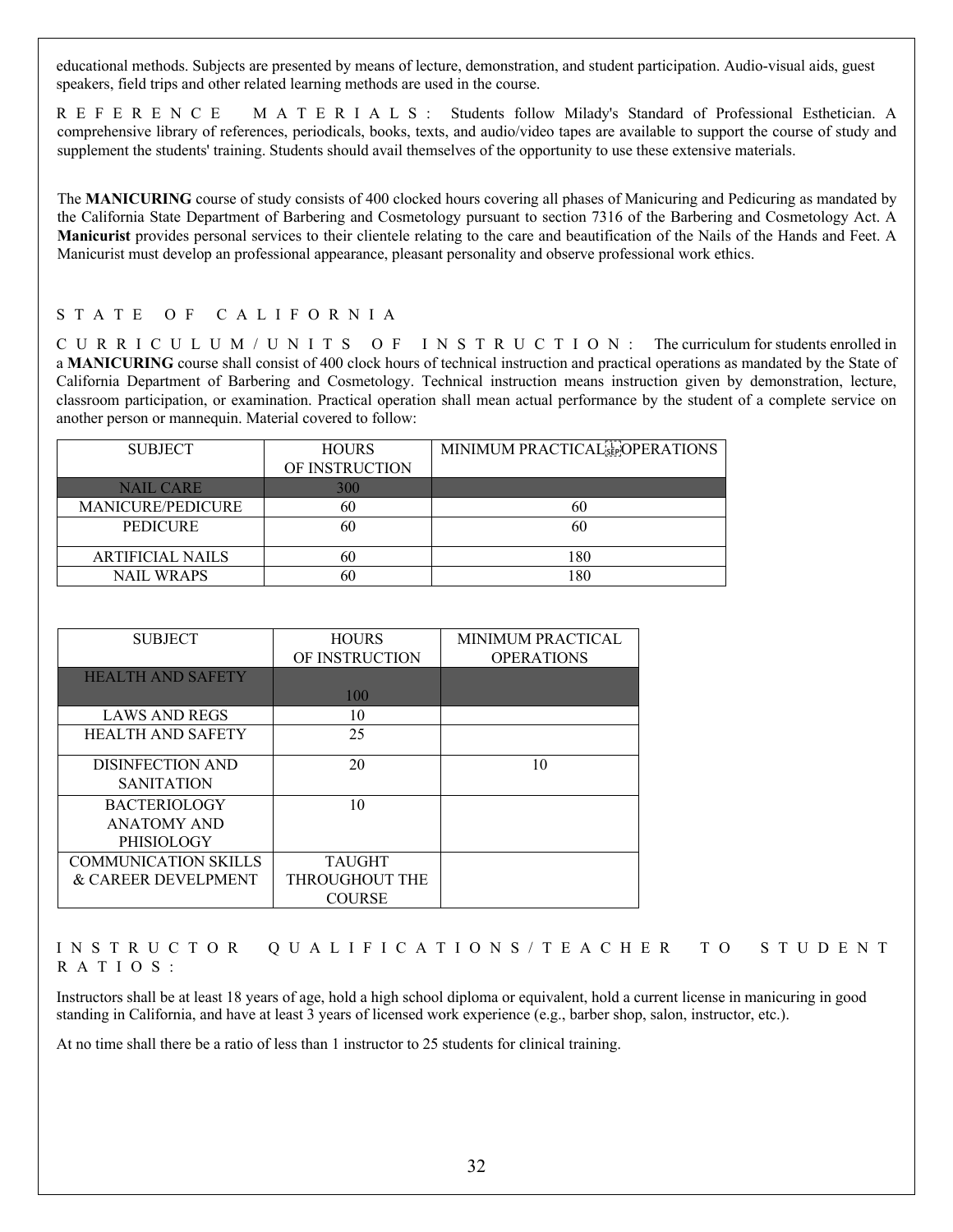## **REFRESHER 400 CLOCK HOURS 10 WEEKS**

PROGRAM / COURSE DESCRIPTION: This course is for people who have completed the required hours in one of our approved courses or out of state or country licensed professionals seeking reciprocity in California. Regardless of the requirement to take an examination in the state of California a student may opt to refresh. This course may also be for people who have been licensed yet not practicing for years who would like to refresh in the current education practices. This program can be both theory and practical to prepare them for a license in the field they are refreshing for. The course is particularly directed towards developing in the student, desirable habits and attitudes with respect to health, sanitation, safety, and encouragement towards self-reliance, readiness to assist others, and an ethical approach to the course they have completed.

COURSE GOALS/ OBJECTIVES:

- Students will receive an education in both theory and practical experience and gain knowledge in all phases of the course they are refreshing in.
- To prepare refresh the student in a course they already completed or are already licensed in.

#### **Skills to be acquired:**

- 1. Refresh in previously learned curriculum.
- 2. Learn the proper use of implements relative to all services in the course being refreshed.
- 3. Acquire the knowledge of analyzing clients before all services are done, to determine any disorders.
- 4. Learn the procedures and terminology used in performing all Electrolysis services.
- 5. Learn professionalism and work ethics required in the field.
- 6. Learn the proper procedure the state exam.

INSTRUCTIONAL METHODS: The clock hour education is provided through a sequential set of learning steps which address specific tasks necessary for graduation and job entry level skills. Theory is taught daily and practical application follows most theory. Clinic equipment, implements, and products are comparable to those used in the industry. Each student will receive instruction that relates to the performance of useful, creative, and productive career-oriented activities. The course is presented through well-developed lesson plans, which reflect current educational methods. Subjects are presented by means of lecture, demonstration, and student participation. Audio-visual aids, guest speakers, field trips and other related learning methods are used in the course.

REFERENCES: Students follow Milady's Standard of Professional Cosmetologist. A comprehensive library of references, periodicals, books, texts, and audio/video tapes are available to support the course of study and supplement the students' training. Students should avail themselves of the opportunity to use these extensive materials.

## STATE OF CALIFORNIA

CURRICULUM / UNITS O F INSTRUCTION: The Curriculum covers a combination of theory and practical training This course can be completed in 1 1/2 months/ 6weeks. Prerequisite: The Student Applicant must be qualified to take the License Examination. This course must be completed in no more than 6 months. This course is for licensed Apprentices or Barbers from another state or country and students who. Curriculum: This course does prepare the applicant for the California license examination as long as they have completed an approved course in its entirety; The subjects covered can include:

- **Haircutting** 
	- **Shaving**
	- **Sanitation**
	- **Hygiene**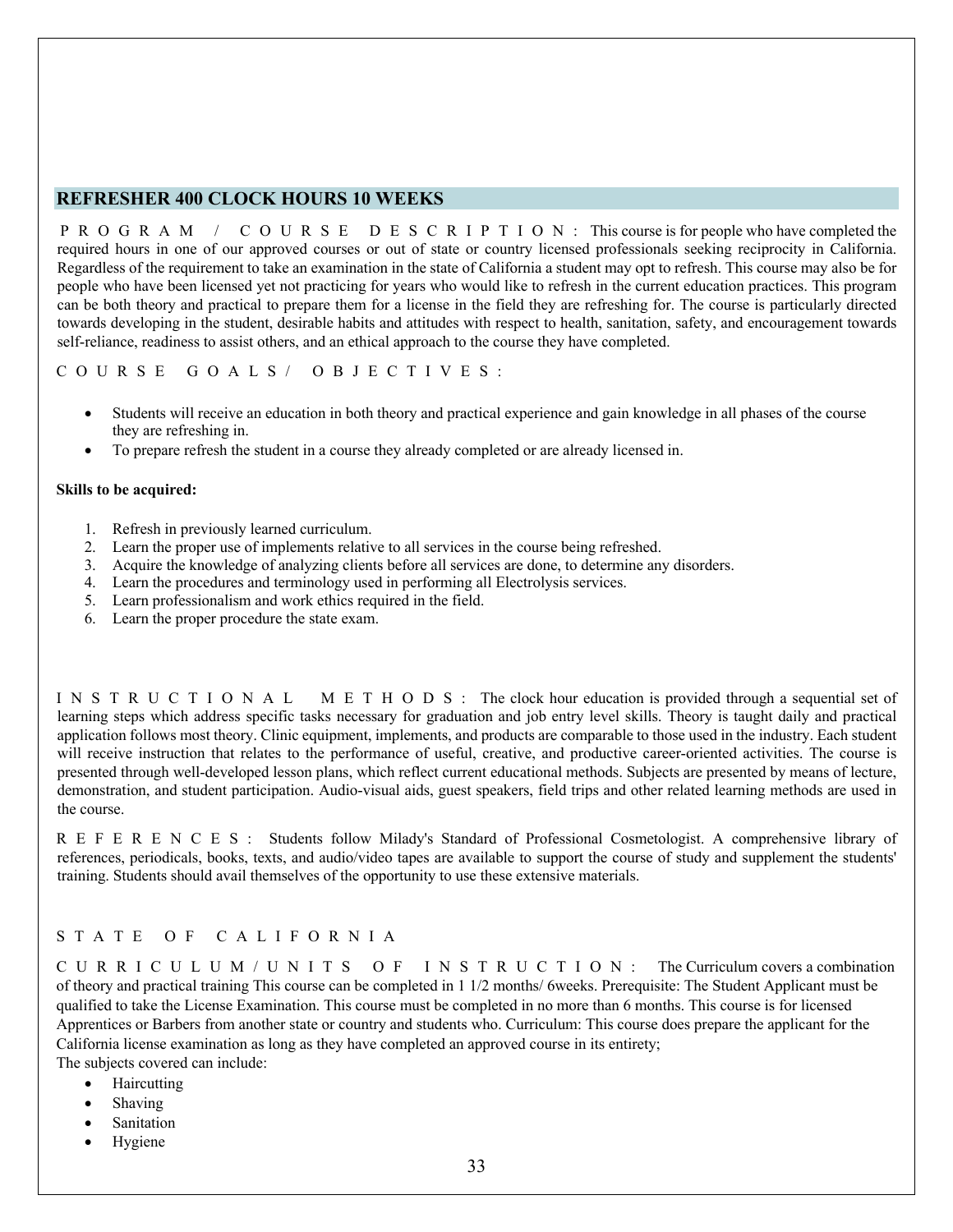- Massage
- Shampooing
- Facials
- Salesmanship
- Shop management
- Laws & Regulations
- Hair coloring
- Hair relaxing
- Hair pieces
- Hair waving
- Hair styling
- Exam Prep

**Graduation requirement:** In order to graduate each student must maintain a minimum grade of C or 70 % in both theory and practical assessment evaluations as well as complete the minimum required technical hours and practical operations as mandated by the Board of Barbering and Cosmetology.

| <b>SUBJECTS</b>                                                                                                                                                                                                                                                                                                              | <b>HOURS</b><br>OF<br><b>INSTRUCTION</b> | <b>MINIMUM</b><br><b>PRACTICAL</b><br><b>OPERATIONS</b> |
|------------------------------------------------------------------------------------------------------------------------------------------------------------------------------------------------------------------------------------------------------------------------------------------------------------------------------|------------------------------------------|---------------------------------------------------------|
| <b>REFRESHER COURSE</b>                                                                                                                                                                                                                                                                                                      | 400                                      |                                                         |
| THEORY OF BARTERING OR COSMETOLOGY (REQUIRED)<br>THE BASICS OF STYLING, CURLING AND STYLING, DESIGN TECHNIQUES,<br>SCIENCE, DAMAGED HAIR AND SKIN PROBLEMS, THE CHEMICALS AND<br>TREATMENTS, SYPHILIS, ANATOMY, INDUSTRY RELATEDBUSINESS PRIN<br>CIPLES, BARBER BOARDS. OPERATING IN THEFIELD AND PRACTICAL APP<br>LICATION. | 46                                       | 0                                                       |
| PRACTICAL APPLICATION REQUIRED                                                                                                                                                                                                                                                                                               | 46                                       |                                                         |
| ADDITIONAL PREPARATION FOR STATE BOARD EXAM                                                                                                                                                                                                                                                                                  | 274                                      |                                                         |

INSTRUCTOR QUALIFICATIONS/TEACHER TO STUDENT R A T I O S : Instructors shall be at least 18 years of age, hold a high school diploma or equivalent, hold a current license the course being refreshed and be in good standing in California, and have at least 3 years of licensed work experience (e.g., barber shop, salon, instructor, etc.).

At no time shall there be a ratio of less than 1 instructor to 25 students for clinical training.

#### **FINANCIAL AID POLICIES, PRACTICES AND DISCLOSURES**

Definition of financial assistance: Loans or other financial instruments that a third-party grant. The Brothers and Sisters Barber Cosmo Academy does not currently participate in title IV the financial aid a financial assistance from any departments.

#### **CANCELATION, WITHDRAWAL AND REFUND POLICY**

Students has the right to cancel the enrollment agreement and obtain a refund of charges paid through the attendance at the first class session or the seventh day after enrollment, whichever is later. Business day means a day on which you were scheduled to attend a class. Cancellation occurs when you give written signed notice of cancellation at the school address shown on the front page of this Catalog. In order to cancel the student must mail, deliver in person or by fax a letter informing the school of their withdrawal or cancelation of the program. The notice of cancellation, if mailed is effective when deposited in the mail, properly addressed with postage prepaid. This notice need not take any particular form, and however expressed, is effective if it states that the student no longer wishes to be bound by the Agreement. If you cancel this agreement, School will refund any money that you paid within 30 days after your notice is received. If the school has given you any equipment, you shall return it to the school within 30 days following the date of your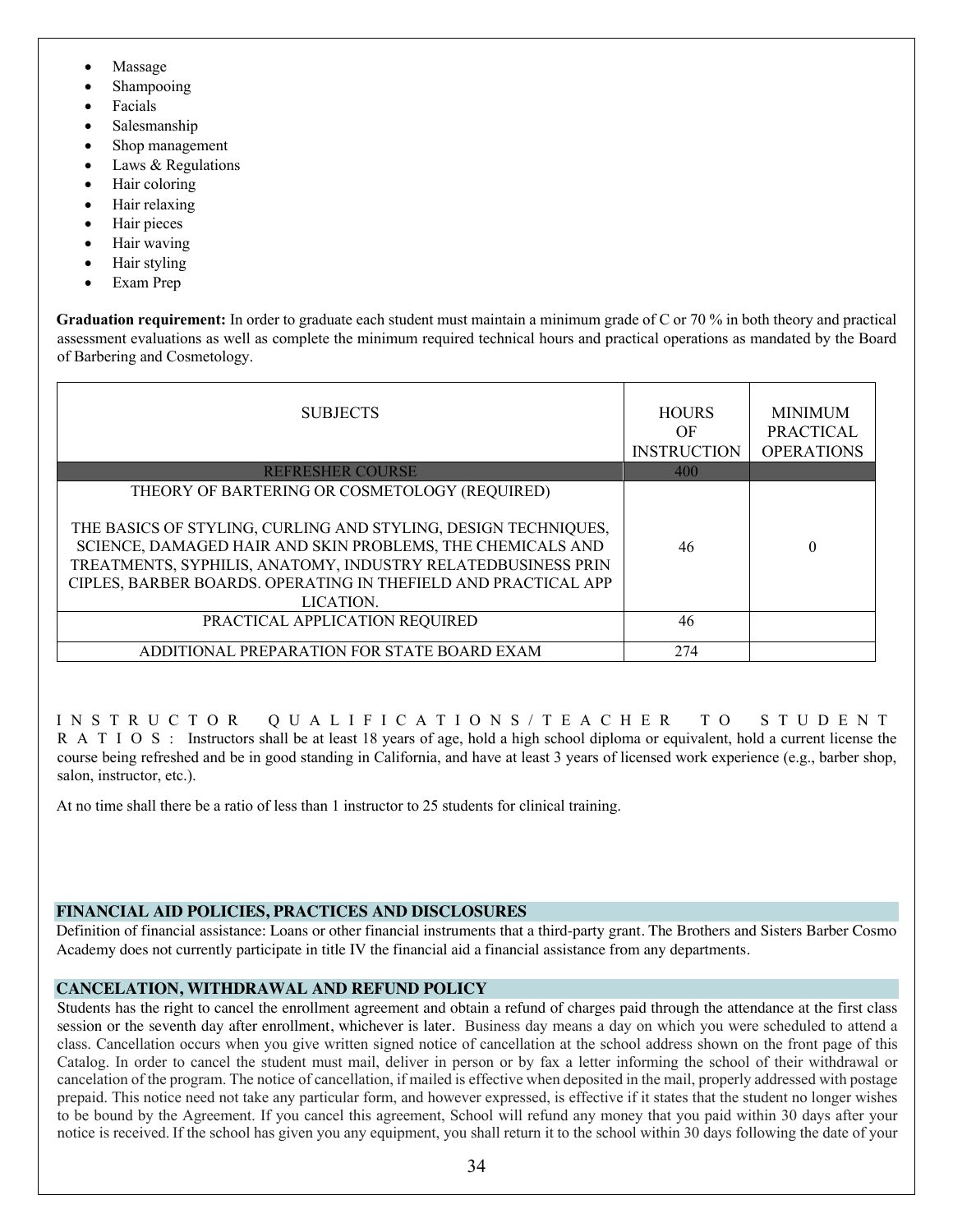notice of cancellation. If you fail to return the equipment unused and in good condition within a 30-day period, the school may retain that portion of payment paid by you and deduct the cost from any refund due to you. Barber equipment, once used, is not returnable. For Applicants who cancel enrollment or students withdraw from enrollment a fair and equitable settlement will apply to all terminations for any reason, by either party, including Student decisions, Course or program cancellation or school closure. Any monies due to the applicant or Student shall be refunded within 30 days of official cancellation or with drawl official cancellation or Withdrawal shall occur on the earlier of the dates that:

- Student submits a written notice of cancelation
- Student is expelled from the school
- Violated the attendance policy
- Student who withdraws prior to the completion of their program but after the 7-day grace period of signing the contract

All refunds will be calculated based on the students last date of attendance. In the case of disabling illness or injury a reasonable and fair refund will occur. If school permanently closes and no longer offers courses the school will provide a pro-rata refund to the student. The student may withdraw by the student's written notice to the institution or by the student's conduct, including, but not limited to student's poor attendance. If the student withdraws prior to completion of the Program of study in which she/he is enrolled, the school determines whether the student is eligible for a refund of monies paid based on a pro-rata calculation formula (see example below) up until the student has been enrolled for sixty percent (60%) of the scheduled hours of the Program. Should the number of scheduled hours during the student's enrollment in the Program exceed sixty percent (60%) of the total hours in the Program, the institution shall have earned and will retain 100 percent of the institutional charges assessed to the student, as explained on the Enrollment Agreement. If the student withdraws from his/her Program of study after the deadline for the student's right to cancel the Agreement has passed and the student is entitled to a refund per the pro rata calculation mentioned above, the school will issue such refund to the student, less a registration fee not to exceed \$150.00, within 30 days following the student's withdrawal. If the amount that you owe is more than the amount that you paid, then you will have to make arrangements to pay for the educational services that you have received. Students who terminate prior to course completion are charged a cancelation fee of \$150. This refund policy applies to tuition and fees charged in the enrollment agreement. Other miscellaneous charges the student may have incurred at the institution i.e. kit books products unreturned school property act. Will be calculated separately at the time of withdrawal. All fees are identified in the catalog and enrollment agreement.

## **WITHDRAWL FROM THE PROGRAM**

Students has the right to cancel the enrollment agreement and obtain a refund of charges paid through the attendance at the first class session or the seventh day after enrollment, whichever is later. The student may withdraw from the school at any time after the cancellation described above and receive a pro rata refund if they complete 60% or less of the schedule clock hours in the current payment in the program through the last day of attendance the refund will be less registration fee, nonrefundable books and supplies, and other institutional charges. The student may withdraw by the students written notice to the brothers and sisters Barber Cosmo Academy or by student termination due to conduct including but not limited to the student's lack-of attendance. If the student withdrawals prior to the completion of the program of study which he/she is in rolled the school determines whether the student is eligible for a refund of monies paid based on pro rata calculation formula up until the student has been enrolled for  $60\%$  of the scheduled hours of the program. Should the number of scheduled hours during the student enrollment in the program exceeds 60% of the total hours of the program the institution shall have earned and will retain 100% of the institutional charges assessed to the student as explained on the enrollment agreement. If the student withdraws from her/his program of study after the deadline for the students right to cancel the agreement has passed and the student is entitled to a refund for the pro rata calculations, the school will issue such refund to the Student less an application fee not to exceed \$100 within 45 days following the students withdrawal.

In the event where a student receives a refund check and misplaces the refund check or otherwise requires a reissuance of the check, we will reissue the refund check less a \$50 reissue fee to cover the cost of processing a new check and canceling the initial check.

## **Termination of enrollment:**

The student's enrollment will be terminated by the school when

- The student notifies the school of their withdrawal
- The student fails an academic probation
- The student violates the school rules
- The student is absent for 14 consecutive calendar days. The 14<sup>th</sup> day the constitutes the withdrawal date.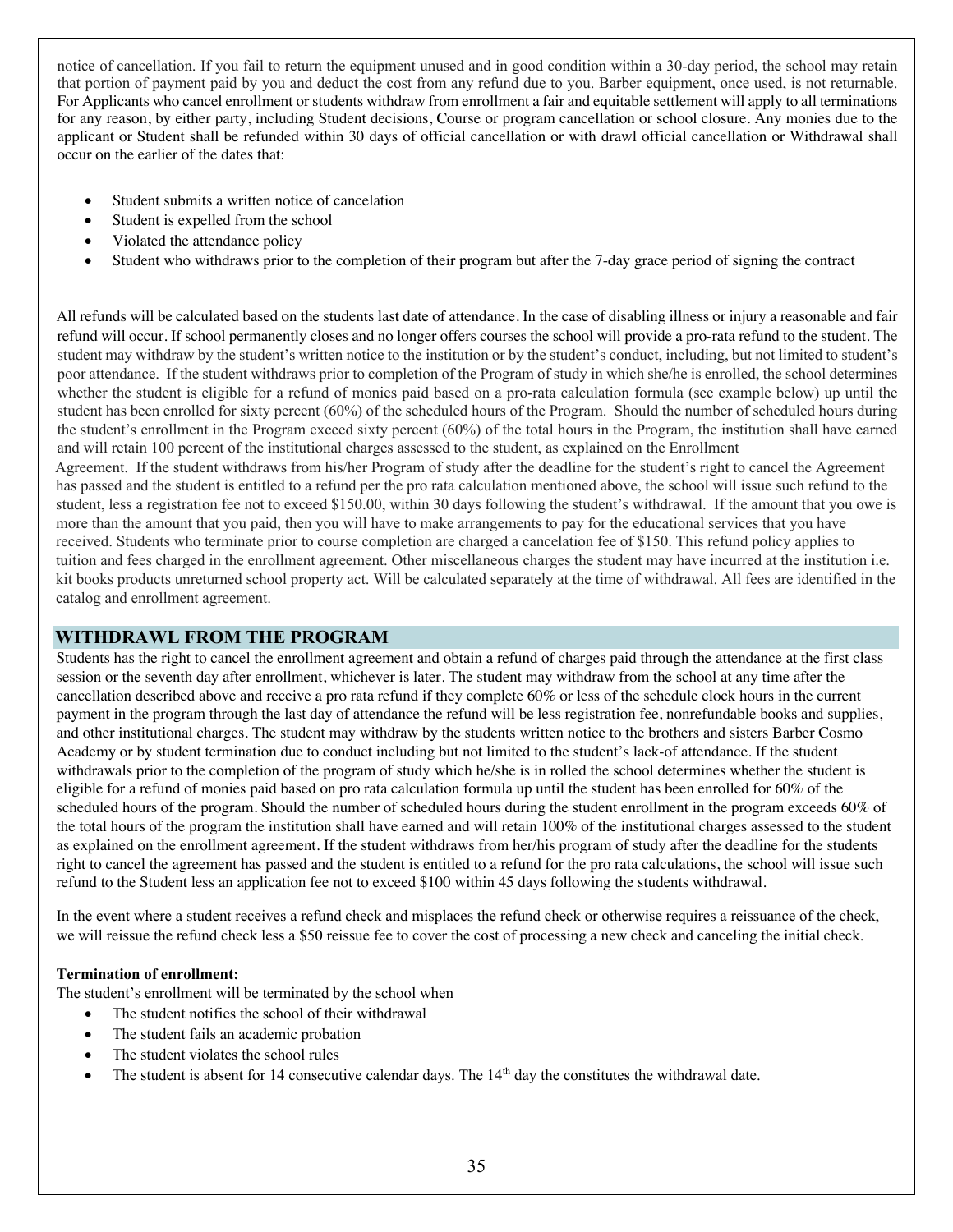Notice: If student obtains a loan to pay for an educational program, the student will have to repay the full amount of the loan plus interest, less the amount of any refund. If the school were to par student receives federal student financial aid refunds, the student is entitled to a refund of the money not paid from the financial aid refund.

## **TUITION AND FEES**

PLEASE SEE THE LAST PAGE OF CTATLOG FOR TUITION BREAKDOWN

## **LEAVE OF ABSENCES**

The Brothers and Sisters Barber Cosmo Academy doesn't issue LOA. Please refer to student withdrawal procedures.

## **DISCLOSURE AND RETENTION OF EDUCATIONAL RECORDS FERPA**

Adult students and parents of minor students have the right to inspect; review and challenge information contained in their education records. Educational records are defined as files, material and documents which contain information directly related to a student and maintained by the institution. Written consent from the student is required before education records may be disclosed to third parties, with the exception of agencies, designated staff and/or education department authorized by law.

Once a student is 18 years of age, in order for a parent to have access to information about the student or to have access to records the student must add them to the students FERPA form kept in the students file. Even if the student is dependent for other purposes. Information will not be released unless the student personally adds the person's name to their FERPA form. Any inquiries or complaints regarding the above should be discussed with the school director. It is required that a 48hour notice be given to the management by anyone wishing to inspect educational records. Student requesting a review or audit of their time card will be scheduled for the review with in 7 days of the request. All inspections of the records should be done in the presence of management. Active student files are kept in a locked fire proof cabinet that is not occupied by anything other than files. Student transcripts are kept permanently by the institution while hard copies of the file will only be kept for 5/6 years from the student's date of completion or withdrawal.

## **STUDENTS CODE OF CONDUCT/DRESS CODE**

As a student of the Brothers and Sisters Barber Cosmo Academy you are learning how to conduct yourself as a future beauty and wellness professional. Good grooming and hygiene are essential. Your hair and makeup and dress should be business professional before you enter the school and before class begins. This industry is about image beauty and wellness and it is important to enhance our own personal beauty in order to gain guests confidence. Is necessary that you must present them with your best image. Remember your guest will form a lasting impression opinion of you based on the impression you give them during your first encounter.

Your dress and appearance must be in compliance with the following standards at all times or you could be sent home. Clean hygiene includes the use of deodorant and fresh breath at all times (no gum chewing) but especially when working on a guest. It is essential that excessive body odor or smoke ordors are not acceptable either the school classroom or service floor. If a student smokes during a break they must wash their hands and refresh their hair and clothing to dissipate smoke as a consideration to people offended by smoke odor.

| <b>COURSE</b>        | <b>BOTTOMS</b>     | TOP              | <b>SHOES</b>          | <b>SMOCK</b>   |
|----------------------|--------------------|------------------|-----------------------|----------------|
| <b>BARBER</b>        | <b>Black Pants</b> | <b>Black Top</b> | <b>Black Sneakers</b> | Black          |
|                      |                    |                  |                       | Smock or Apron |
|                      |                    |                  |                       |                |
| <b>COSMETOLOGIST</b> | <b>Black Pants</b> | <b>Black Top</b> | <b>Black Sneakers</b> | Black          |
|                      |                    |                  |                       | Smock or Apron |
|                      |                    |                  |                       |                |
| <b>ESTETICIANS</b>   | <b>Black Pants</b> | <b>Black Top</b> | <b>Black Sneakers</b> | White          |
|                      |                    |                  |                       | Smock or apron |

#### **THE BROTHERS AND SISTERS UNIFORM\***

**\*UNIFORM MUST BE WORN BEFORE ENTERING THE SCHOOL GROUNDS**

- Smock should be zipped up when working on a guest
- Student should wear school uniform and a smock or apron at all times while in school.
- Customer should be protected during any service with the appropriate cape for dry or wet services.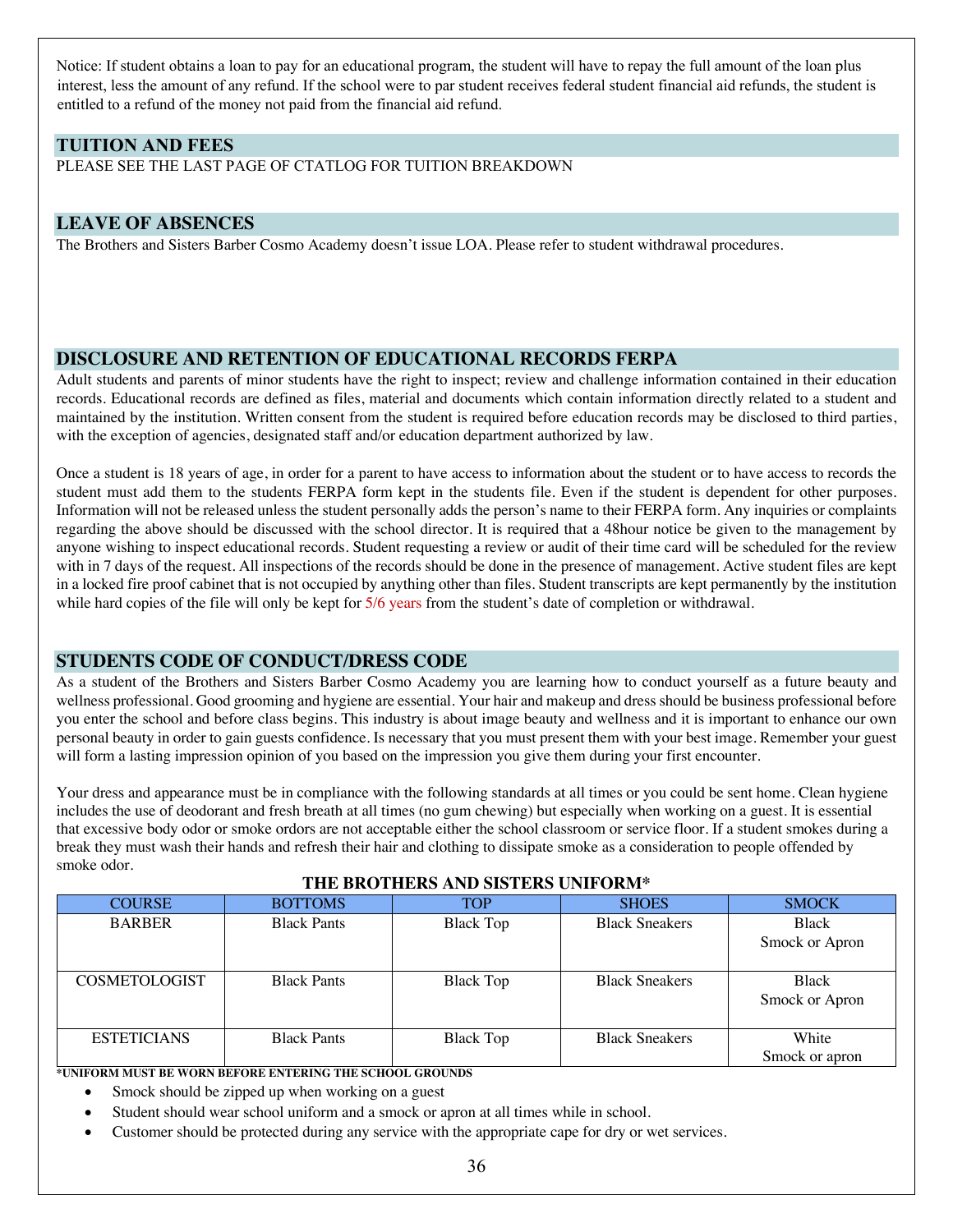- Hair should be clean and styled at all times
- Students may not spend time clocked in styling their or another students hair or apply makeup (unless it is designated assignment)
- Hair accessories may be worn but must be consistent with the hairstyle
- No head covering allowed inside (leave them in your car or home) No scarves, rags or any other headpiece that covers the hair is allowed.
- Fingernails mean be no longer than 1/4 inches beyond the end of the finger. This Rule is intended for safety of gas receiving services. Manicured hands are important for health and safety and to gain respect as a professional.
- When your course includes massage as in Esthetician course student's finger nails must be no longer than the end of the finger.
- Uniform must be clean without stains and not be torn and wrinkle free.
- Pants may NOT sag, you will be sent home the first time and terminated if it happens again.
- Nothing should be worn over the smock or Apron, this includes coats, sweaters, and jackets etc.
- Long sleeves or T-shirts maybe worn if desired but must fit and not go past your mid-thigh.
- No shirts with logos
- Clothing may not be too tight or too baggy
- Do not wear revealing clothing that shows your glute, cleavage or stomach
- Shorts, skirts or dresses are not allowed
- Pants should be business casual Dickies or Khaki material that fits your size not baggy!
- No tube tops, spaghetti straps tank tops or muscle shirts. Sleeves are required
- No open toed shoes, shop for comfort.
- Shoes must be clean and in good condition.
- Socks must be worn
- On free dress days smocks and aprons must still be worn
- School ID must be worn everyday
- Facial jewelry should be kept at a minimum to avoid accidents that could harm you or others
- Everyone is expected to speak respectfully to one another, staff and guests.
- No loud disruptive talking and horseplay.
- No profanity, racial terms or hate speech allowed. (Students who can't control their language will be expelled)
- Keep your station, class room and break areas clean. Pick up after yourself please this is an adult school.

**CHANGES IN RULES AND REGS- The school reserves the right to make any changes in the rules and regulations at any time. Students will be informed through a written addendum which will require their signature as an acknowledgement of compliance to the new rule.**

#### **RULES AND REGULATIONS**

The purpose of these rules is to help you establish professional habits that will help you be successful in the professional world of beauty and wellness. During your enrollment at The Brothers and Sisters Barber Cosmo academy you are expected to adhere to those rules. Please remember you are agreeing to abide by these rules and understand there will be consequences if you fail to do so. You are expected to use judgement when applying these rules and communicate to staff when you are unable to comply due to circumstances out of your control. We will all have a great experience during your enrollment when you put your part in maintaining an orderly environment. All students must comply with The Brothers and Sisters Barber Cosmo Academy rules and regulations as a condition of their enrollment. Failure to comply with these rules and regulations can lead to any of the following disciplinary actions: The severity of the misconduct will be handled case by case either through written warnings, probation, suspension, and termination from the school. All students are expected to conduct themselves in a professional manner. A professional must treat patrons, instructors and fellow students with courtesy and awareness. A professional must follow rules of good grooming, hygiene and proper sanitation. All rules must be followed and failure to comply with any rule can result in dismissal from college. These rules are not arbitrary, they reflect the level of conduct that you will be expected to maintain throughout your career. When you form professional habits at school you will carry those into your professional life and the result will be your success! Students who are terminated for failure to comply with the Brothers and Sisters Barber Cosmo Academy rules and regulations may appeal their termination. Students in this situation must submit a written appeal to the school director stating the reason why they would like the decision to terminate reconsidered for reversed and request a reevaluation of their status. Supporting documentation should be included as necessary. This appeal must be received by the school director within five (5) business days of the termination. Should a student fail to appeal his decision within the time required the decision to terminate will be final. A decision on the student's appeal will be made by the brothers and sisters Barber Cosmo Academy executive committee and will be communicated to the student in writing. executive committee decision on that appeal is then final.

<sup>1.</sup> Be on time-Tardiness is not acceptable at school and will not be accepted once you are in the workplace.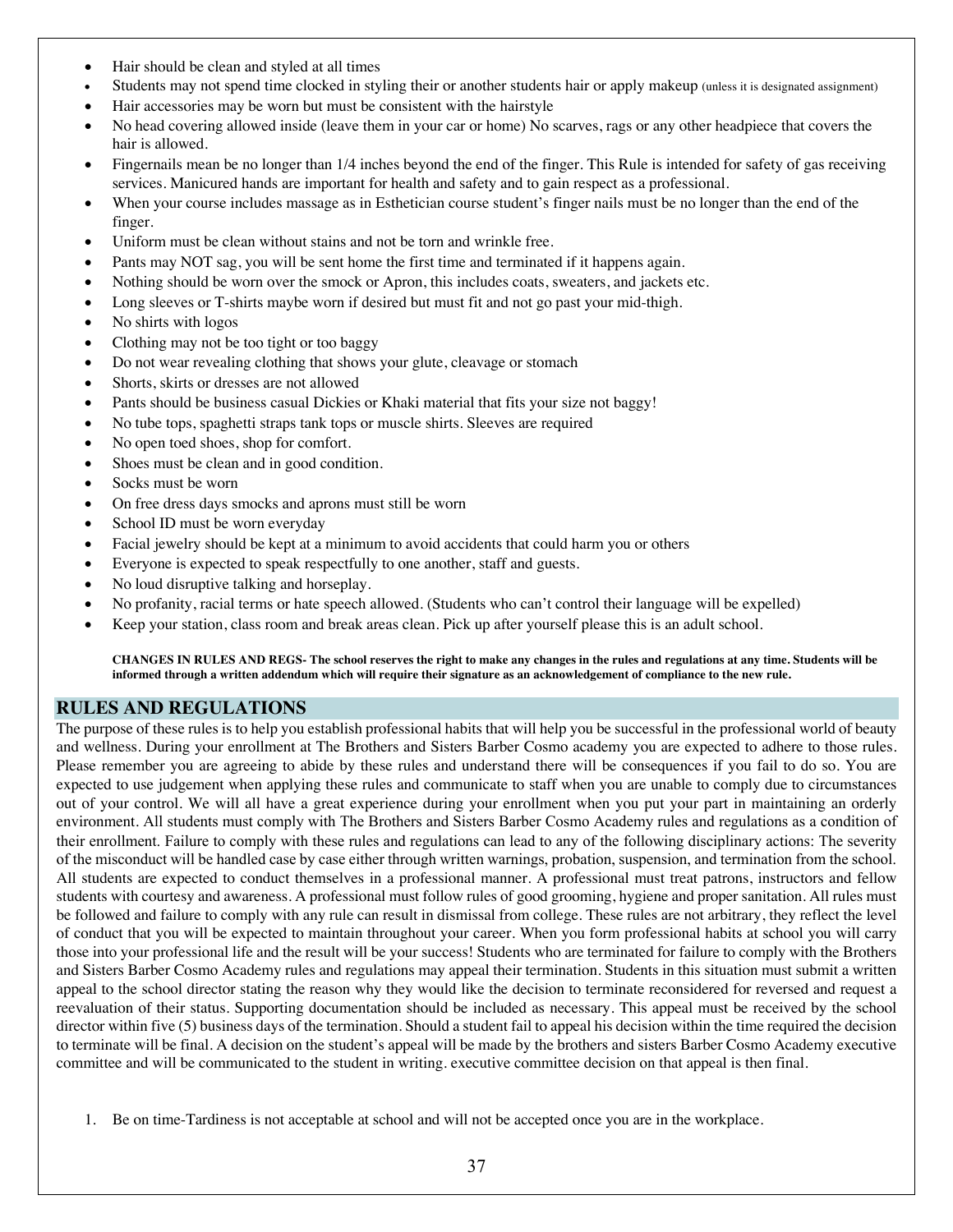you are expected to choose a schedule that allows you to fully participate every day and not miss any part of your daily education. You are required to call or text the director on the rare occasion this might happen, before showing up late.

- 2. Every student is responsible for making sure they clock in and out every day on time. If you forget to clock in the director needs to hear from your instructor in order to verify when you arrived. If this is not possible then you will be clocked in at the current time. You are allowed 3 adjustments during your entire enrollment.
- 3. Get every service recorded and signed off as soon as it is done in order to keep track of the required services for graduation.
- 4. Observe the appropriate breaks bellow for your schedule and strictly adherer to your time.

| <b>SCHEDULE</b> | <b>BREAK TIME</b>           | <b>LUNCH</b>     |
|-----------------|-----------------------------|------------------|
| 8 HR            | 10 minutes morning and noon | $45 \text{ min}$ |
| 6HR             | 10 minutes morning and noon | No lunch         |
| 5HR             | 10 minutes mid-day          | No lunch         |
| 4HR             | 10 minutes mid-day          | No lunch         |

- 5. All students must tell their instructor if they need to step out of the school for any reason. If you must leave early inform the instructor. (Habitually leaving early will not be tolerated and will accrue you over time charges)
- 6. You must be busy doing things related to your course at all times. No laying back in chairs, sleeping or playing on your phone. If you do not have an assignment at the moment or client, you are expected to be working on your workbook or reading the weeks chapter.
- 7. Student to student services must be approved by the director and will only be permitted on students who have good attendance and academics.
- 8. When you are assigned a client, you are expected to be set up already and will walk up to the client and shake their hand and introduce yourself as "Hello I am (your name) I will be preforming your service today please follow me)
- 9. Use only school provided products when preforming services on guest and students. Use of outside products is not permitted. With exception of guests who have product prescribed by a physician due to medical reasons. A medical slip must be resented before this is approved.
- 10. Always treat school property with respect students damaging school property will be required to pay for damage or will be terminated.
- 11. Cell phones must be silent (Not Vibrate) and put away. Step outside if you MUST take an emergency call and
- 12. DO NOT CHARGE YOUR PHONE ON CAMPUS
- 13. Eating and drinking is not allowed in the class room or service floor. Eat and drink only in designated areas. Clean after any food mess.
- 14. No loitering outside of school or reception desk
- 15. Chewing gum Is not allowed in school
- 16. Students must not play personal music or use head phones while in school
- 17. Students may not enter staff only areas
- 18. Students not following sanitation and disinfection guidelines with their equipment will not be allowed to work on clients
- 19. Request help from instructors when needed. Students are not allowed teach other students.
- 20. Student are to give their full attention to their clients and render services equally to all regardless of any factors
- 21. Refusal of performing an assigned service will result in disciplinary actions.
- 22. If you feel a client must be refused you must privately talk to an instructor to explain and allow them to handle the matter
- 23. Student is responsible for the cleanliness of their own station
	- All stand bottler cleaned a properly refilled
	- Station counter is cleaned after each client and at the end of the day
	- Chair is wiped of hair a debride after each customer, Base of chair is cleaned at the end of the day
	- Soiled linen is disposed of in the dirty towel hamper
	- All soiled paper and neck stripped are disposed of in the proper container
	- All tools are wiped clean and properly stored after each customer
	- Drape is neatly folded and hung on the chair after each client
	- Sink and mirror is cleaned daily
	- Students are to wash their hands before and after each client according barber law sanitation
- 24. Student shall attend theory at their scheduled time every day
- 25. Student shall comply with the attendance policy
- 26. Student shall follow the daily assignment schedule as directed by an instructor
- 27. Students are to come to class prepared to participate n class as directed by the instructor
- 28. All chores are done by students based on the weekly chore assignment list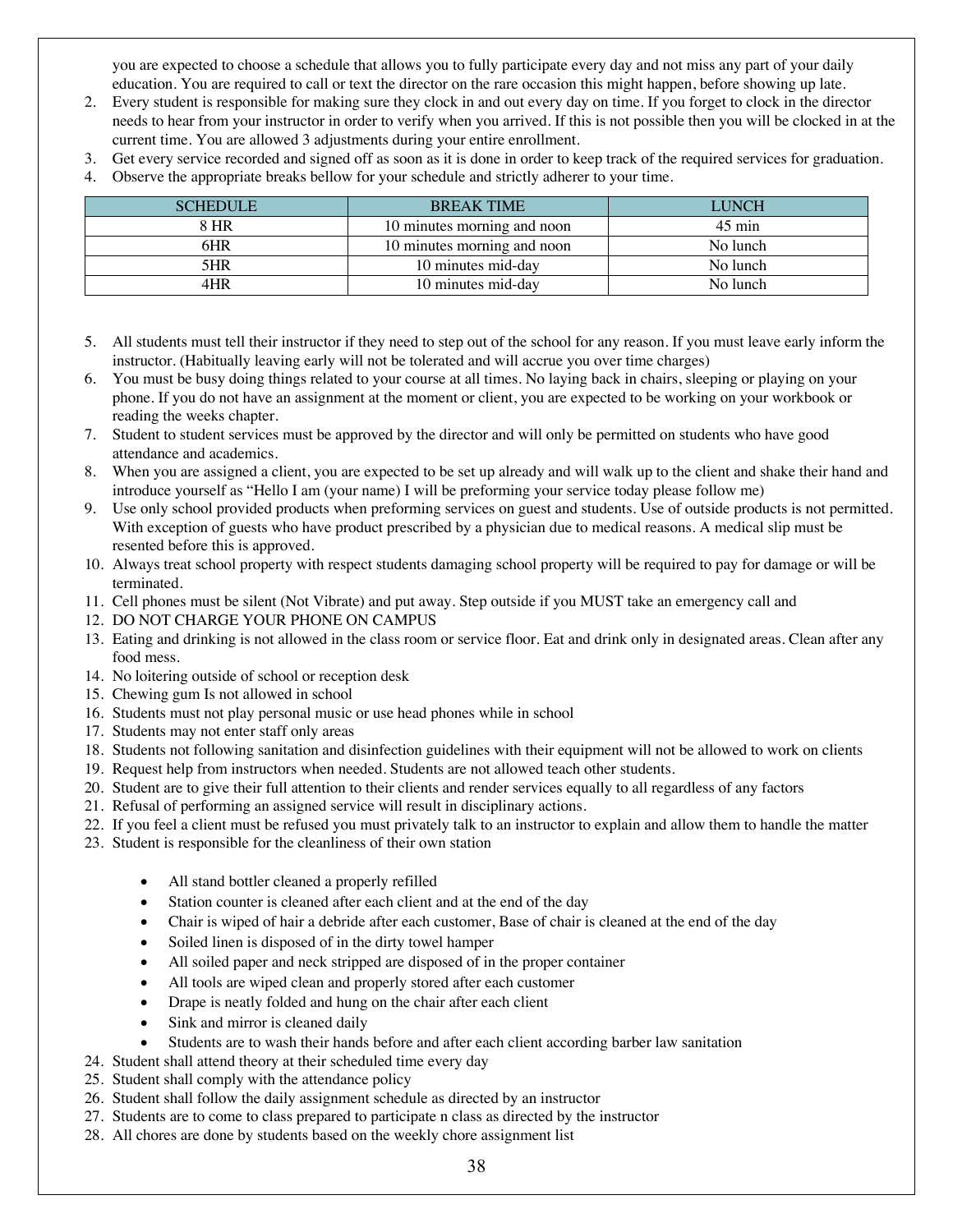## **ZERO TOLERANCE**

- 1. DRUG USE-no student under the influence of alcohol or any drug including prescriptions that make them drowsy and unable to participate in class without the danger of injury to them or someone else. Student on prescription medication must inform the director in order to have open knowledge of your ability to not incur injury. Violation of this rule is subjected to disciplinary action by the Board of Barbering and Cosmetology (Art.7, sec.6581 BL)
- 2. NO FIGHTING-anyone fighting will be expelled from our institution. Horse play is also forbidden.
- 3. NO INSORBORDINATION- you have chosen our academy and have agreed to all rules willingly. Rebelling or disrespecting student's staff or clients will not be tolerated and can result in termination.
- 4. NO SOLICITING- you are not to sell your own products in the school or parking lot to students, staff or guests.
- 5. AGGRESSIVE/VIOLENT BEHAVIOR- This will not be tolerated at the academy. If you threaten or lose your cool with staff students or guest's, you will be terminated. The order and peace of this learning establishment must never be disrupted.
- 6. DO NOT TOUCH THE REGISTER-Students may never charge a guest for a service or take money from a client that isn't a tip. Students touching the register will be expelled.

#### **NOTE: Students will not be compensated with any wage or commissions**

#### **COMPLAINT POLICY AND PROCEEDURES**

The school will make every attempt to resolve all non-frivolous complaints. Complaint must be addressed in writing to an instructor of your choice. If they are unable to resolve your complaint with in 10 business days a written letter can be addressed to the school director and or Miss Rose Munene. Upon receipt of the written complaint the school will provide the student with a written response including a summary of the school's investigation and the disposition with in 30 days of receiving this complaint. If a complaint is rejected a reason for the complaint will be explained. Please understand this is a formal complaint procedure however our doors are always opened for student and staff to communicate any concerns. A student or any member of the public may file a complaint about this institution with the Bureau for private post-secondary education by calling 888-370-7589 Toll Free or by completing a complaint form found on the bureau's website. www.bppe.ca.gov

| <b>TERM</b>        | <b>TIME FRAME</b>       | <b>STATUS</b>        |
|--------------------|-------------------------|----------------------|
| <b>PROBATION</b>   | 30 DAYS OR LESS         | IN SCHOOL            |
| <b>SUSPENTION</b>  | <b>SPECIFIED PERIOD</b> | <b>OUT OF SCHOOL</b> |
| WITHDRAWAL         | STUDENT INITIATED       | <b>OUT OF SCHOOL</b> |
| <b>TERMINATION</b> | <b>MAY REAPPLY</b>      | <b>OUT OF SCHOOL</b> |
| DISMISSAL          | <b>MAY NOT REAPPLY</b>  | OUT OF SCHOOL        |

#### DEFENITION OF DICIDI IN A B V TERMS

#### GROUNDS FOR DICIPLINARY ACTIONS

- Not complying with the school regulation and policies
- Lack of meeting financial obligations to the school
- Not complying with the states las and regulations
- Improper actions or conduct that would cause bodily hard to a client student or employee
- Any destruction of school property or theft
- Any illegal act

## **INSTRUCTIONAL CHARGES POLICY (OVER TIME CHARGES)**

Each course/program has been schedules for completion with in an allotted time frame a grace period of approximately 10% has been added to the calculation of each graduation date of each program. It is not realistic to expect to receive an education for free. The school has reserved space equipment and instructors for each student and course/program/ If a student does not graduate with in the contracted time additional training will be billed at the rate of over time for each course a stated on your contract. \$250 per week

## **STATE OF CALIFORNIA STUDENT RECOVERY FUND DISCLOSURE**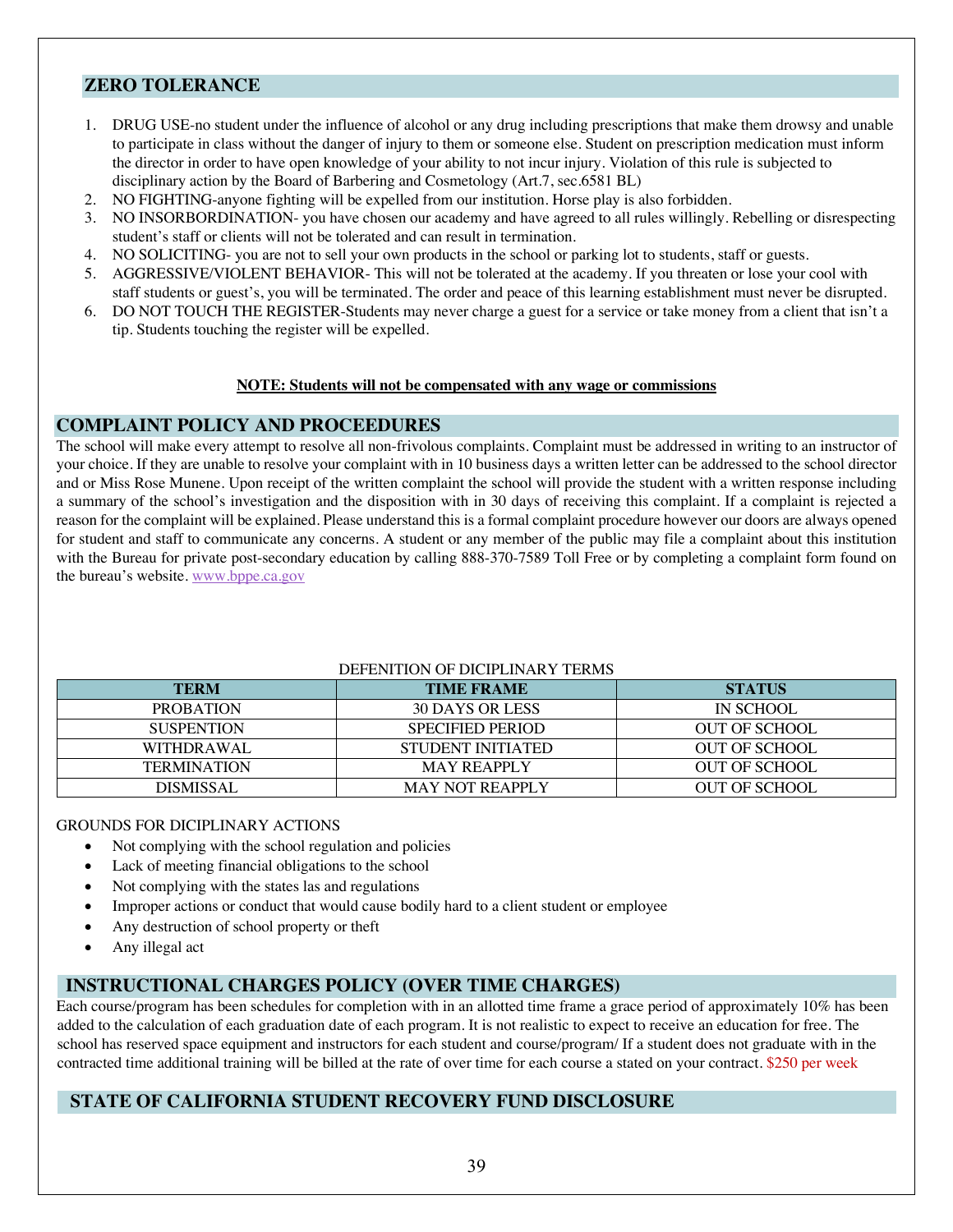"The State of California established the Student Tuition Recovery Fund (STRF) to relieve or mitigate economic loss suffered by a student in an educational program at a qualifying institution, who is or was a California resident while enrolled, or was enrolled in a residency program, if the student enrolled in the institution, prepaid tuition, and suffered an economic loss. Unless relieved of the obligation to do so, you must pay the state-imposed assessment for the STRF, or it must be paid on your behalf, if you are a student in an educational program, who is a California resident, or are enrolled in a residency program, and prepay all or part of your tuition. You are not eligible for protection from the STRF and you are not required to pay the STRF assessment, if you are not a California resident, or are not enrolled in a residency program."

"It is important that you keep copies of your enrollment agreement, financial aid documents, receipts, or any other information that documents the amount paid to the school. Questions regarding the STRF may be directed to the

#### **Bureau for Private Postsecondary Education, 2535 Capitol Oaks Drive, Suite 400, Sacramento, CA 95833, (916) 431-6959 or (888) 370-7589.**

To be eligible for STRF, you must be a California resident or enrolled in a residency program, prepaid tuition, paid or deemed to have paid the STRF assessment, and suffered an economic loss as a result of any of the following:

1. The institution, a location of the institution, or an educational program offered by the institution was closed or discontinued, and you did not choose to participate in a teach-out plan approved by the Bureau or did not complete a chosen teach-out plan approved by the Bureau.

2. You were enrolled at an institution or a location of the institution within the 120-day period before the closure of the institution or location of the institution or were enrolled in an educational program within the 120-day period before the program was discontinued. 3. You were enrolled at an institution or a location of the institution more than 120 days before the closure of the institution or location of the institution, in an educational program offered by the institution as to which the Bureau determined there was a significant decline in the quality or value of the program more than 120 days before closure.

4. The institution has been ordered to pay a refund by the Bureau but has failed to do so.

5. The institution has failed to pay or reimburse loan proceeds under a federal student loan program as required by law or has failed to pay or reimburse proceeds received by the institution in excess of tuition and other costs.

6. You have been awarded restitution, a refund, or other monetary award by an arbitrator or court, based on a violation of this chapter by an institution or representative of an institution, but have been unable to collect the award from the institution.

7. You sought legal counsel that resulted in the cancellation of one or more of your student loans and have an invoice for services rendered and evidence of the cancellation of the student loan or loans.

To qualify for STRF reimbursement, the application must be received within four (4) years from the date of the action or event that made the student eligible for recovery from STRF.

A student whose loan is revived by a loan holder or debt collector after a period of noncollecting may, at any time, file a written application for recovery from STRF for the debt that would have otherwise been eligible for recovery. If it has been more than four (4) years since the action or event that made the student eligible, the student must have filed a written application for recovery within the original four (4) year period, unless the period has been extended by another act of law.

However, no claim can be paid to any student without a social security number or a taxpayer identification number." Note: Authority cited: Sections 94803, 94877 and 94923, Education Code. Reference: Section 94923, 94924 and 94925, Education Code.

## **BANKRUPTCY DISCLOSURE**

The Brothers and Sisters Barber Cosmo Academy is in good standing under the legal and business laws of the state of California and is committed to providing professional service to the greater bay area. The Brothers and Sisters Barber Cosmo Academy has no pending legal actions or bankruptcy filings. The Brothers and Sisters Barber Cosmo Academy is not operating as a debtor in possession and has not filed a petition in bankruptcy filed the preceding 5 years resulting in reorganization under Chapter 7 or 11 of the USA bankruptcy code.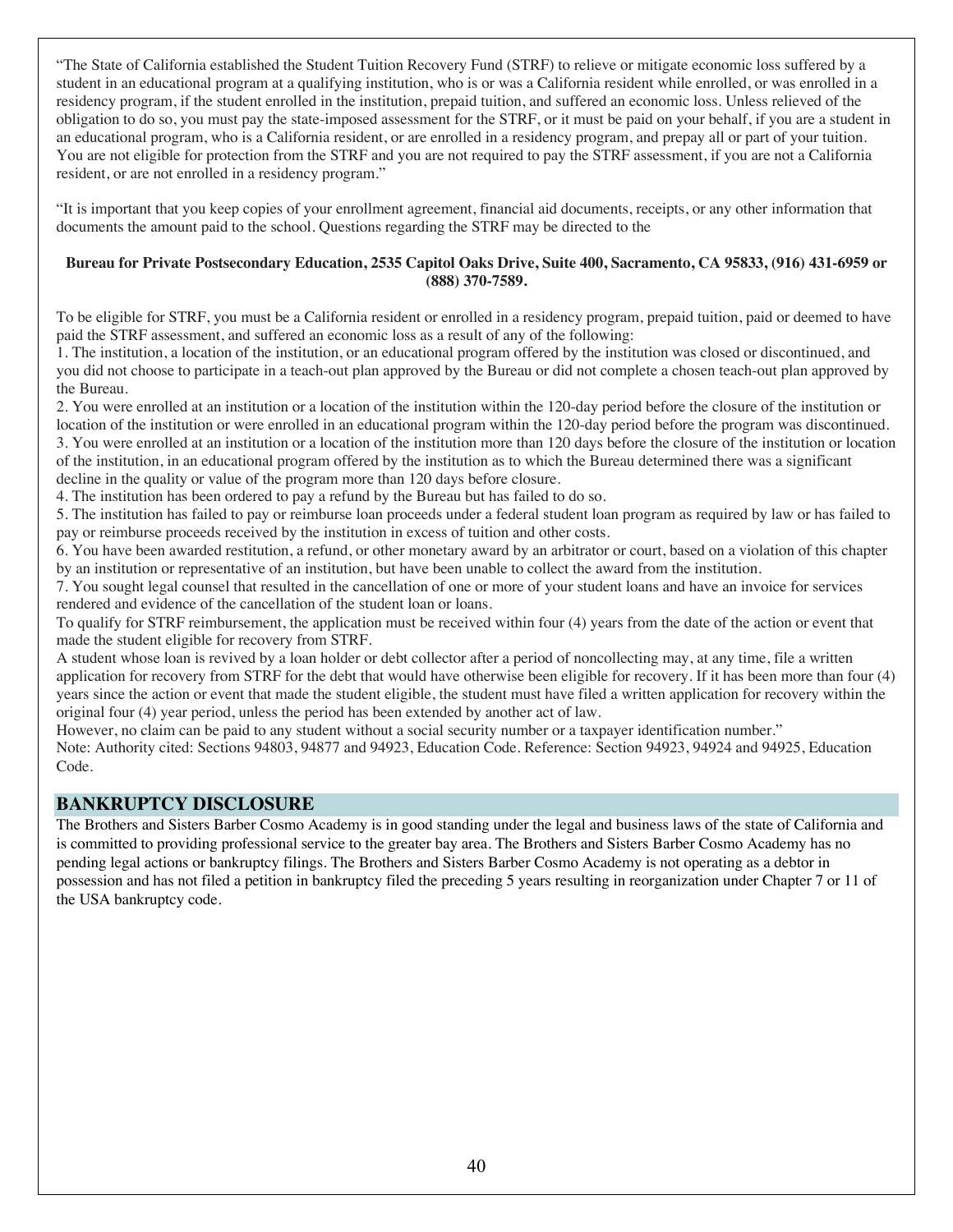## **DISTRIBUTION OF THIS CATALOG AND PROGRAM BROCHURE POLICIES**

The Brothers and Sisters Barber Cosmo Academy makes available a copy of the current catalog to the public on our website. A hard copy can be printed from our website or can be provided by the school at no charge upon request. The school does not have or offer brochures.

| <b>QTY</b>     | <b>ITEM</b>                                         |
|----------------|-----------------------------------------------------|
| 1              | Milady Standard Barbering Text Book                 |
| 1              | Milady Standard Barbering Work Book                 |
| $\mathbf{1}$   | Milady Standard Barbering Exam Review Book          |
| $\overline{2}$ | Note Books                                          |
| 5              | Pencils and Pens                                    |
| $\overline{1}$ | Afro Pick                                           |
| 20             | (10) Styling Comb, (5) flat top comb, (5) Wahl comb |
| 12             | All-purpose brushes ;12 set                         |
| $\mathbf{1}$   | Wahl Senior Clippers or their equivalent            |
| 1              | Andis T- out liner or its equivalent                |
| $\mathbf{1}$   | Oster 76's or its equivalent                        |
| $\overline{2}$ | Detachable guard sizes $\frac{1}{2}$ & 2            |
| 1 set          | Plastic Guards 1-8                                  |
| $\overline{c}$ | <b>Tint Brush</b>                                   |
| 1 pk           | <b>Butterfly Clips</b>                              |
| 1              | After Shave                                         |
| 1              | <b>Hand Mirror</b>                                  |
| 1              | <b>Blow Drier</b>                                   |
| $\overline{c}$ | 2 mannequin heads                                   |
| $\mathbf{1}$   | 5-star shaver or its equivalent                     |
| $\overline{4}$ | color bowls                                         |
| 1              | <b>Box Neck Strips</b>                              |
| 1 pk           | 12 Towels                                           |
| 1pk            | 12 Perm Rods (pink color)                           |
| 1              | Straight Razor & blades                             |
| 1              | Chair Cloth                                         |
| 1              | Smock/Apron                                         |
| $\overline{2}$ | <b>Styling Brushes</b>                              |
| $\overline{1}$ | 7" Shears                                           |
| $\mathbf{1}$   | 6" Thinning Shears                                  |
| 1              | Supplies case                                       |
| 1              | Shampoo cape                                        |

#### RECOMMENDED BARBER KIT RECOMMENDED COSMETOLOGY KIT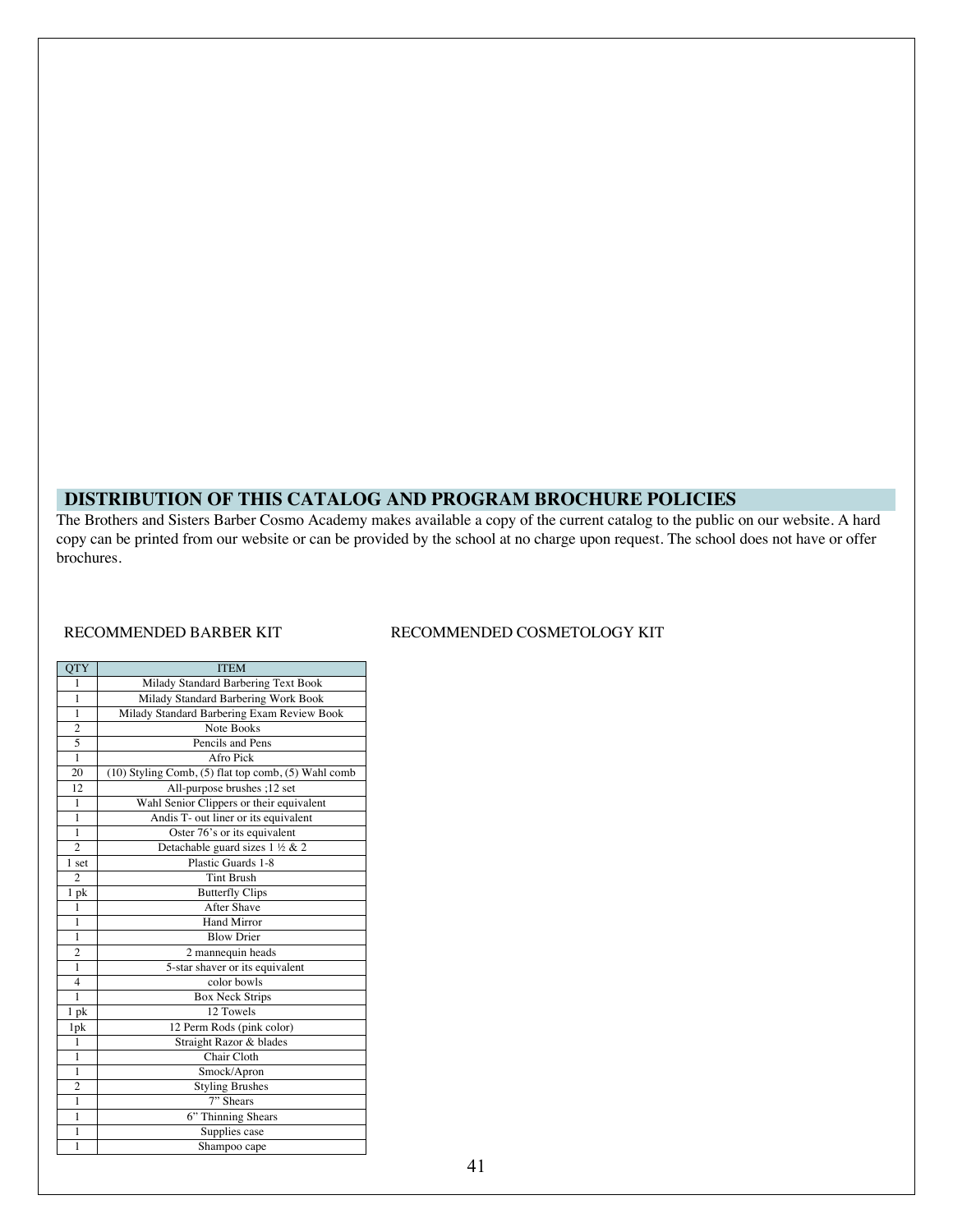|                | Disinfectant 1 quart         |  |  |
|----------------|------------------------------|--|--|
|                | Talc                         |  |  |
|                | End wraps                    |  |  |
|                | Shaving Cream                |  |  |
|                | <b>Styling Gel/Pomade</b>    |  |  |
|                | Cloth Clip                   |  |  |
|                | Clipper oil                  |  |  |
| $\overline{c}$ | Spray bottles                |  |  |
| 2              | Curling Irons $1"$ & $11/2"$ |  |  |
|                | Spray disinfectant           |  |  |
|                | Neck strip dispenser         |  |  |
| 2              | Shoe box plastic containers  |  |  |

| <b>QTY</b>     | <b>ITEM</b>                                         |  |  |  |
|----------------|-----------------------------------------------------|--|--|--|
| 1              | Milady Standard Barbering Text Book                 |  |  |  |
| 1              | Milady Standard Barbering Work Book                 |  |  |  |
| $\mathbf{1}$   | Milady Standard Barbering Exam Review Book          |  |  |  |
| $\overline{2}$ | Note Books                                          |  |  |  |
| 5              | Pencils and Pens                                    |  |  |  |
| $\mathbf{1}$   | Afro Pick                                           |  |  |  |
| 20             | (10) Styling Comb, (5) flat top comb, (5) Wahl comb |  |  |  |
| 12             | All-purpose brushes ;12 set                         |  |  |  |
| 1              | Wahl Senior Clippers or their equivalent            |  |  |  |
| $\overline{1}$ | Andis T- out liner or its equivalent                |  |  |  |
| $\mathbf{1}$   | Oster 76's or its equivalent                        |  |  |  |
| $\overline{2}$ | Detachable guard sizes 1 ½ & 2                      |  |  |  |
| 1 set          | Plastic Guards 1-8                                  |  |  |  |
| $\overline{2}$ | <b>Tint Brush</b>                                   |  |  |  |
| 1 pk           | <b>Butterfly Clips</b>                              |  |  |  |
| 1              | After Shave                                         |  |  |  |
| 1              | <b>Hand Mirror</b>                                  |  |  |  |
| 1              | <b>Blow Drier</b>                                   |  |  |  |
| $\overline{c}$ | 2 mannequin heads                                   |  |  |  |
| $\mathbf{1}$   | 5Star shaver or its equivalent                      |  |  |  |
| $\overline{4}$ | Color bowls                                         |  |  |  |
| $\mathbf{1}$   | <b>Box Neck Strips</b>                              |  |  |  |
| 1 pk           | 12 Towels                                           |  |  |  |
| 1pk            | 12 Perm Rods (pink color)                           |  |  |  |
| 1              | Nail Kit (manicure/Pedicure & Acrylic set)          |  |  |  |
| 1              | Chair Cloth                                         |  |  |  |
| 1              | Smock/Apron                                         |  |  |  |
| $\overline{2}$ | <b>Styling Brushes</b>                              |  |  |  |
| $\overline{1}$ | $7"$ Shears                                         |  |  |  |
| $\mathbf{1}$   | 6" Thinning Shears                                  |  |  |  |
| 1              | Supplies case                                       |  |  |  |
| $\mathbf{1}$   | Shampoo cape                                        |  |  |  |
| 1              | Disinfectant 1 quart                                |  |  |  |
| 1              | Talc                                                |  |  |  |
| 1              | End wraps                                           |  |  |  |
| $\mathbf{1}$   | Makeup Kit & Tweezers                               |  |  |  |
| 1              | <b>Styling Gel/Pomade</b>                           |  |  |  |
| 1              | Cloth Clip                                          |  |  |  |
| 1              | Clipper oil                                         |  |  |  |
| $\overline{2}$ | Spray bottles                                       |  |  |  |
| $\overline{2}$ | Curling Irons 1" & 1 1/2"                           |  |  |  |
| 1              | Spray disinfectant                                  |  |  |  |
| $\mathbf{1}$   | Neck strip dispenser                                |  |  |  |
| $\overline{c}$ | Shoe box plastic containers                         |  |  |  |

NOTE: Students are responsible for their own kits, supplies ami equipment Students are responsible for taking care of their own personal belongings including the kit. The kit items may be changed at the school's discretion. The student is expected to have books and equipment reads for class and/or clinic every day.

#### TUITION AND FEES

The Brothers and Sisters BarberCosmo Academy does not currently have financial aid. Total Tuition fees for each Program of study at The Brothers and Sisters BarberCosmo Academy are indicated below. Books and Tools are not included in the Tuition. Students will need to purchase the recommended Books, tools and equipment separately. Total charges for a period of attendance will be the total cost of program divided the hours in the program times the period is attendance. I.e. Barber program 14,000/1500 = \$9.33x hour in the period = charge of a period of attendance. (This applies to every program we offer.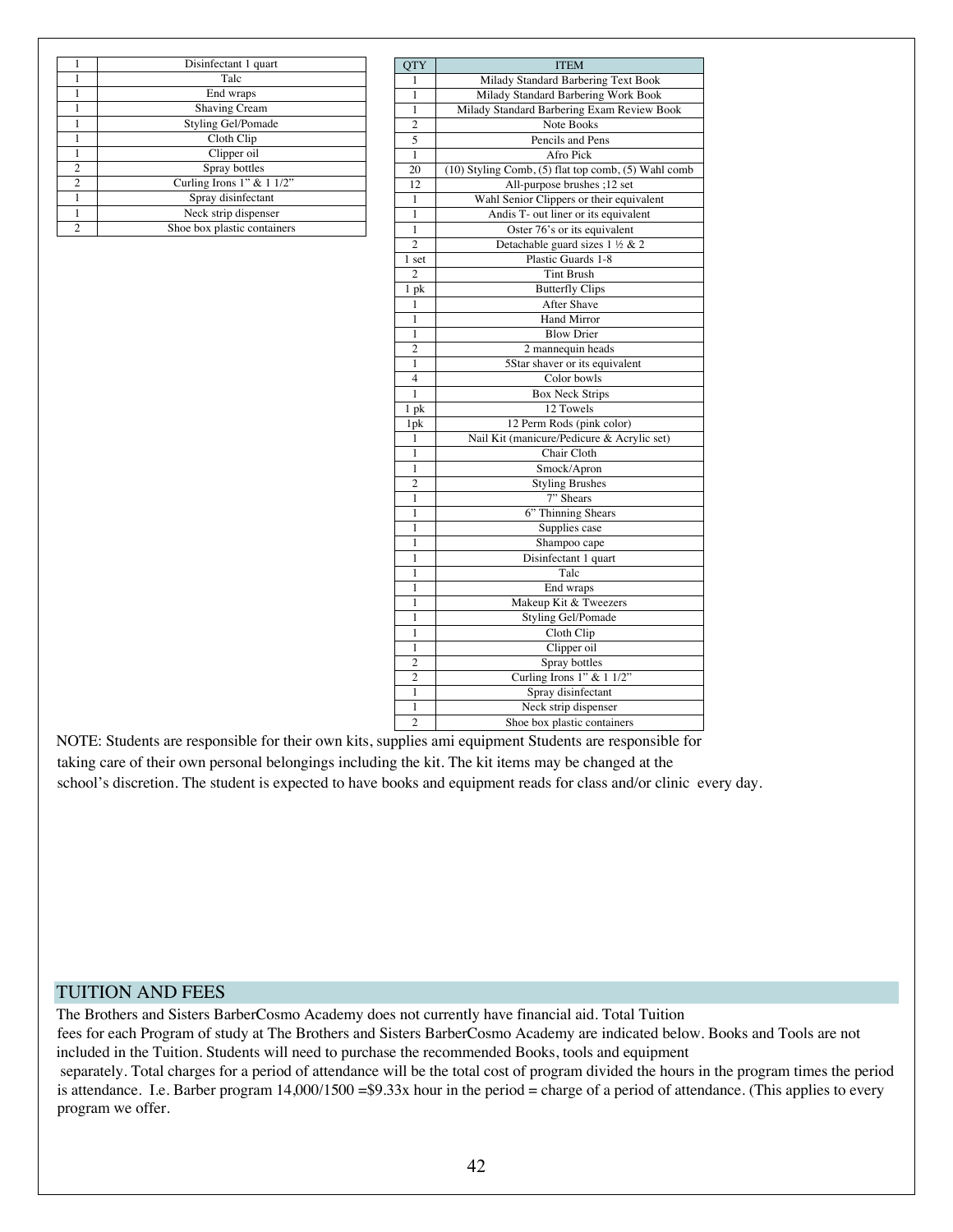| <b>PROGRAM</b>                              | <b>JOB</b><br>CLASSIFICATION* | PROGRAM HOURS | <b>TUITION</b> | <b>REGISTRATION</b> | <b>TOTAL COST</b> |
|---------------------------------------------|-------------------------------|---------------|----------------|---------------------|-------------------|
| <b>BARBER</b>                               | 39-5011                       | 1500          | \$14,000       | \$100               | \$14,100          |
| <b>COSMETOLOGY</b>                          | 39-5012                       | 1600          | \$16,000       | \$100               | \$16,100          |
| <b>BARBER CROSSOVER</b>                     | 39-5012                       | 200           | \$4,500        | \$100               | \$4,600           |
| <b>COSMETOLOGY CROSSOVER</b>                | 39-5012                       | 300           | \$4,500        | \$100               | \$4,600           |
| <b>ESTHETICIAN</b>                          | 39-5094                       | 600           | \$4,600        | \$100               | \$4,600           |
| <b>ELECTROLISYS</b>                         | 39-5094                       | 600           | \$4,600        | \$100               | \$4,600           |
| <b>BARBER INSTRUCTOR</b><br><b>TRAINING</b> | 25-1081                       | 600           | \$4,600        | \$100               | \$4,600           |
| <b>COSMETOLOGY INSTRUCTOR</b><br>TRAINING   | 25-1081                       | 600           | \$4,600        | \$100               | \$4,600           |
| <b>REFRESHER</b>                            | 39-5011.39-5012               | 400           | \$2,500        | \$100               | \$2,600           |

\*JOB CLASSIFICATION EACH PROGRAM PREPARES YOU FOR BASED ON U.S DEPARTMENT OF LABOR STANDARD OCCUPATIONAL CLASSIFICATIION CODES

## ACKNOWLEGMENT OF DISCLOSURE RECEIVED AND CONSENTS

| <b>Student's Name:</b> | <b>School</b> |
|------------------------|---------------|
|                        |               |

#### **STUDENT IS TO INITIAL EACH APPLICABLE ITEM THAT IS UNDERSTOOD AND THAT HAS TAKEN PLACE**

I certify thatI have received the disclosure indicated below prior to my enrollment and signing the enrollment agreement

- **\_\_\_ The Student Catalog main booklet**
- The information on the phy sical, employ ment opportunities, potential earnings, working conditions, safety hazards and licensing requirements (Student Catalog)
- **\_\_\_The information regarding assessment rates and federal disclosure of completion and placement rates.**
- **\_\_\_ I have received the information about state exams and the passing rates (Student Catalog)**
- I confirm that prior to my enrollment. I physically visited the school. toured the facility and was interviewed by an admissions advisor
- **\_\_\_ I have provided proof of my capacity to benefit from the training**
- **\_\_\_ I provided a copy of my high school diploma or equivalent as specified**
- **\_\_\_ I have received and signed a copy of the "Consumer Information" contained in the catalog**
- **\_\_\_I have signed a copy of the School Performance Facts Sheet (California school only)**
- I am aware that if I have a criminal conviction on my record, it may affect my ability to become licensed in my state, and I

Location:

- have consulted the background check section under licensing requirements in my student catalog for directions on how to
- **verify my ability to become licensed in my state \_\_\_I certify that I have received the disclosure indicated below on or before my actual enrollment and signing of my enrollment agreement:**
- A fully executed copy of the enrollment agreement contract, which includes all school charges and terms of payment io meet ihc cost of my program of study
- **\_\_\_ A copy of the Notice of Student Rights providing procedures of student complaint (s\Student catalog)**
- If I have applied for a student loan, I have been advised of my obligation to repay any student loan I received and acknowledge receipt of the completed loan application.  **\_\_\_\_A copy of the schools' Student Right to cancel, withdrawal and refund policy**
- **\_\_\_\_Information of drug free workplace.**
- **\_\_\_\_Information on Non-discrimination and sexual harassments policy**

I certify that I have participated in, received information regarding, or been made aware of the location of the items indicated below on or before the first day of class.

**Orientation of class Satisfactory academic progress policy (Student Catalog)**

**Course outline for my program**

**I understand my rights and obligations regarding my right to cancel my enrollment (Student Catalog)**

 **\_\_\_\_\_\_\_\_\_\_\_\_\_\_\_\_\_\_\_\_\_\_\_\_\_\_\_\_\_\_\_\_\_\_\_\_ \_\_\_\_\_\_\_\_\_\_\_\_\_\_\_\_** Student Signature Date

School Representative Signature Date

 $\frac{1}{2}$  ,  $\frac{1}{2}$  ,  $\frac{1}{2}$  ,  $\frac{1}{2}$  ,  $\frac{1}{2}$  ,  $\frac{1}{2}$  ,  $\frac{1}{2}$  ,  $\frac{1}{2}$  ,  $\frac{1}{2}$  ,  $\frac{1}{2}$  ,  $\frac{1}{2}$  ,  $\frac{1}{2}$  ,  $\frac{1}{2}$  ,  $\frac{1}{2}$  ,  $\frac{1}{2}$  ,  $\frac{1}{2}$  ,  $\frac{1}{2}$  ,  $\frac{1}{2}$  ,  $\frac{1$ 

## **ACKNOWLEDGEMENT OF DISCLOSURE**

I hereby grant the Brothers and Sisters Barber Cosmo academy my consent to use worldwide in perpetuity, name, voice, signature, photograph, biography and likeness, my employer name, and my job title in any and all forms of publicity, including without limitation, advertising, press release promotions, television and radio commercials, and my medium, such as print, electronics, Internet and broadcast media. I further authorize the Brothers and Sisters Barber Cosmo Academy the world wide right to perpetuity to use, record, reproduce, distribute, broadcast or disseminate any information I have authored and provide to it, including written or spoken comments, and any abridgment, excerpts, paraphrasing, or derivation work such as comments, I waive